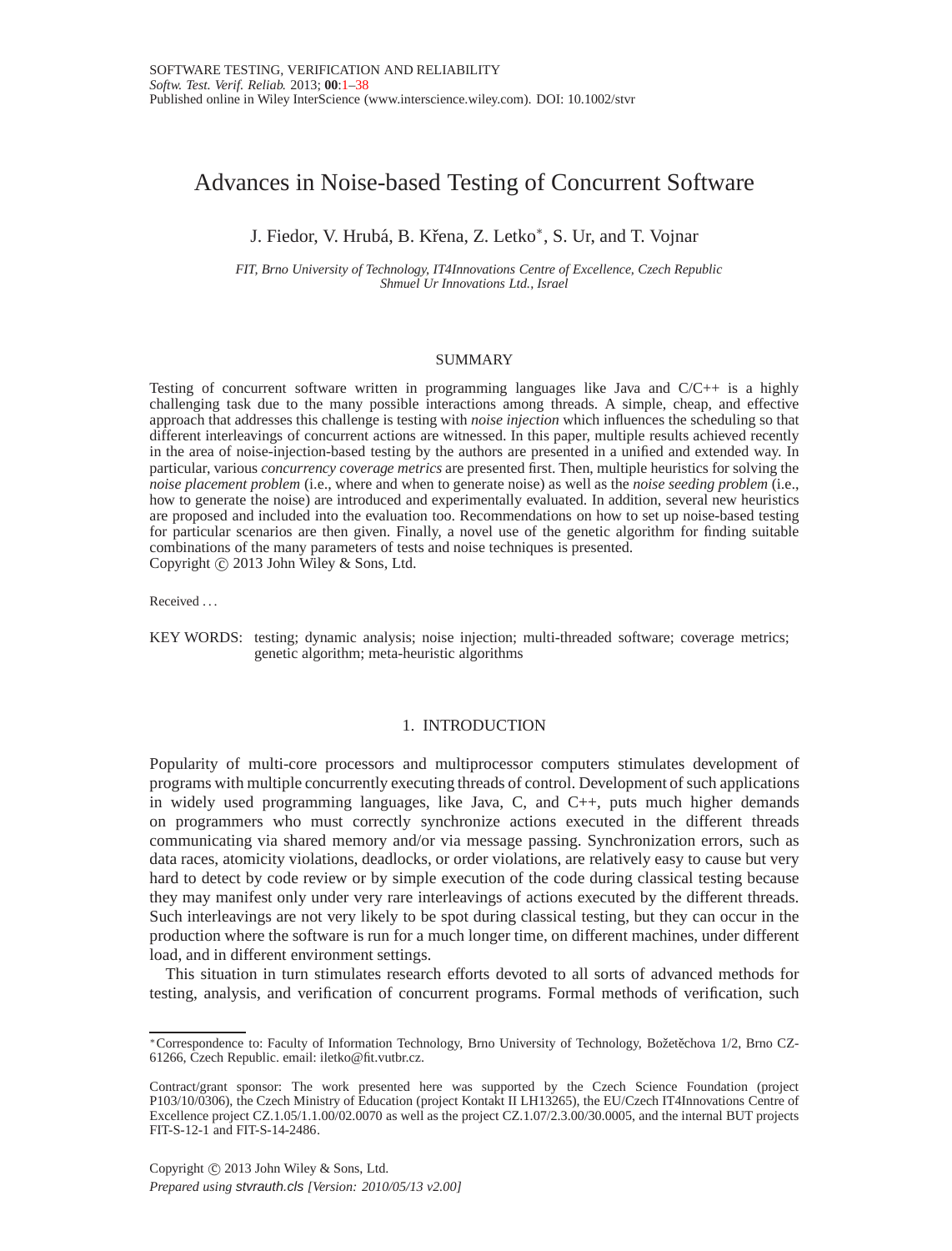as, e.g., model checking [\[7,](#page-35-0) [13\]](#page-36-0), may potentially be able to precisely analyze a given program. Unfortunately, these precise approaches do not scale well for complex software systems. The number of thread interleavings to be analyzed in such systems is simply too high to be handled by the precise approaches despite various optimizations that are used in advanced formal verification techniques. Approaches like lightweight static analyses (described below) as well as testing and dynamic analyses (introduced below and further described in the next section) use approximations of the analyzed programs to cope with the complexity of the systems, which can pay off in the number of detected errors despite such approaches can both miss errors as well as produce false alarms [\[5\]](#page-35-1).

Lightweight static analyses, such as [\[25\]](#page-36-1), usually focus on searching for purely syntactic error patterns (possibly slightly refined, e.g., by using some information on the behavior of the verified programs pre-computed by suitable dataflow or type analyses). Such analyses scale well to even large code bases and may provide valuable information to the developer [\[29\]](#page-36-2), but they often cannot discover concurrency-related errors because they do not model threads and their interactions [\[25\]](#page-36-1). Of course, there also exist static analyses which do consider concurrent threads, such as, e.g., [\[6,](#page-35-2) [44\]](#page-36-3). These analyses are able to detect concurrency-related errors, but they often produce many false alarms due to the abstractions they work with.

Testing [\[14,](#page-36-4) [24,](#page-36-5) [43,](#page-36-6) [64\]](#page-37-0) and dynamic analyses [\[10,](#page-36-7) [16\]](#page-36-8) rely on (possibly repeated) execution of the given program and evaluation of the witnessed runs. They can precisely analyze all aspects of concurrent behavior, but they only consider the witnessed execution paths and thread interactions (or their extrapolation in the case of dynamic analyses). To increase the number of tested thread interactions, one can use either the deterministic testing approach or noise injection.

*Deterministic testing* [\[24,](#page-36-5) [43,](#page-36-6) [64\]](#page-37-0) can be viewed as execution-based model checking bounded in various ways (e.g., in the number of context switches), attempting to systematically test as many thread interleaving scenarios as possible. A lightweight alternative to deterministic testing is *noise injection* [\[14\]](#page-36-4). This approach is based on injecting—either randomly or based on some heuristics some noise into the test execution. The noise causes delays in the execution of selected threads, giving other threads an opportunity to make progress and possibly reveal so far untested scheduling scenarios. Although the noise injection approach cannot prove correctness of a program even under some bounds on its behavior, it was demonstrated [\[14,](#page-36-4) [36,](#page-36-9) [57\]](#page-37-1) that the technique can rapidly increase the probability of spotting concurrency errors.

In testing, a crucial role is played by the *coverage metrics* [\[11\]](#page-36-10). A coverage metric defines a *coverage domain* which is a set of *coverage tasks* representing different phenomena (e.g., reachability of a certain line) whose occurrence in the behavior of a tested program is considered to be of interest. One can then measure how many of the phenomena corresponding to the coverage tasks have been seen in the witnessed behaviors of the tested program. Such a measurement can be used to asses how well the program has been tested.

Classic coverage metrics (such as code coverage) allow one to relatively easily measure the obtained coverage and to quite precisely estimate the size of the coverage domain statically (up to issues such as unreachable code). However, such metrics do not reflect interactions among threads and are therefore insufficient for testing concurrent programs. Measuring coverage of all thread interleavings, on the other hand, is impractical because one would have to remember and compare various executions from the point of view of all involved context switches, and for an unbounded number of threads, the coverage domain could be unbounded too (for a bounded number of threads, it would be bounded, but huge and difficult to estimate with satisfactory precision). A good concurrency-related coverage metric should hence represent a trade-off between these two extremes.

In this paper, a unified overview of multiple results from the area of noise-injection-based testing that were published by the authors in several past years [\[20,](#page-36-11) [21,](#page-36-12) [26,](#page-36-13) [32,](#page-36-14) [33,](#page-36-15) [34,](#page-36-16) [36\]](#page-36-9) is provided. In particular, multiple novel coverage metrics (first proposed by Křena et al. [\[32\]](#page-36-14)), which measure how well the behavior of tested programs has been examined from the point of view of possible occurrence of certain synchronization-related errors, are presented first. These metrics can be used to control saturation-based testing, to compare effectiveness of various testing approaches, or to tune parameters of metaheuristic algorithms applied in testing [\[26\]](#page-36-13). Next, various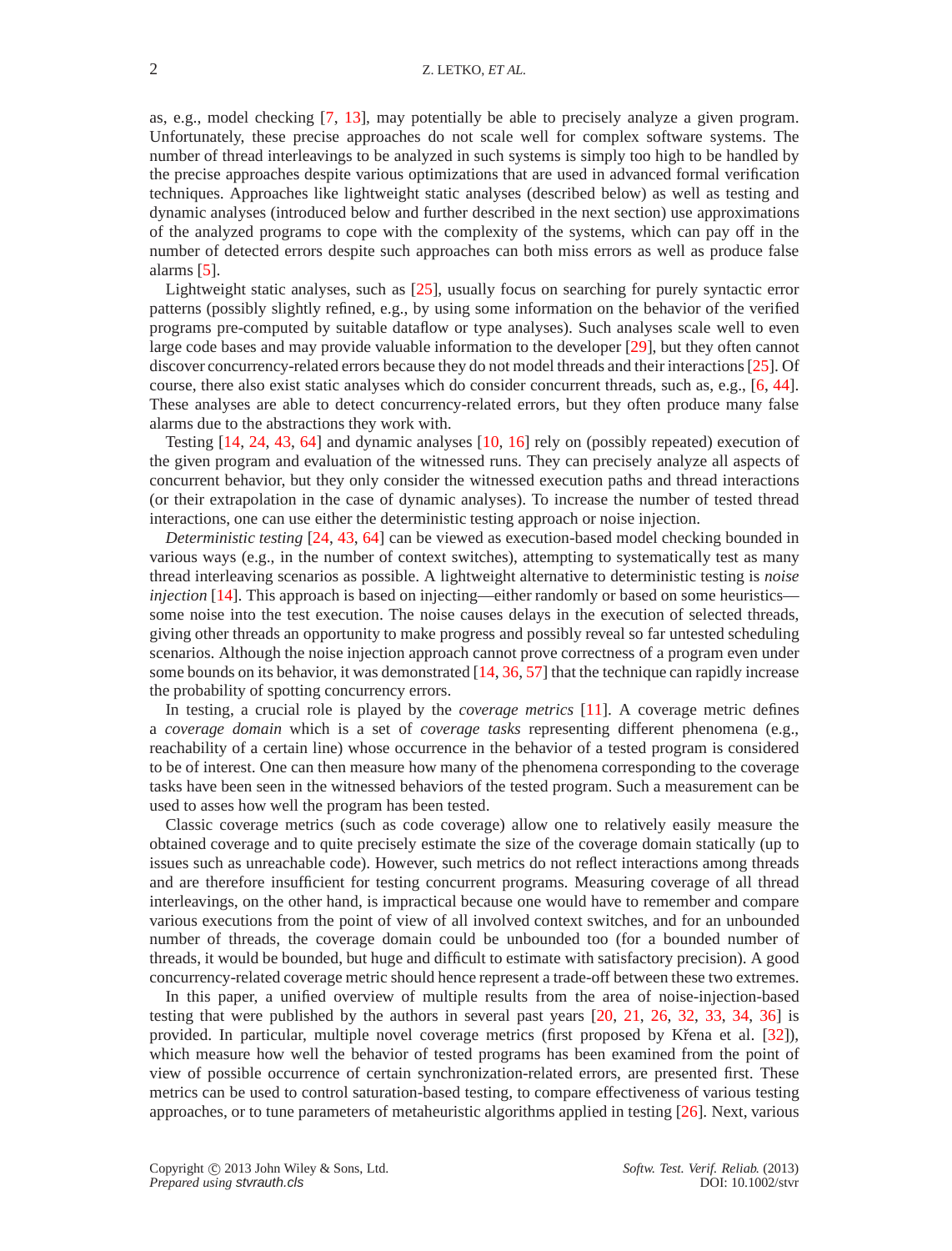noise injection heuristics and their influence on error detection and ability to increase concurrencyrelated coverage [\[20,](#page-36-11) [34,](#page-36-16) [36\]](#page-36-9) (absolutely and relatively, i.e., taking into account the longer test execution time caused by noise injection) are studied. The obtained experiences with noise injection on different levels (namely, Java bytecode and C/C++ binaries) are summarized into suggestions that can make further applications of noise-based testing easier. Finally, an application of a metaheuristic algorithm (namely, the genetic algorithm) for an automatic selection of suitable combinations of values of the many parameters of tests and noise injection techniques [\[26,](#page-36-13) [33\]](#page-36-15) is presented. The recent works of the authors unified in the paper are accompanied by a description of related works, and the paper can thus serve as a survey of the field of noise-based testing of concurrent software too.

Moreover, in this paper, two new heuristics for noise injection are presented—in particular, a new noise placement heuristic based on access patterns of shared variables and a new noise seeding heuristic which blocks all threads but one. Both of these heuristics target common atomicity violation scenarios, and the newly proposed noise seeding heuristic might also help in order violation scenarios. The newly proposed heuristics are compared with a selection of already existing heuristics which provided promising results in the previous experimental comparisons [\[20,](#page-36-11) [36\]](#page-36-9). The presented set of 8 Java benchmark programs and 4 C benchmark programs makes the comparison the so-far largest comparison of noise-injection-based testing techniques. The comparison shows that the different heuristics can indeed significantly improve the efficiency of testing. However, they also show that there is no single best noise injection technique among the many noise injection heuristics, requiring a careful selection of the noise injection technique to be used in a given scenario and/or a random mix of the heuristics to be applied (possibly aided by metaheuristics as also discussed below).

**Plan of the paper.** The rest of the paper is organized as follows. In the next section, the state of the art of dynamic analysis and testing of concurrent programs is presented. Concurrency coverage metrics are discussed in Section [3.](#page-4-0) Section [4](#page-11-0) contains an overview of noise placement and noise seeding heuristics, a proposal of the new heuristics, a summary of previously published comparisons, and an evaluation of the newly proposed heuristics. Various technical aspects of noise injection on binary and byte-code levels are also briefly discussed. Finally, a few suggestions for noise-based testing are provided. Section [5](#page-25-0) introduces the test and noise configuration problem and shows how the genetic algorithm can be used to solve this problem. Finally, Section [6](#page-34-0) concludes the article and several possible future directions in the area of noise-based testing are mentioned.

# 2. STATE OF THE ART

<span id="page-2-0"></span>In this section, a broader overview of the existing techniques for testing of concurrent programs is presented. First, light-weight methods of stress testing and noise injection are discussed followed by methods based on a deterministic scheduler which fully controls the interleaving of actions executed in different threads. Finally, dynamic analysis techniques are introduced and briefly discussed.

Many discussions on various forums suggest to use *stress testing* for discovering concurrencyrelated errors by simply executing a large number of threads competing for shared resources. This approach increases the possibility of spotting concurrency errors a little, and it can help to reveal some concurrency errors—usually those which manifest quite often. This might make developers to get a false conviction that the program is tested enough [\[47\]](#page-37-2).

*Noise injection* inserts delays into the execution of selected threads with the aim of possibly causing new (legal) interleavings, which have so far not been witnessed and tested, to appear. This approach allows one to test more interleavings of synchronization-sensitive actions in shorter time because the system is not that much overloaded by other actions. Noise injection is also able to test legal interleavings of actions which are far away from each other in terms of execution time and in terms of the number of concurrency-relevant events [\[14\]](#page-36-4) between those actions) during average executions provided that strong enough noise is injected into some of the threads. In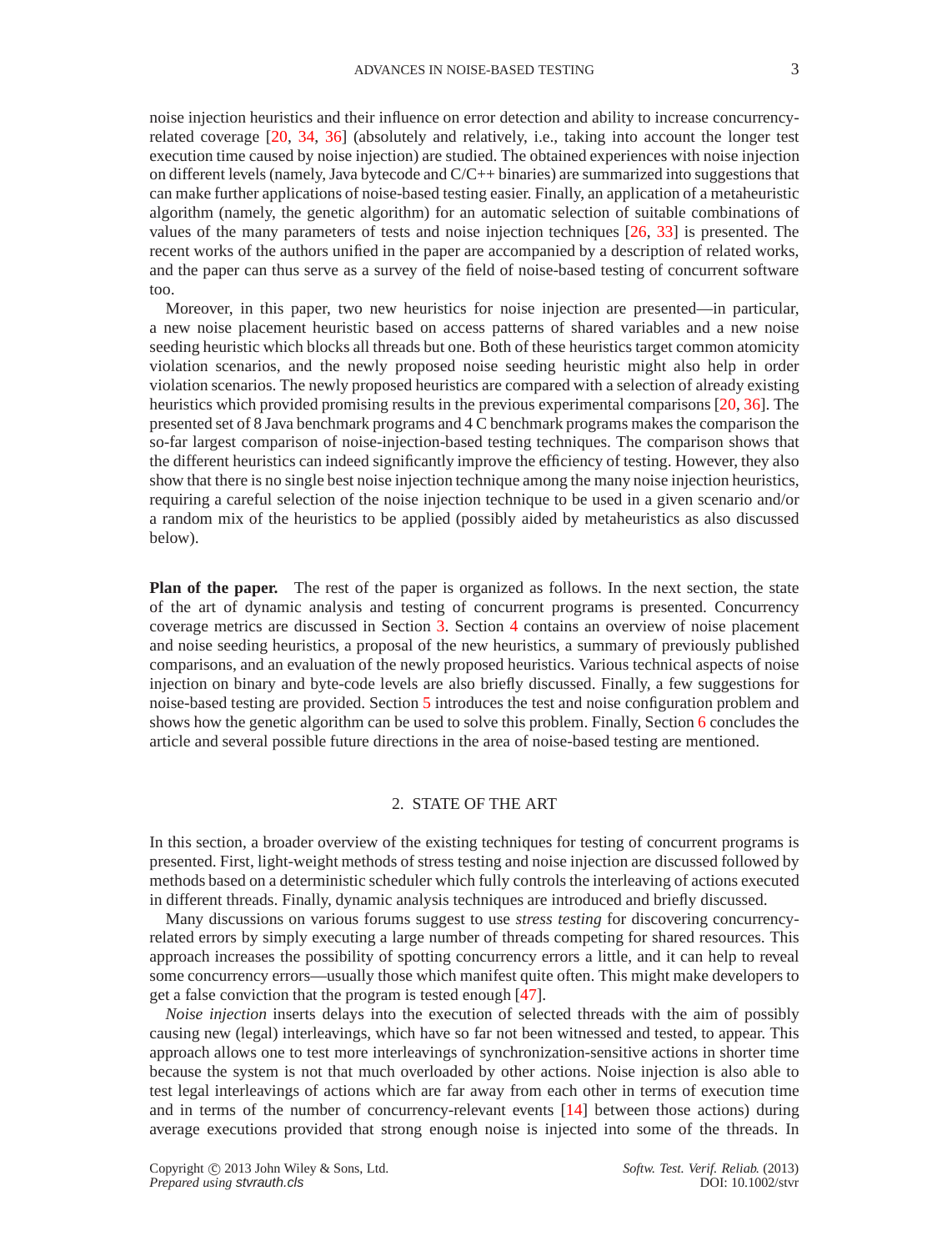# 4 Z. LETKO, *ET AL.*

a sense, the approach is similar to running the program inside a model checker such as JPF [\[59\]](#page-37-3) with a random exploration algorithm enabled. However, model checkers such as JPF are often limited in the programming constructs they natively support. Moreover, making purely random scheduling decisions may be less efficient than using some of the noise heuristics which influence the scheduling at some carefully selected places important from the point of view of synchronization only. The approach of noise injection is mature enough to be used for testing of real-life software, and it is supported by industrial-strength tools, such as IBM Java Concurrency Testing Tool (ConTest) [\[14\]](#page-36-4) or the Microsoft Driver Verifier where the technique is called delay fuzzing [\[1\]](#page-35-3). Within IBM, ConTest allowed many bugs to be discovered, and as far as we can say, it is still in industrial use.

*Deterministic testing*, c.f., e.g., [\[24,](#page-36-5) [43,](#page-36-6) [62,](#page-37-4) [64\]](#page-37-0) has become quite popular recently. The technique uses a deterministic control over the scheduling of threads. A deterministic scheduler is sometimes implemented using intense noise injection keeping all threads blocked except the one chosen for making a progress. Often, other threads which do not execute synchronization-relevant instructions or which do not access shared memory are also allowed to make progress concurrently.

The deterministic testing approach can be seen as execution-based model checking which systematically tests as many thread interleaving scenarios as possible. Before execution of each instruction which is considered as relevant from the point of view of detecting concurrencyrelated errors, the technique computes all possible scheduler decisions. The concrete set of instructions considered as concurrency-relevant depends on the particular implementation of the technique (often, shared memory accesses and synchronization relevant instructions are considered as concurrency relevant). Each such decision point is considered a state in the state space of the system under test, and each possible decision is considered an enabled transition at that state. The decisions that are explored from each state are recorded in the form of a partially ordered happensbefore graph [\[43\]](#page-36-6), totally ordered list of synchronization events [\[62\]](#page-37-4), or simply in the form of a set of explored decisions [\[24,](#page-36-5) [64\]](#page-37-0). During the next execution of the program, the recorded scheduling decisions can be enforced again when doing a replay or changed when testing with the aim of enforcing a new interleaving scenario.

As the number of possible scheduling decisions is high for complex programs, several optimizations and heuristics reducing the number of decisions to explore have been proposed. The *locality hypothesis* [\[43\]](#page-36-6) says that most concurrency-related errors can be exposed using a small number of preemptions. This hypothesis is exploited in the CHESS tool [\[43\]](#page-36-6) which limits the number of context switches taking place in the execution (iteratively increasing the bound on the allowed number of context switches). Moreover, the tool also utilizes a partial-order reduction algorithm blocking exploration of states equal to the already explored states (based on an equivalence defined on happens-before graphs). The Maple tool [\[64\]](#page-37-0) limits the number of context switches to two and additionally gets use of the *value-independence hypothesis* which states that exposing a concurrency error does not depend on data values. Moreover, the Maple tool does not consider interleavings where two related actions executed in different threads are too far away from each other. The distance of such actions is computed by counting actions in one of the threads, and the threshold is referred to as a *vulnerability window* [\[64\]](#page-37-0).

However, despite a great impact of the above mentioned reductions, the number of thread interleavings to be explored remains big for real-life programs and therefore the approach provides great benefit mainly in the area of unit testing  $[24, 64, 43]$  $[24, 64, 43]$  $[24, 64, 43]$  $[24, 64, 43]$ . The deterministic testing approach is not as expensive as full model checking, but it is still quite costly because one needs to track which scheduling scenarios of possibly very long runs have been witnessed and systematically force new ones. The approach makes it easy to replay an execution where an error was detected, but it has problems with handling various external sources of non-determinism (e.g., input events).

Deterministic testing offers several important benefits over noise injection. Its full control over the scheduler allows deterministic testing to precisely navigate the execution of the program under test, to explore different interleavings in each run, and to also replay interesting runs (if other sources of nondeterminism, such as input values, are handled). It allows the user to get information about what fraction of (discovered) scheduling decisions has already been covered by the testing process.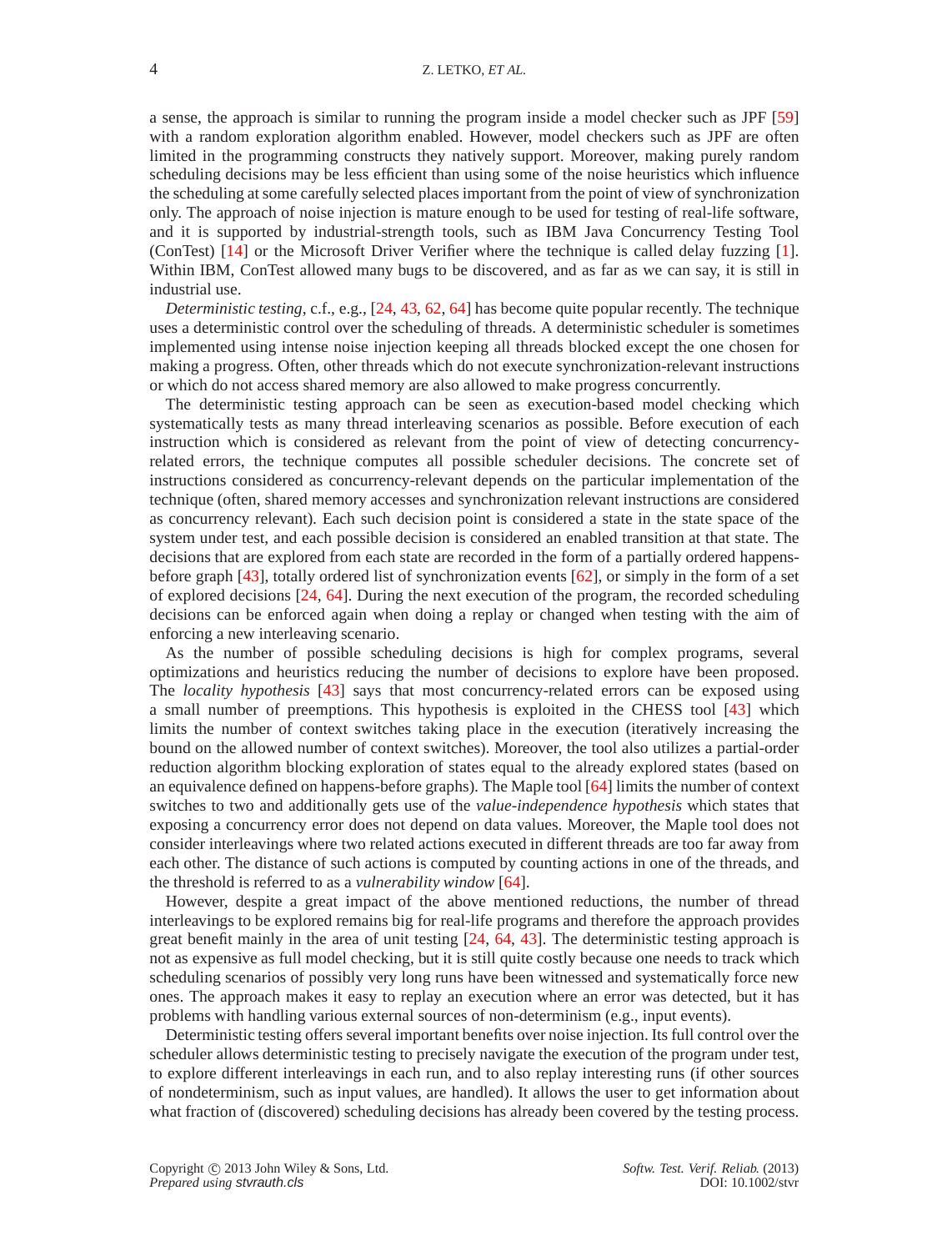However, the approach does also suffer from various problems. The approach has problems to deal with external sources of non-determinism (user actions in GUI, client requests) as well as with continuously running programs where its ability to reuse already collected information is limited. In all those problematic cases, noise injection can be successfully used. Moreover, the performance degradation introduced by noise injection is significantly lower.

Another way to improve traditional concurrency testing is to use *dynamic analysis* which collects various pieces of information along the executed path and tries to extrapolate the witnessed behavior in order to find errors which are in the program but did not necessarily occur during the execution. Many problem-specific dynamic analyses have been proposed for detecting special classes of errors, such as data races [\[16,](#page-36-8) [48,](#page-37-5) [49\]](#page-37-6), atomicity violations [\[38\]](#page-36-17), or deadlocks [\[10,](#page-36-7) [28\]](#page-36-18). These techniques may find more bugs in fewer executions than classical testing. Some of the techniques, e.g., [\[16\]](#page-36-8), are even sound (i.e., do not miss an error) and precise (i.e., do not suffer from false alarms) with respect to the observed execution path. However, most of the approaches are unsound and typically produce many false alarms.

Efficiency of dynamic analysis can be increased when a different execution path is analyzed during each execution of the test. A combination of noise injection or deterministic testing and dynamic analysis can thus lead to a synergy effect. However, monitoring of the program behavior by a dynamic analysis algorithm typically introduces further synchronization among threads and represents a form of noise affecting thread scheduling, which may be important to take into account when applying regular noise injection heuristics.

Finally, there are tools and techniques that combine various approaches to test multi-threaded programs. For instance, multiple techniques get use of information obtained by static and/or dynamic analysis in navigating deterministic testing tools. An example of such a technique is the recently published *active testing* approach, targeting certain types of errors, such as data races [\[50\]](#page-37-7), atomicity violations [\[46\]](#page-37-8), and deadlocks [\[28\]](#page-36-18). The technique uses results of approximate static and/or dynamic analyses to hint deterministic testing where a potential error can be found. The technique works in two stages. During the first *prediction phase*, a static and/or dynamic analysis is performed and warnings about specific concurrency errors are collected. In the second *validation phase*, the test is repeatedly executed with a deterministic scheduler. The scheduler behaves as a random scheduler until some thread reaches an action discovered during the prediction phase. If such an action is spotted, all threads that are about to execute this action are stopped. Whenever more threads are stopped, the scheduler enforces all possible interleavings. A similar approach is described in the paper [\[19\]](#page-36-19) which combines dynamic analysis and bounded model checking. In particular, this approach uses dynamic analysis to detect possible defects in a program and to partially record a behavior witnessing such a defect. An attempt to reconstruct the partially recorded behavior in a model checker is then done using its ability of state space exploration to navigate through the recorded points. Subsequently, bounded model checking in the neighborhood of the behavior can be used to check whether there is really an error in the system or not.

# <span id="page-4-0"></span>3. CONCURRENCY COVERAGE METRICS AND SATURATION-BASED TESTING

Coverage metrics play a crucial role in testing as they allow one to estimate how well a program has been tested. Based on this information, one can then decide whether to stop the testing process (if the program has been tested enough) or to add new test cases in hope to examine so far uncovered behavior of the program. In sequential programs, repeating the same test case many times on the same version makes no sense as if the test did not find a bug in the first execution, running it again will not help. Of course, automated tests can be used every few days or weeks on different versions of the sequential software which is known as regression testing. In concurrent programs, however, the same tests may be executed multiple times because concurrency errors usually manifest with low probability.

Coverage metrics successfully used for testing of sequential programs (e.g., statement coverage or condition coverage) are not sufficient for testing of concurrent programs as they do not reflect concurrent behavior. When proposing a concurrency coverage metric, one needs to capture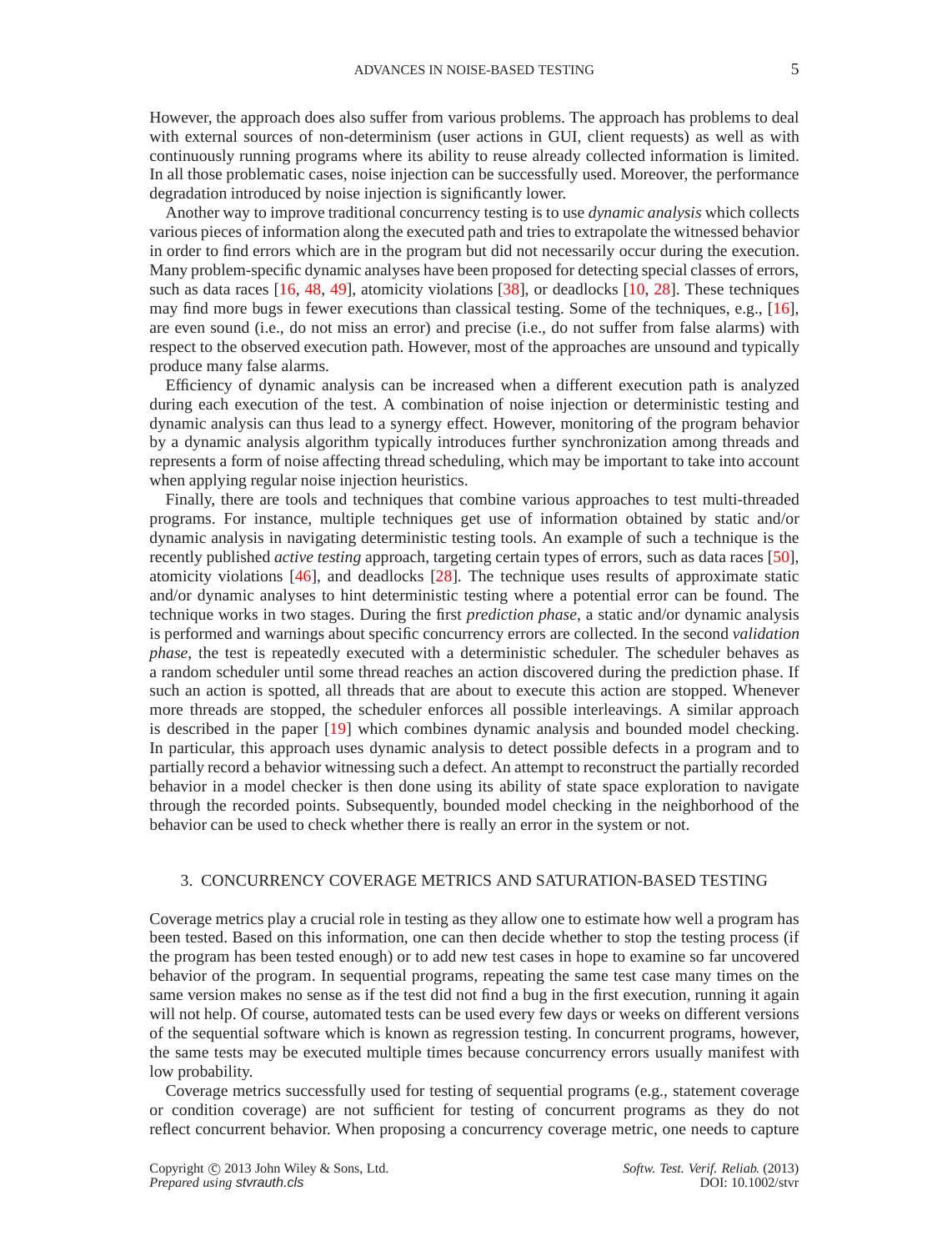significant concurrency aspects of the computation by coverage tasks in a way that growing coverage will be related with the potential to reveal concurrency errors. At the same time, it is desirable to neglect worthless facts introduced by a usually huge number of possible interleavings of threads in order to keep the number of coverage tasks reasonable.

# *3.1. General-Purpose Concurrency Coverage Metrics*

In order to measure concurrency-related aspects of software execution, several approaches have extended sequential coverage metrics by capturing interleavings of threads and/or synchronization events [\[42,](#page-36-20) [56,](#page-37-9) [63,](#page-37-10) [11,](#page-36-10) [37,](#page-36-21) [57\]](#page-37-1). Below, we present three of these metrics, namely, those which were used for an experimental comparison with our new class of concurrency metrics inspired by dynamic detectors of concurrency errors, which have been proposed by Křena et al. [\[32\]](#page-36-14) and which are discussed in detail in Section [3.2.](#page-6-0) Compared with the previously proposed metrics, the new metrics are more specialized in tracking behavior considered as important for finding specific classes of synchronization errors by various dynamic analyzers.

**Coverage based on concurrently executing instructions (ConcurPairs).** The coverage of concurrent pairs of events [\[11\]](#page-36-10) is a metric in which each coverage task is composed of a pair of program locations that are assumed to be encountered consecutively in a run and a third item that is true or false. It is false iff the two locations are visited by the same thread and true otherwise that is, true means that there occurred a context switch between the two program locations. This metric provides statement coverage information (using the *false* flag) and interleaving information (using the true flag) at once. A task of this metric is denoted as a tuple  $(pl_1, pl_2, switch)$  where  $pl_1$ ,  $pl_2$  represent consecutive program locations (only concurrency primitives and variable accesses are monitored), and switch  $\in \{true, false\}$  indicates whether the context switch occurs in between of them.

**Definition-use coverage (DUPairs).** This coverage metric is based on the *all-du-path* coverage metric for parallel programs [\[63\]](#page-37-10). The metric considers coverage tasks in the form of triples  $(var, n_u^i, n_v^j)$  where  $n_u^i$  is the  $u^{th}$  node in thread  $T_i$  where the value of program variable var is defined while it is referenced in  $v^{th}$  node in thread  $T_j$ . A path in a Parallel Program Flow Graph (PPFG) covers such coverage task if the value of variable var is first defined by thread  $T_i$  and then the same value is used in  $T_i$ . This can be only guaranteed if a synchronization among threads  $T_i$ and  $T_i$  taking place between the variable definition and its use. The original approach considers quite simple model of parallel computation, for instance, it supports *post* and *wait* system of synchronization and *pthread create* operation for creating new threads only, just the master thread is allowed to create worker threads, and the number of created threads in a program need to be determined statically. Under these limitation, it is possible to number the particular threads. When dealing with today real-life applications, one cannot apply such restrictions. The original coverage metric was therefore slightly modified [\[30\]](#page-36-22). The modified metric is referenced to as DUPairs<sup>∗</sup> below. The coverage tasks of this metric has the form of tuples  $(var, pl_1, pl_2, t_1, t_2)$  meaning that value of variable var is defined at program location  $pl_1$  in thread  $t_1$  and then used at program location  $pl_2$ in thread  $t_2$ . Instead of precise numbering of individual threads the metric uses an abstract thread identification which is explained later in this section.

**Synchronization coverage (Sync).** The synchronization coverage [\[57\]](#page-37-1) focuses on the use of synchronization primitives and does not directly consider thread interleavings. Coverage tasks of the metric are defined based on various distinctive situations that can occur when using each specific type of synchronization primitives. For instance, in the case of a synchronized block (defined using the Java keyword synchronized), the obtained tasks are: *synchronization visited*, *synchronization blocking*, and *synchronization blocked*. The synchronization visited task is basically just a sequential control flow coverage task. The other two are reported when there is an actual contention between synchronized blocks—when a thread  $t_1$  reaches a synchronized block A and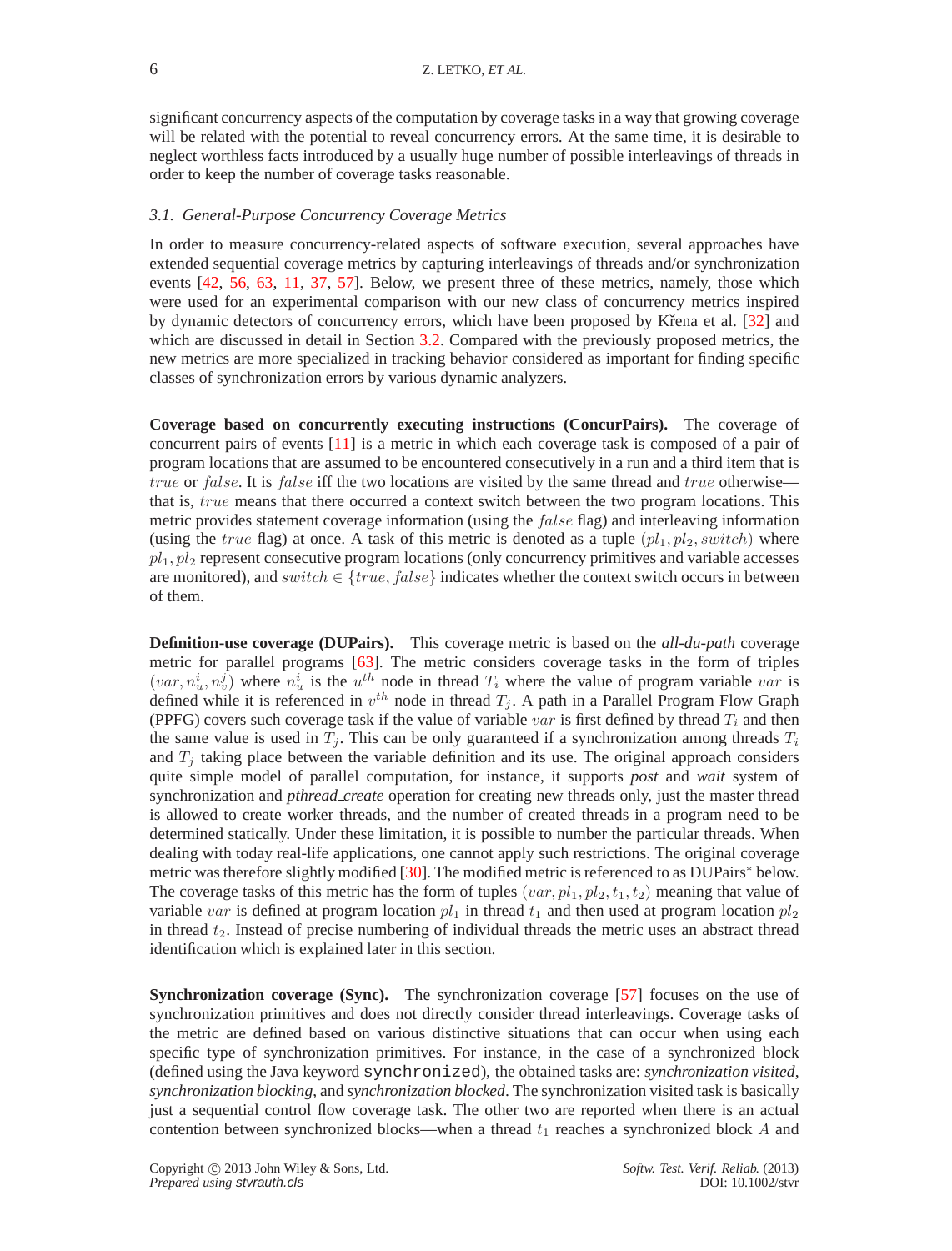stops because another thread  $t_2$  is inside a block B synchronized on the same lock. In this case, A is reported as blocked, and B as blocking (both, in addition, as visited). Tasks of this metric are denoted in this article as tuples of the form  $(pl, mode)$  where pl represents the program location of a synchronization primitive, and mode represents an element from the set of the distinctive situations relevant for the given type of synchronization.

#### <span id="page-6-0"></span>*3.2. Coverage Metrics Inspired by Concurrency Error Detectors*

We are now going to discuss a class of metrics [\[32\]](#page-36-14) that are more specialized than the metrics above in that they concentrate on concurrency-related aspects of program behavior tracked by various dynamic concurrency error detection techniques, such as Eraser [\[49\]](#page-37-6), GoldiLocks [\[16\]](#page-36-8), AVIO [\[38\]](#page-36-17), or GoodLock [\[10\]](#page-36-7). The motivation for this approach comes from two observations: (1) These detection techniques focus on those events occurring in runs of the analyzed programs that appear relevant for detection of various concurrency-related errors. (2) The techniques build and maintain a representation of the context of such events that is important for detection of possible bugs in the program. Hence, trying to measure how many of such events have been seen, and possibly in how many different contexts, seems promising from the point of view of relating the growth of a metric to an increasing likelihood of spotting an error.

A crucial step in the creation of a new coverage metric based on some error detection algorithm is to choose suitable pieces of information available to or computed by the detection algorithm, which are then used to construct the domain of the new coverage metric. There is a trade-off between precision of the metric and the associated computational complexity. One extreme is to build a coverage metric directly on warnings about concurrency errors issued by the detection algorithm. In this case, the detection algorithm needs to be implemented entirely. Another extreme is to build a coverage metric counting just the events tracked by the detection algorithm and entirely avoid implementation of the algorithm.

Precision of the constructed metrics can further be suitably adjusted by combining their coverage tasks with some *abstract identification of the threads*involved in generating the phenomena reflected in the concerned tasks (extended versions of the metrics are denoted by <sup>∗</sup> in this article). The identification should, of course, not be based on the unique thread identifiers, but it should preserve information on their type, the history of their creation, etc. A similar identification can then also be used whenever the coverage tasks contain some dynamically instantiated objects (e.g., locks). One possible concrete way how the needed identifiers may be obtained is discussed in Section [3.3.](#page-8-0)

In the text below, the *Java memory model* [\[40\]](#page-36-23) and the following notation is assumed. V is a set of identifiers of instances of non-volatile variables that may be used in the tested program at hand, O is a set of identifiers of instances of volatile variables used in the program, L is a set of identifiers of locks used in the program, T is a set of identifiers of all threads that may be created by the program, and  $P$  is a set of all program locations in the program (i.e., unique identifiers of instructions present in the code or byte-code).

Coverage metrics based on Eraser. The coverage metrics Eraser and Eraser<sup>\*</sup> are based on the Eraser algorithm [\[49\]](#page-37-6). For each thread, the algorithm computes a set of locks currently held by the thread, and for each variable access, the algorithm uses these sets to derive the set of locks that were held by each thread that had so far accessed the variable. These locksets are maintained according to a *state* assigned to each variable which represents how the variable has been operated so far (e.g., exclusively within one thread, shared among threads, for reading only, etc.). Basic coverage tasks have the form of a tuple  $(pl, var, state, lockset)$  where  $pl \in P$  identifies the program location of an instruction accessing a shared variable  $var \in V$ , state  $\in \{virgin, exclusive, exclusive', shared, modified, race\}$  indicates the state in which the Eraser's finite control automaton is when the given location is reached (the extended version of Eraser using the exclusive' state [\[60\]](#page-37-11) is considered), and lockset  $\subseteq L$  denotes a set of locks currently guarding the variable var. Eraser<sup>∗</sup> extends the basic Eraser metric by identification of a thread  $t \in T$  performing the access operation. Extended coverage tasks thus have the form of  $(pl, var, state, lockset, t)$ . Accessing a variable var at a certain program location pl is a code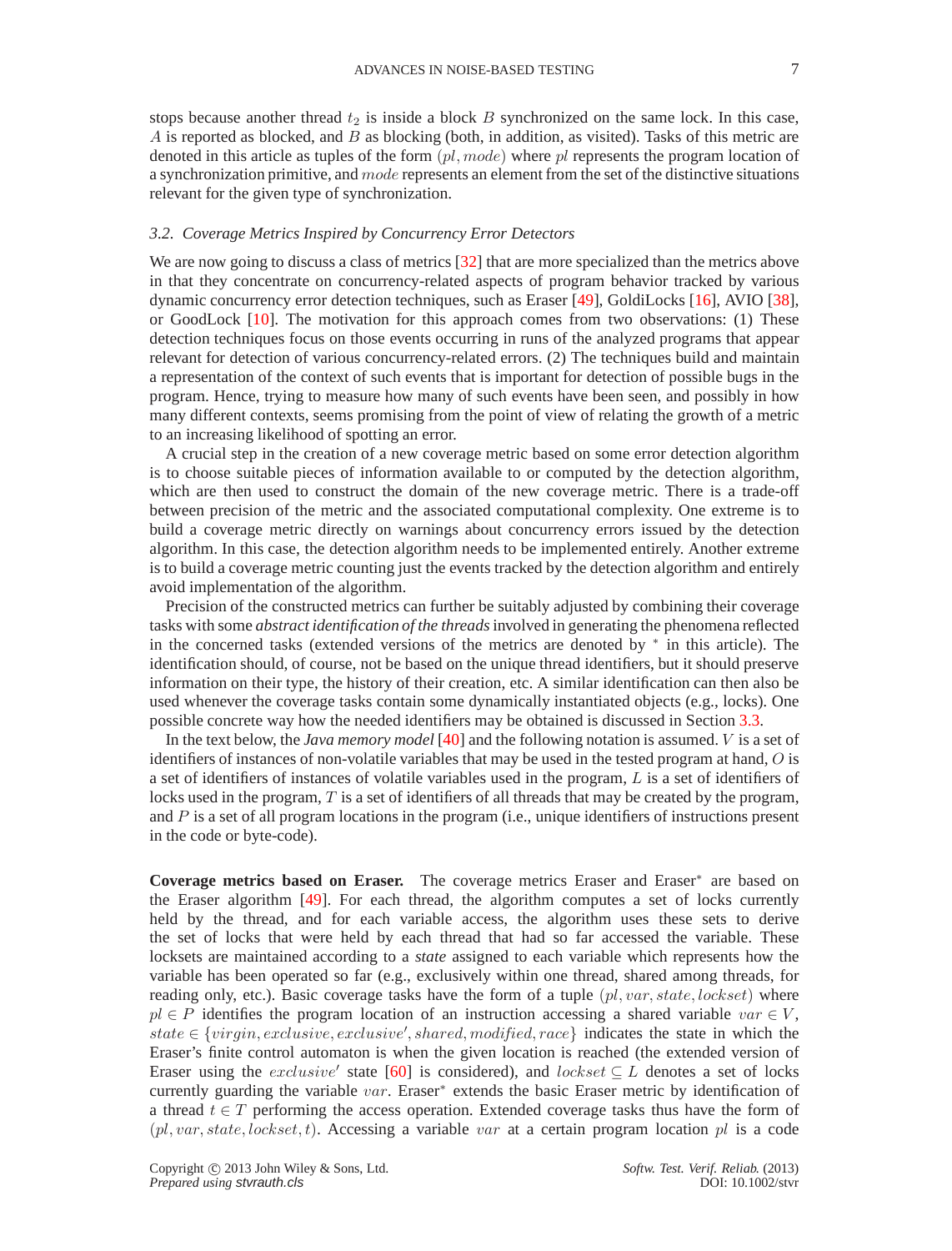coverage task which is here enriched by the information whether the variable has been already initialized (indicated by *virgin* or *exclusive* state). Other possible values of the state cannot be reached in single threaded applications.

**Coverage metrics based on GoldiLocks.** GoldiLocks [\[16\]](#page-36-8) is an advanced lockset-based algorithm which combines the use of locksets with computing the happens-before relation that says which events are *guaranteed* to happen before other events. In GoldiLocks, locksets are allowed to contain not only locks  $(L)$  but also volatile variables  $(O)$  and threads  $(T)$ . If a thread t appears in the lockset of a variable when the variable is accessed, it means that  $t$  is properly synchronized for using the given variable because all other accesses that might cause a data race are guaranteed to happen before the current access. The algorithm uses a limited number of elements placed in the lockset to represent an important part of the synchronization history preceding an access to a shared variable. The basic GoldiLocks algorithm is still relatively expensive but can be optimized by the *short circuit checks* (SC) which are three cheap checks that are sufficient for deciding race freedom between the two last accesses to a variable. The original algorithm is then used only when SC cannot prove race freedom. The basic GoldiLock metric is based on coverage tasks having the form of tuples (pl, var, goldiLockSet) where  $pl \in P$  gives the location of an instruction accessing a variable  $var \in V$  and  $goldiLockSet \subseteq O \cup L \cup T$  represents the lockset computed by GoldiLocks. The tuple can be extended by a thread  $t \in T$  which accesses the variable var getting GoldiLock<sup>\*</sup> coverage tasks of the form  $(pl, var, golddiLockSet, t)$ . Program location  $pl$  at which the variable var has been accessed represents a code coverage task. For single threaded applications, one of the short circuit checks discovers that data race cannot occur and the information about execution history captured in  $goldiLockSet$  can thus only distinguish the first access to the variable from the others.

**Coverage metrics based on Avio.** The Avio algorithm [\[38\]](#page-36-17) detects atomicity violation over one variable and does not require any additional information from the user about instructions that should be executed atomically. The algorithm considers any two consecutive accesses  $a_1$  and  $a_2$  from one thread to a shared variable var to form an atomic block  $B$ . Serializability is then defined based on an analysis of what can happen when  $B$  is interleaved with some read or write access  $a_3$  from another thread to the variable var. Out of the eight total cases arising in this way, four (namely, r/w/r, w/w/r, w/r/w, r/w/w) are considered to lead to an unserializable execution. Tracking of all accesses that occur concurrently to a block  $B$  can be very expensive. Therefore, a criterion to consider only the last interleaving access to the concerned variable from a different thread is defined. The basic Avio metric uses coverage tasks in the form of tuples  $(p_1, p_2, p_3, var)$  where the considered atomic block B spans between program locations  $pl_1 \in P$  and  $pl_2 \in P$  where the variable var  $\in V$  is accessed by a thread  $t_1 \in T$  while it interferes with the access from a different thread  $t_2 \in T$ ,  $t_2 \neq t_1$  at program location  $pl_3 \in P$ . The extended metric Avio<sup>\*</sup> incorporates into coverage tasks also information about the threads from which the accesses have been made resulting in tuples of the form  $(p_1, p_2, p_3, var, t_1, t_2)$ . Single threaded programs cannot generate any such coverage task because basic as well as extended version of Avio-based coverage metric requires the variable var to be accessed by two distinct threads.

**Coverage metrics based on GoodLock.** GoodLock is a popular deadlock detection algorithm that has several implementations—the metric presented here builds on the implementation published by Bensalem and Havelund [\[10\]](#page-36-7). The algorithm builds the *guarded lock graph* which is a labeled oriented graph where nodes represent locks, and edges represent nested locking within which a thread that already has some lock asks for another one. Labels over edges provide additional information about the thread that creates the edge. The algorithm searches for cycles in the graph wrt. the edge labels in order to detect deadlocks. The metrics focus on occurrence of nested locking that is considered interesting by GoodLock. Collection of the locksets of the threads which the original algorithm uses as one element of the edge label is omitted because this information is used in the algorithm to suppress certain false alarms only. The GoodLock metric is therefore based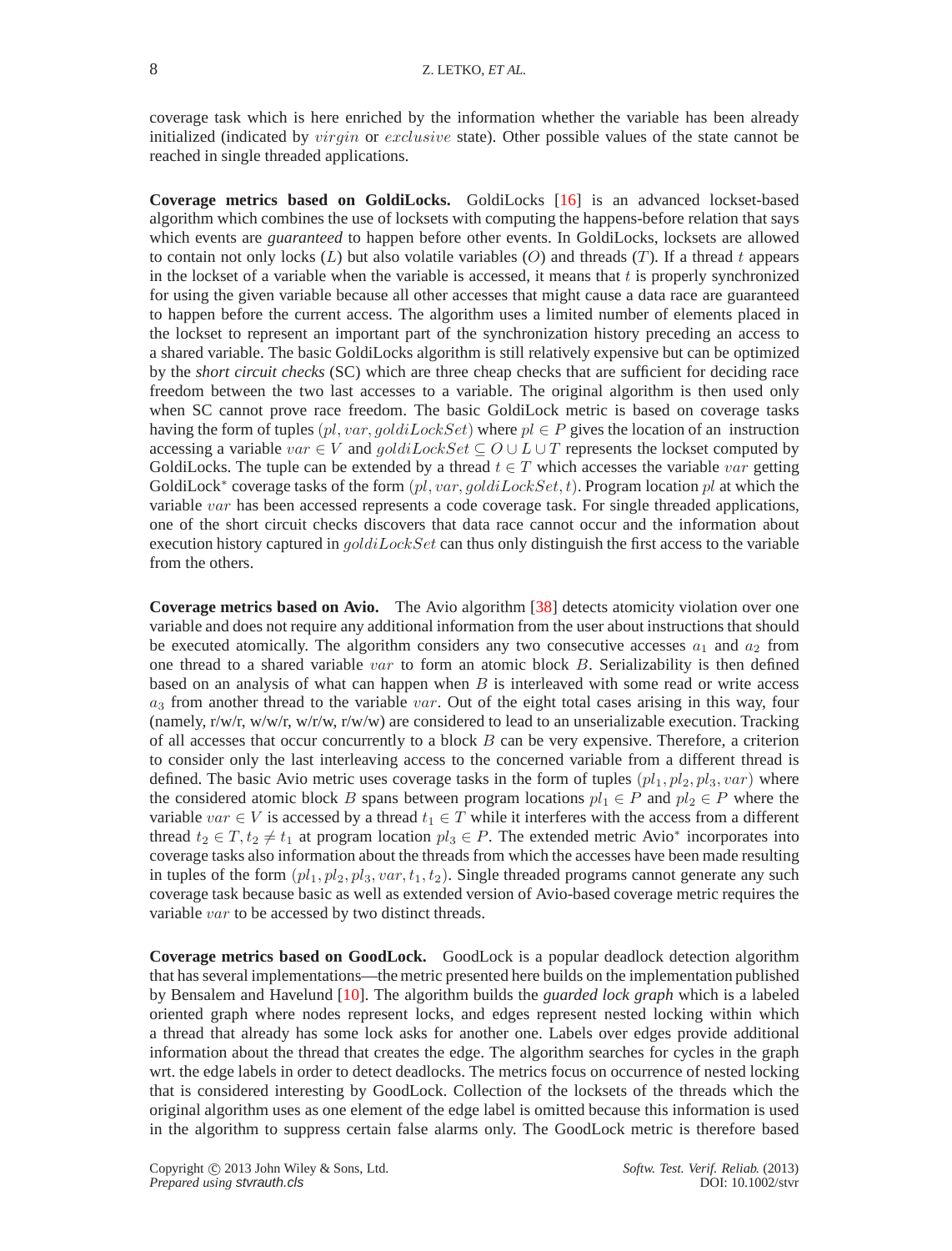on coverage tasks in the form of tuples  $(pl_1, pl_2, l_1, l_2)$  meaning that some thread  $t \in T$  has first obtained the lock  $l_1 \in L$  at the location  $pl_1 \in P$  and later requested the lock  $l_2 \in L$  at the location  $pl_2 \in P$ . The extended metric GoodLock<sup>\*</sup> incorporates also identification of the thread t forming the tuple  $(pl_1, pl_2, l_1, l_2, t)$ . Locks are usually used for synchronization of accesses to shared resources among several threads, however, also a single threaded application can request for locks and thus generate GoodLock-based coverage tasks.

**Coverage metrics based on happens-before pairs.** These coverage metrics are motivated by observations obtained from the GoldiLocks algorithm and the vector-clock algorithms [\[48\]](#page-37-5), both of them depend on computation of the happens-before relation. In order to get rid of the possibly huge number of coverage tasks produced by the vector-clock algorithms and trying to decrease the computational complexity needed when the full GoldiLocks algorithm is used, the metrics focus on pieces of information the algorithms use for creating their representations of the analyzed program behaviors. All of these algorithms rely on synchronization events observed along the execution path. Inspired by this, the metrics capture successful synchronization events based on locks, volatile variables, wait-notify operations, and thread start and join operations used in Java. A basic coverage task is defined as a tuple  $(p_1, p_2, syncObj)$  where  $pl_1 \in P$  is a program location in a thread  $t_1 \in T$  that was synchronized with the location  $pl_2 \in P$  of the thread  $t_2 \in T$ ,  $t_2 \neq t_1$  using the synchronization object  $syncObj$ . The extended metric HBPair<sup>\*</sup> incorporates identification of the synchronized threads forming the task as a tuple  $(pl_1, pl_2, syncObj, t_1, t_2)$ . In the same way as for the Avio-based metrics, no single threaded application can generate any HBPair or HBPair<sup>\*</sup> coverage task because it captures a synchronization between two distinct threads only.

# <span id="page-8-0"></span>*3.3. Abstract Object and Thread Identification*

Some coverage metrics described in the previous paragraphs are based on tasks that include identification of threads, instances of variables, and locks. The Java virtual machine (JVM) generates identifiers of objects and threads dynamically. Such identifiers are, however, not suitable for the metrics because (1) in long runs, too many of them may be generated, and (2) matching of semantically equivalent tasks generated in different runs is necessary (may be not precise much, but at least with reasonable precision). The identifiers generated by JVM for the same threads (from the semantical point of view) in different runs will quite likely be different.

Previous works (such as [\[51\]](#page-37-12)) used Java types to identify threads. Here, type-based identification of elements is considered as too rough. The goal is to create identifiers which distinguish behavior of objects and threads within the program more accurately, but still keep a reasonable level of abstraction so the set of such abstract identifiers remains of a moderate size.

The abstract *object identification* that are considered is based on the observation that, usually, objects created in the same place in the program are used in a similar way. For instance, there are usually many instances of the class String in an average Java program, but all strings that are created within invocations of the same method will probably be manipulated similarly. Therefore, an object identifier is defined as a tuple  $(type, loc)$  where  $type$  refers to the type of the object, and loc refers to the top of the stack (excluding calls to constructors) when the object is created. The record at top of the stack contains a method, source file, and line of code.

The abstract *thread identification* is based on an observation that the type and place of creation are not sufficient to build a thread identifier. Several threads created at the same program location (e.g., in a loop) can subsequently process different data and therefore behave differently. More information concerning the thread execution trace is needed in order to better capture the behavior of threads. Therefore, identifiers in the form of tuples  $(type, hash)$  are used. The type denotes the type of the object implementing the thread, and hash contains a hash value computed over a sequence of n first method identifiers that the thread executed after its creation (if the thread terminates sooner, then all methods it executed are taken into account). The value of  $n$  influences precision of the abstraction. Of course, when a pool of threads (a set of threads started once and used for several tasks) is used, the computation of the hash value must be restarted immediately after picking a thread up from the pool.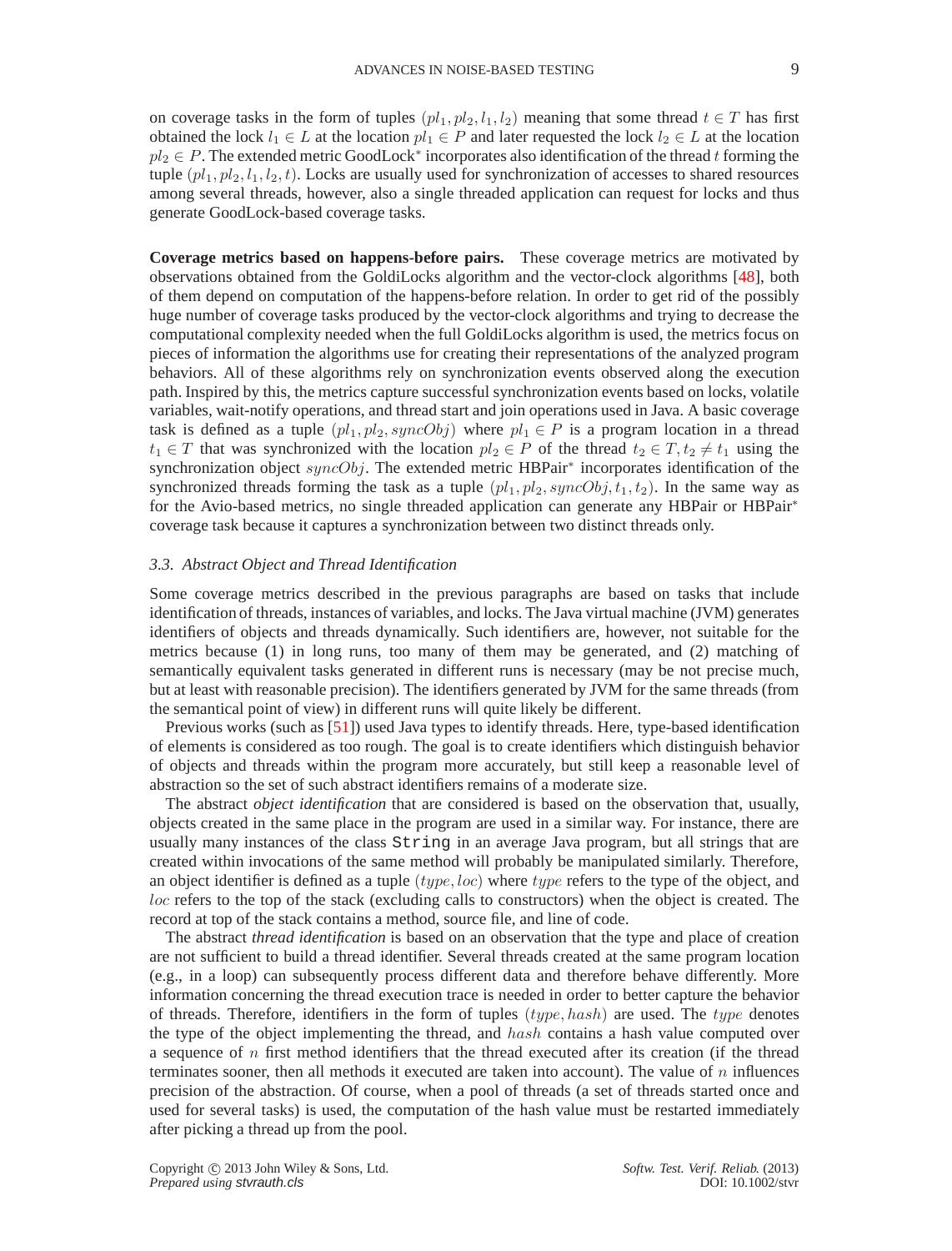# <span id="page-9-1"></span>*3.4. Saturation-Based Testing*

As already mentioned above, different executions of a test case usually follow several thread schedules and therefore it make sense to repeat the same test case many times. Unfortunately, it is often very hard or even impossible to precisely enumerate all the coverage tasks imposed by a concurrency metric. Many of the potential concurrency coverage tasks may be infeasible and, thus, reaching a reasonably high coverage during testing may not be possible. This problem can be addressed by *saturation-based testing* [\[51\]](#page-37-12) which monitors the growth of the coverage and when the coverage stops growing for some time, the testing can be stopped. Further, in *search-based testing* [\[41\]](#page-36-24), a fitness function driving an optimization algorithm used to control the testing process can be based on the values of a coverage metric.

For metrics used in saturation-based or search-based testing, one can identify several specific properties that they should exhibit. First, within the testing process, the obtained coverage should as often as possible grow for a while and then stabilize. Hence, it should not immediately jump to some value and stabilize on it. On the other hand, it should not take too much time for the coverage to stabilize. Also, to enable a reliable detection of stabilization, the coverage should grow as smoothly as possible, i.e., without growing through a series of distinctive shoulders. Next, in the case of examining an erroneous program by the test that can reveal the bug, the stabilization should ideally not happen before the error is really detected. The evaluation of suitability of existing as well as newly proposed concurrency metrics with respect to these properties [\[32\]](#page-36-14) is summarized below. In the following, brief description of the experiments highlighting main outcomes is presented.

<span id="page-9-0"></span>*3.4.1. Experimental Setup* For experimental evaluation of concurrency metrics, the platform called SearchBestie [\[33\]](#page-36-15) was used to set up and execute tests with the IBM ConTest. The ConTest tool provides a facility for bytecode instrumentation and a listeners infrastructure allowing one to create *plug-ins* [\[30\]](#page-36-22) for collecting various pieces of information about the multi-threaded Java programs being executed as well as to easily implement various algorithms for dynamic analyses. The tool is itself able to collect structural coverage metrics (basic blocks, methods) and some concurrencyrelated metrics (ConcurPairs, Sync) too. ConTest further provides a noise injection facility which injects the noise into the execution of a tested application. Our experiments have been done on five concurrent programs described below.

The *Dining philosophers* test case is an implementation of the well-known synchronization problem of dining philosophers. The program generates a set of 6 philosophers (each represented by a thread) and the same number of shared objects representing forks. A deadlock can occur when executing the test case.

The *Airlines* test case is a simple artificial program consisting of 8 classes and simulating an air ticket reservation system. It generates a database of air tickets and then allows 2 dealers (each represented by a separate thread) to sell tickets to 4 sets of 10 customers (each set is represented by a separate thread). Finally, a check whether the number of customers with tickets is equal to the number of sold tickets is done. The program contains a high-level atomicity violation whose occurrence makes the final check fail.

*Crawler* is a skeleton of a part of an older version of a major IBM production software. The crawler creates a set of threads waiting for a connection. If a connection is established, a worker thread serves it. A bug present in the program can cause a deadlock when the crawler shuts down, however, it is seen very rarely (6 times per 10 000 runs). The Crawler test case consists of 19 classes.

Another real-life application among our case studies is an early development version of an opensource *FtpServer* produced by Apache. The version of the server used here contains 120 classes. The server creates a new worker thread for each new incoming connection to serve it. The code contains several data races that can cause exceptions during the shutdown process when there is still an active connection. The probability of spotting an error when noise injection is enabled is quite high in this example because there are multiple places in the test where an exception can be thrown.

Our biggest case study with 1399 classes is *TIDOrbJ*—a CORBA-compliant ORB (Object Request Broker) product that is a part of the MORFEO Community Middleware Platform [\[52\]](#page-37-13). The test used checks how the infrastructure handles multiple concurrent simple requests. The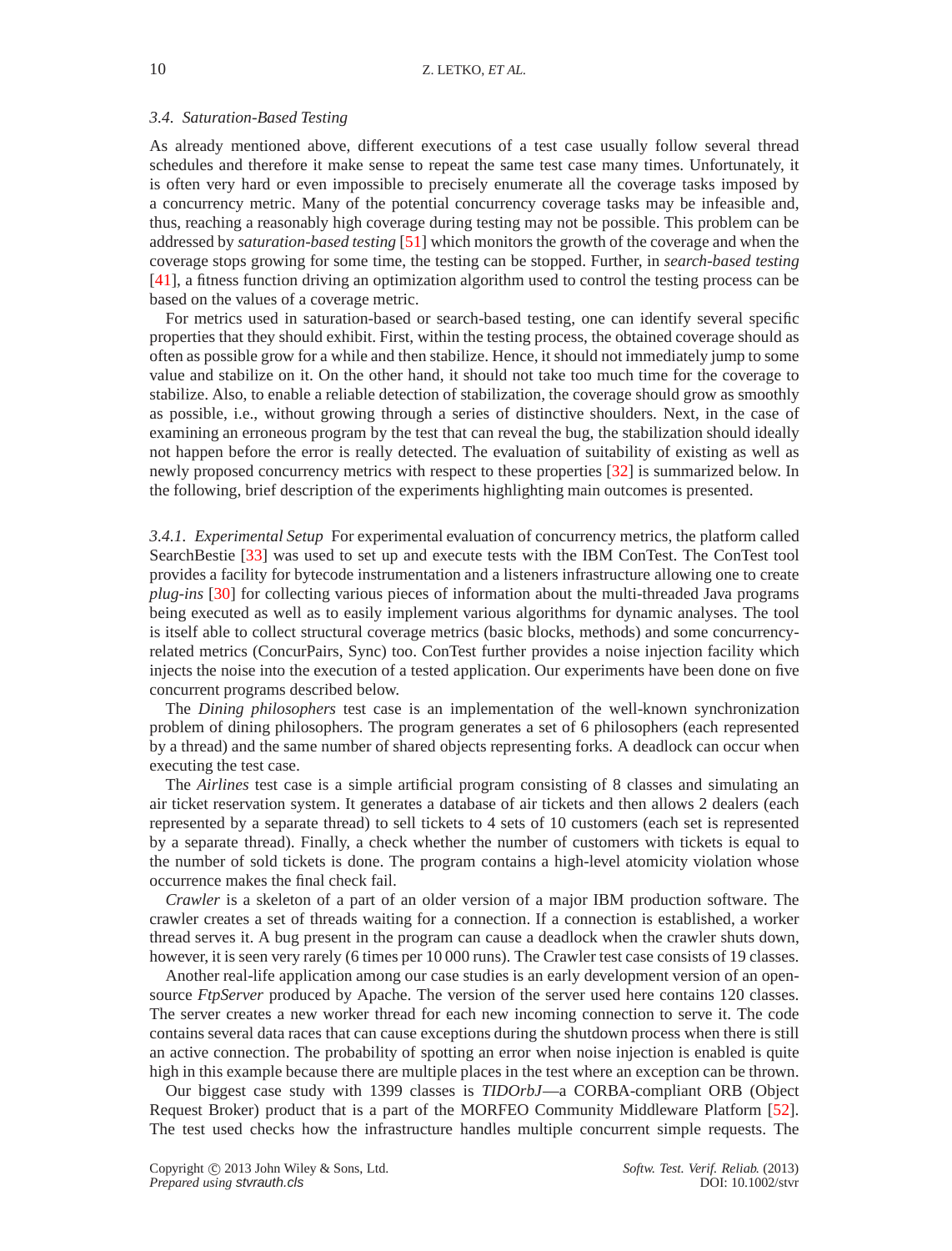<span id="page-10-2"></span><span id="page-10-1"></span><span id="page-10-0"></span>

<span id="page-10-4"></span><span id="page-10-3"></span>Figure 1. Cumulative values of coverage metrics on the Crawler test case (the horizontal axis gives the number of executions, the vertical axis gives the cumulative number of covered tasks)

particular test of TIDOrbJ we consider starts an instrumented server and then 10 clients, each sending 5 requests to the server. There was originally no error in this test, however, a high-level atomicity violation that leads to a null pointer exception has been injected there by commenting one synchronized statement in the code.

10,000 executions of the small programs and 4,000 executions of TIDOrbJ were performed. In order to see as many different legal interleaving scenarios as possible, the ConTest tool was set to randomly inject noise into the executions. ConTest plug-ins to collect coverage information were implemented and SearchBestie was set up to detect occurrences of errors.

*3.4.2. Results of Experiments* The results of the experiments [\[32\]](#page-36-14) are shown in Figure [1.](#page-10-0) All four sub-figures show the cumulative number of coverage tasks of the metrics covered during one randomly chosen series of the Crawler test case executions. The metrics marked with an asterisk are extended by the abstract thread identification (with variable  $n$  set to 20).

Figure [1\(a\)](#page-10-1) shows the behavior of the metrics that do not capture the concurrent behavior accurately enough. One coverage metric for non-concurrent code measuring the number of *basic blocks* covered during tests is added to demonstrate the difference between classical and concurrency-related coverage metrics. The coverage obtained under the metric based on basic blocks is nearly constant all the time because the same code was executed with the same inputs. For the rest of the metrics shown in Figure  $1(a)$ , the cumulative number of tasks covered during test executions increases only within approximately the 200 first executions (zoomed in Figure  $1(b)$ ), and then a saturation is reached. The depicted curves demonstrate one further disadvantage of the concerned metrics—a presence of distinctive shoulders. A repeated execution of the test case does examine different concurrent behaviors (which is indicated by the later discussed metrics) but the metrics concerned in the figure are not able to distinguish differences in these behaviors, and therefore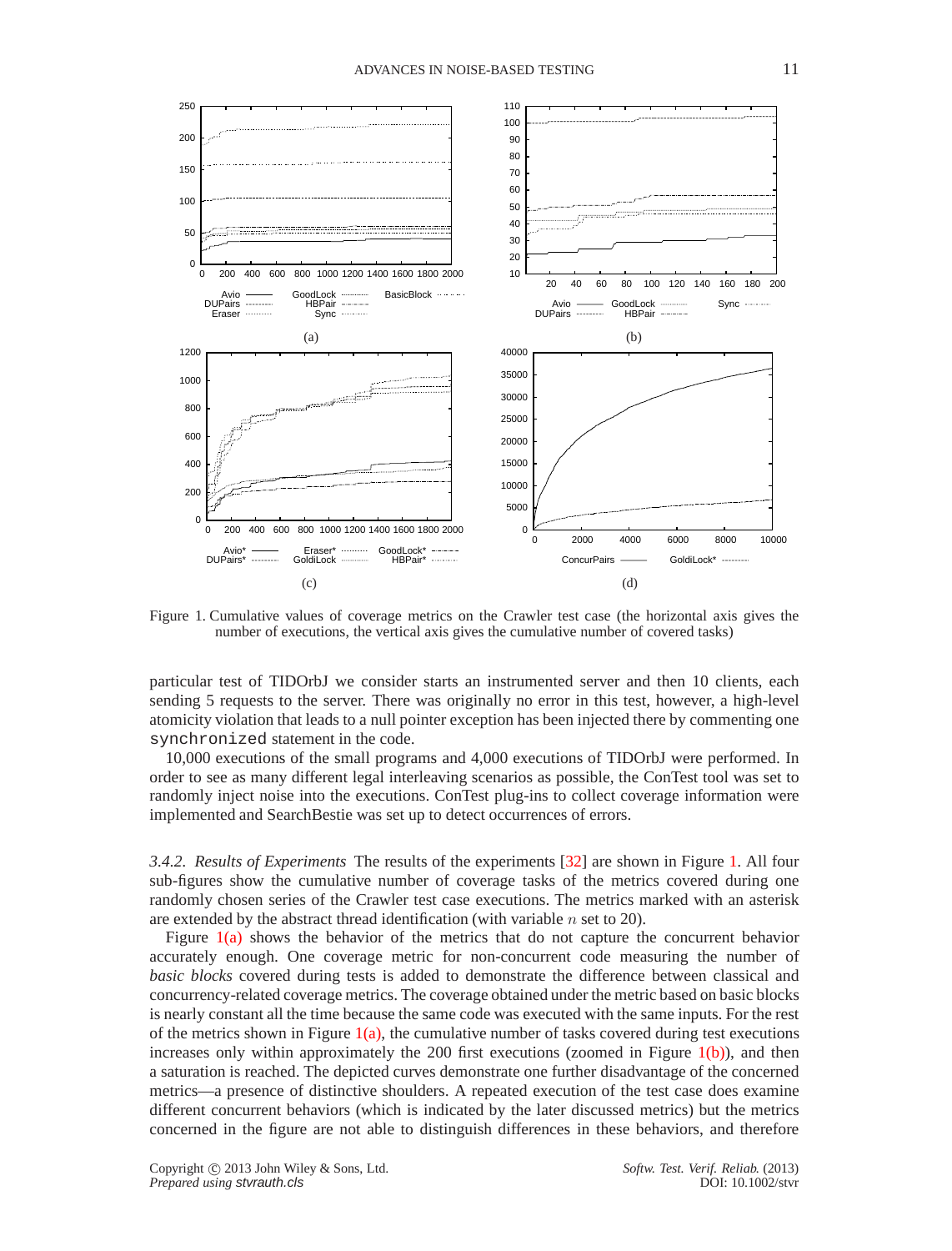clear shoulders (i.e., sequences of constant values) can be seen in the curves. The presence of such shoulders makes automatic saturation detection harder.

Figure [1\(c\)](#page-10-3) demonstrates a positive effect of considering an extended context of the tracked events as mentioned in Section [3.3.](#page-8-0) The metrics concerned in this sub-figure (i.e., Avio\*, Eraser\*, DUPairs<sup>∗</sup> , HBPair<sup>∗</sup> , GoodLock<sup>∗</sup> , and GoldiLock) are able to distinguish differences in the behavior of the executed tests more accurately, leading to shorter shoulders, bigger differences in the cumulated values, and a later occurrence of the saturation effect—indicating that the concerned metrics behave in a way much better for saturation-based testing. A very positive behavior has the GoldiLock metric which does not suffer from shoulders while it reaches saturation near the saturation points of the other metrics. Figure  $1(d)$  shows problems of metrics that are too accurate, namely, ConcurPairs and GoldiLock<sup>∗</sup>. These metrics work fine for small test cases but when used on a bigger test case they tend to saturate late and produce enormous numbers of covered tasks.

To summarize the results, the most favorable behavior for saturation-based testing shows the GoldiLock metric. Very good behavior have also Avio\*, Eraser\*, DUPair\*, HBPair\*, and GoodLock<sup>∗</sup> metrics. The GoodLock<sup>∗</sup> metric can provide information which cannot be directly inferred from any other examined metric. On the other hand, if nested locking does not occur in the tested program, the GoodLock<sup>∗</sup> metric provides no information. The metrics Avio, GoodLock, HBPair, Eraser, and Sync do not capture the concurrent behavior accurately enough while ConcurPairs and GoldiLock<sup>∗</sup> metrics are too accurate (they work fine for small test cases but when used on a bigger test case they tend to saturate late and produce enormous numbers of covered tasks).

# 4. NOISE INJECTION TECHNIQUES

<span id="page-11-0"></span>As already mentioned in the introduction, the effectiveness of noise-injection-based testing techniques depends on a satisfactory solution to the *noise placement* and *noise seeding* problems. The noise placement problem addresses the question where, i.e., at which program locations, and when, i.e., at which executions of these locations, to cause a noise. The noise seeding problem then determines how to cause the noise, i.e., which type of noise generating mechanism should be used, and how long it should last. The problems are, of course, not independent, and so, a suitable *combination* of noise placement and noise seeding heuristics (and of suitable values of their many parameters) is to be sought in practice.

In this section, an overview and comparison of various existing approaches to solving the noise placement and noise seeding problems is presented, including a few newly proposed heuristics for solving these problems. Moreover, a discussion of differences in applying noise-based testing for  $C/C++$  and Java programs is provided. This discussion provides several hints on how to use noisebased testing as well.

This section is organized as follows. In the first two subsections (Section [4.1](#page-12-0) and Section [4.2\)](#page-13-0), existing noise placement and noise seeding heuristics are described. Additionally, several new heuristics are introduced. Then, in Section [4.3,](#page-14-0) a selection of results of previously published comparisons [\[34,](#page-36-16) [36,](#page-36-9) [20\]](#page-36-11) of the older noise injection heuristics are presented. Based on the results, the most promising heuristics and their parameters are pinpointed. Then, a new comparison of the old and newly proposed noise injection heuristics on a set of C and Java benchmarks of various size is provided. The used set of benchmarks is the so-far biggest set of benchmarks used for evaluating noise-injection-based testing. The mentioned selection of the most promising heuristics that we have been done allowed us to test the selected promising noise configurations much more thoroughly (which would not be possible with all of the possible noise configurations due to the high time requirements of the experiments). The obtained results are discussed separately for  $C/C++$ (Section [4.4\)](#page-17-0) and Java (Section [4.5\)](#page-20-0) because of the different noise injection infrastructures used for testing programs written in these languages—in particular, for C/C++ code, instrumentation on the binary level was used, whereas for Java, instrumentation on the bytecode level was used. An insight into the differences of the considered noise-based testing of  $C/C++$  programs on the binary level and of Java programs on the bytecode level is presented in Section [4.6.](#page-23-0) Despite the differences,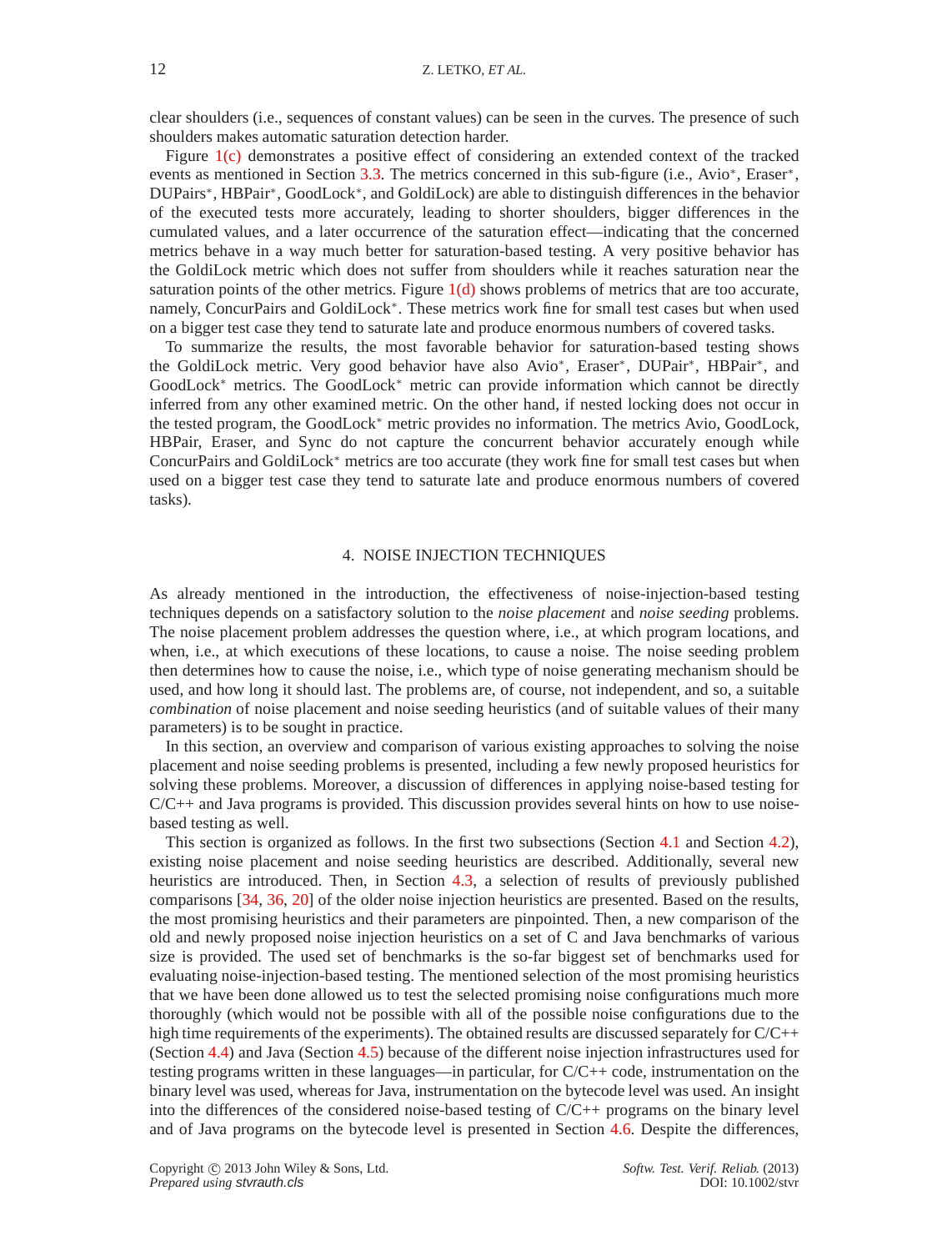a discussion of commonalities and dissimilarities of the obtained results is provided in Section [4.7.](#page-24-0) Finally, some hints on how to effectively use noise-based testing are presented in Section [4.8.](#page-24-1)

#### <span id="page-12-0"></span>*4.1. Noise Placement Heuristics*

Noise placement heuristics determine where, i.e., at which program locations, and when, i.e., at which executions of these locations, should a noise be injected. In this section, an overview of existing noise placement heuristics is provided first and then several novel heuristics addressing the problem of where to put a noise are introduced.

It is discussed in several papers [\[15,](#page-36-25) [18,](#page-36-26) [54\]](#page-37-14) that putting a noise at every possible program location (ploc [\[15\]](#page-36-25)) is inefficient. This approach significantly increases the incurred overhead, and it does not help much in increasing chances to find bugs since only a few relevant context switches are critical for a concurrency error to manifest. Also, it turns out that putting a noise at a certain program location can help to spot the concurrency error, but it can also mask it completely.

The IBM ConTest tool [\[14\]](#page-36-4) allows one to inject a noise only before and/or after concurrencyrelated events (namely, accesses to class member variables, static variables, and arrays stored in the JVM heap, calls of wait(), interrupt(), notify(), monitorenter, and monitorexit routines). Since the tool has no information which member fields and arrays are really shared (i.e., accessed by multiple threads), all instructions operating with the heap are considered. Moreover, motivated by a coding anti-pattern in which developers use calls of wait() instead of proper synchronization, ConTest is able to intercept calls to the wait () and  $s =$ leep() routines too.

The *rstest* tool [\[54\]](#page-37-14) considers as possibly interesting only those locations that appear before concurrency-related events. Moreover, rstest uses a simple escape analysis and a lockset-based algorithm to identify the *unprotected accesses* to shared variables. An unprotected access reads or writes a variable which is visible to multiple threads without holding an appropriate lock. This optimization reduces the number of program locations where the noise can be put but suppresses the ability to detect some concurrency errors, e.g., high-level data races or deadlocks where all accesses to problematic variables are correctly guarded by a lock.

Moreover, the number of accesses to shared memory and calls of synchronization elements is still high in multi-threaded programs. Therefore, several heuristics for determining more concretely where and when to put a noise were proposed  $[9, 15, 54, 57]$  $[9, 15, 54, 57]$  $[9, 15, 54, 57]$  $[9, 15, 54, 57]$  $[9, 15, 54, 57]$  $[9, 15, 54, 57]$ .

The simplest heuristic is based on a random number generator [\[15,](#page-36-25) [54\]](#page-37-14). This *random* heuristic puts a noise before an executed program location with a given probability, where the probability is the same for all program locations considered. Most other heuristics extend this heuristic in a way that they reduce the number of possible program locations before which the noise might be injected. When considering all possible program locations in a program, this heuristic is called *random-all* below to distinguish it from the other heuristics that can be seen as modifications of the *random* heuristic.

It was shown [\[9\]](#page-35-4) that restricting the number of program locations only to those accessing shared variables or a specific shared variable when applying the *random-all* heuristic increases the probability of spotting an error. These two modifications of the *random-all* heuristic are denoted here as *sharedVar-all* and *sharedVar-one*, respectively. When the *sharedVar-one* heuristic is used, the shared variable is usually chosen randomly from a list of known shared variables.

Several heuristics based on concurrency coverage models have been published. Coverage-directed generation of interleavings [\[15\]](#page-36-25) considers two coverage models. The first model determines whether the execution of each method was interrupted by a context switch. The second model determines whether a method execution was interrupted by any other method. The level of methods used here can be in most of the cases too coarse. In [\[57\]](#page-37-1), a coverage model considers, for each synchronization primitive, various distinctive situations that can occur when the primitive is executed (e.g., in the case of a synchronized block defined using the Java keyword synchronized, the tasks are: *synchronization visited*, *synchronization blocking* some other thread, and *synchronization blocked* by some other thread). The approach then injects a noise at corresponding synchronization primitive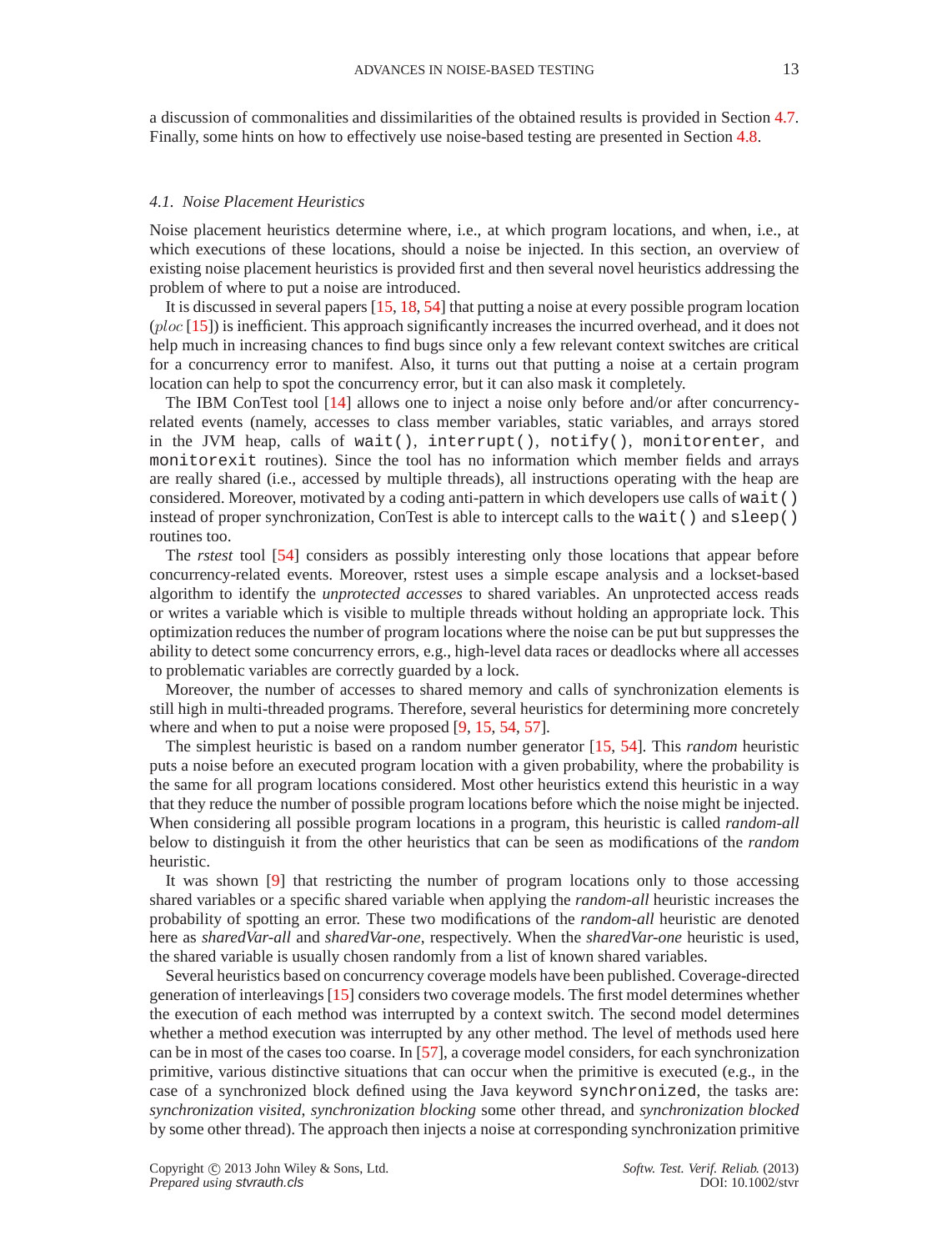program locations to increase the coverage. None of these two heuristics focuses on accesses to shared variables which can limit their ability to discover some concurrency errors, e.g., data races.

A coverage-based noise placement heuristic [\[36\]](#page-36-9) (referred to as *coverage* in this article) targets both accesses to shared variables as well as the use of synchronization primitives, and so it can be used to discover lock-based deadlocks as well as data-related concurrency errors, such as data races and atomicity violations. The heuristic considers only program locations that appear before concurrency-related events as suitable for noise injection. The technique detects subsequent accesses to shared variables and monitors whether these accesses originated in different threads. Such couples of subsequent accesses are considered as interesting to be influenced by noise. The noise in particular tries to test the opposite orderings of recorded events in each couple. Therefore, a noise is put before the first access recorded in a couple with a hope that the access which was recorded as the subsequent occurs earlier. If both accesses are guarded by the same lock, the described approach would inject a noise into a shared critical section which would not change the ordering of the recorded events. In such a case, the heuristic injects the noise before the appropriate locking operation where the common lock was obtained. Additionally, this heuristic monitors the frequency of a program location execution during a test and puts a noise at the given program location with a probability biased wrt. this frequency—the more often a program location is executed the lower probability is used.

Next, a noise placement heuristic called *read/write* heuristic [\[20\]](#page-36-11) uses different noise settings for the shared variable read accesses and write accesses. The settings might differ in the frequency which controls how often a noise is generated before a particular class of accesses or in the chosen noise seeding heuristic. The heuristic is motivated by the common data race scenarios where there are two unsynchronized accesses to a shared variable and at least one of these accesses is a write access. So, when a memory access is encountered, the best thing one can do is to search the other threads for the second (conflicting) access. In order to lower the noise injected to the other threads, the fact that one of the accesses causing a data race is typically a write access while the other is a read access is exploited. Based on this observation, a stronger noise before one type of memory accesses and a weaker noise before the other is injected.

**A new noise placement heuristic.** As the *read/write* noise placement heuristic proved to be very useful when detecting data races, a new noise placement heuristic called a *pattern* heuristic is proposed here. The heuristic injects a noise before accesses to variables which were already accessed before within the same method or function. The motivation here is to create a noise placement heuristic that would help in discovering atomicity violation scenarios. An atomicity violation occurs when two accesses to a shared variable, which should be performed atomically, are interleaved by another access to this variable. The idea is to inject a noise before the second (or any further) access to a shared variable from the same thread within a logical unit (a program method in this case) so other threads have more time to access this variable in between the accesses, causing an atomicity violation. It makes sense to inject such noise even inside a block intended by the programmer to be executed atomically (e.g., a block defined by the synchronized keyword in Java) and test whether the synchronization is implemented correctly.

## <span id="page-13-0"></span>*4.2. Noise Seeding Heuristics*

Noise seeding heuristics determine how to cause a noise, i.e., which type of noise generating mechanism should be used, and how long should it last, i.e., how strong the noise should be. In this section, an overview of existing noise seeding heuristics is provided and then a new heuristic addressing the problem how to cause a noise is proposed.

As the primary purpose of injecting a noise is to disturb the usual scheduling of threads, the noise generating mechanism should influence the scheduler in some way. There exist several ways how a scheduler decision can be affected in Java [\[15\]](#page-36-25). The *priority* heuristic changes priorities of threads which allows chosen threads to make progress more often than threads with the lower priority. The *yield* heuristic injects one or more calls of the yield() method which causes a context switch. The *sleep* heuristic injects one call of sleep(), and the *wait* heuristic injects a call of wait().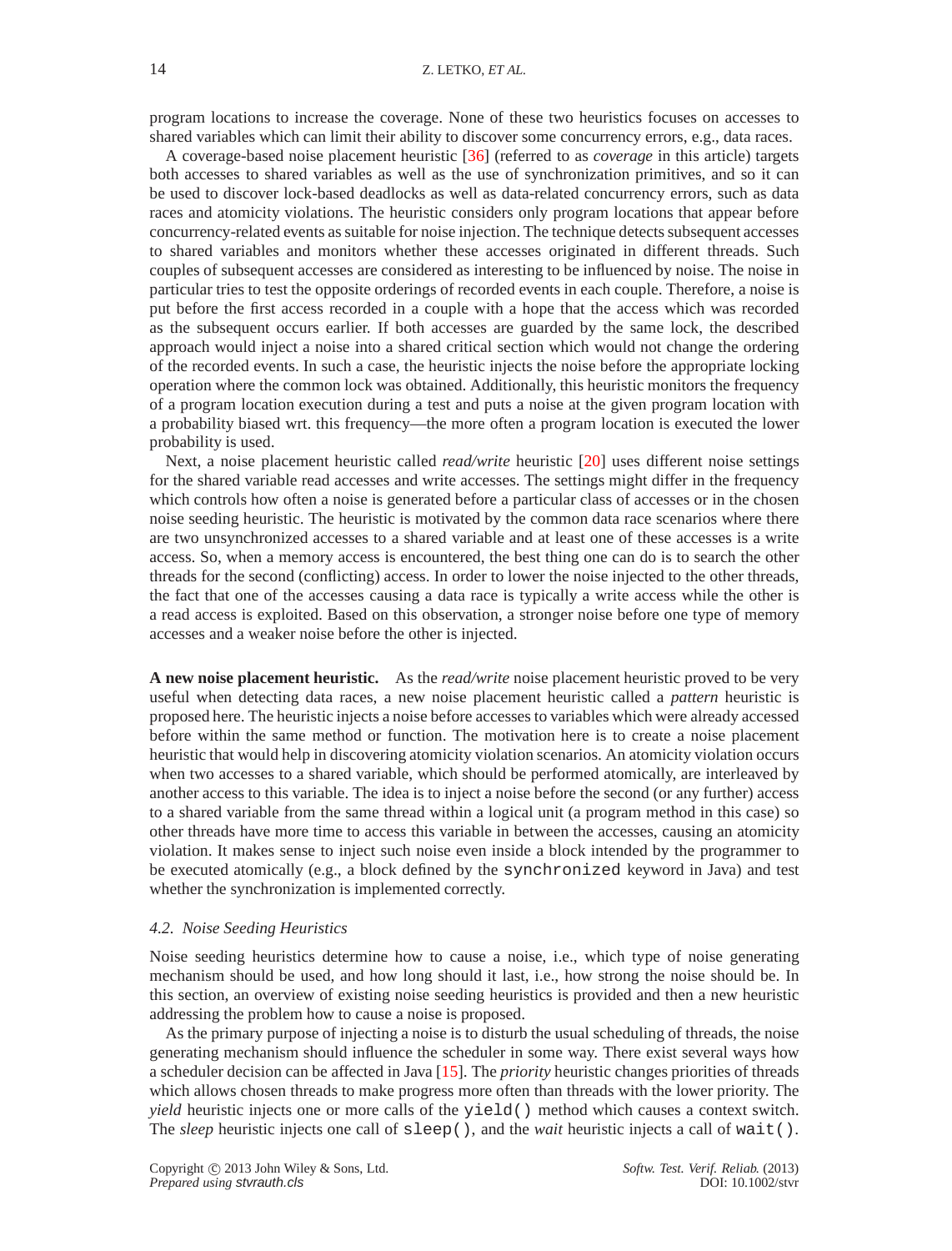The sleep() and wait() methods take a timeout for which to block a thread as their parameter. In case of the *wait* heuristic the concerned thread must first obtain a special shared monitor, then call wait() with a timeout on it, and finally, release the monitor. Using the monitor makes the current thread flush all local data to shared memory and make them visible for other threads. Likewise, the *synchYield* heuristic combines the *yield* heuristic with obtaining a monitor. The *busyWait* heuristic does not obtain a monitor, but instead loops for some time.

The *haltOneThread* heuristic [\[57\]](#page-37-1) occasionally stops one thread until all remaining threads cannot make any further progress. Finally, the *timeoutTamper* heuristic randomly reduces the time-out used when calling the  $s^\text{leep}$  and wait () methods in the tested program. This allows one to test that the delay inserted by these methods is not used instead of proper synchronization.

All the noise seeding heuristics mentioned above are parameterized by the *strength of noise*. In case of the *sleep*, *wait* and *busyWait* heuristics, the strength gives the time to wait or loop. In the case of the *yield* heuristic, the strength says how many times the yield() routine should be called. Finally, in the case of the *priority* heuristic, the strength determines how much the thread priority changes.

The *barrier* scheduling heuristic [\[9\]](#page-35-4) based on semaphores is presented. Each shared variable is assigned a specific semaphore in such a way that a thread is made to wait just before the particular shared variable is accessed. When more than one thread is waiting at the same monitor (and thus for access to the same variable), then the notifyAll() method is used to simultaneously advance the waiting threads in hope to spot a data race. To prevent deadlocks, the waiting of threads on the injected semaphores is timed.

All the above works discuss noise seeding heuristics for Java. The first results obtained by implementations of the selected noise seeding heuristics, in particular, the *yield* and *sleep* heuristics, in C [\[20\]](#page-36-11) have been recently presented as well.

**A new noise seeding heuristic.** Some kinds of concurrency errors manifest in situations where a thread executes an action earlier that it should, e.g., sends a notification before someone starts waiting, accesses a variable before it is initialized, etc. A new noise seeding heuristic called a *inverseNoise* heuristic proposed here does the opposite of the *haltOneThread* heuristic. That is, it stops all but one thread and allows this one thread to get as far as possible in its execution. This increases chances that the thread will trigger an action which it should perform only after some of the blocked threads do something, e.g., start waiting, initialize a variable, etc. Moreover, the other threads are stopped at the nearest instrumentation point which is suitable for noise injection. Therefore, the current thread has the opportunity to execute instructions which trigger an atomicity violation if some of the blocked threads are blocked within an improperly guarded atomic section.

# <span id="page-14-0"></span>*4.3. Results of Previously Performed Comparisons*

In this section, the most important aspects of previously published comparisons of noise injection heuristics [\[20,](#page-36-11) [34,](#page-36-16) [36\]](#page-36-9) are highlighted. These results were used to set up an environment for the comparisons presented in this article. In particular, the results lead to a choice among the many possible configurations of noise placement and noise seeding heuristics—those which provide good results in the comparisons presented in this section.

An extensive and systematic comparison of results of various existing noise placement and noise seeding heuristics including the coverage-based noise placement heuristics and the related noise seeding heuristics introduced above for Java has been published in [\[34\]](#page-36-16). The heuristics were compared according to their efficiency to improve detection of concurrency errors, to improve the concurrency-related coverage metrics HBPair<sup>∗</sup> and Avio<sup>∗</sup> in the considered test cases, and to affect the execution time of the considered test cases. The HBPair<sup>∗</sup> and Avio<sup>∗</sup> metrics described in Section [3.2](#page-6-0) have been chosen due to their very good ratio of providing satisfactory results from the point of view of suitability for saturation-based or search-based testing and a relatively low overhead of measuring the achieved coverage (and hence their suitability for performing many tests with an acceptable interference with the tested programs). The SearchBestie platform [\[33\]](#page-36-15) was used to set up and execute the needed tests with IBM ConTest [\[14\]](#page-36-4). The heuristics were evaluated on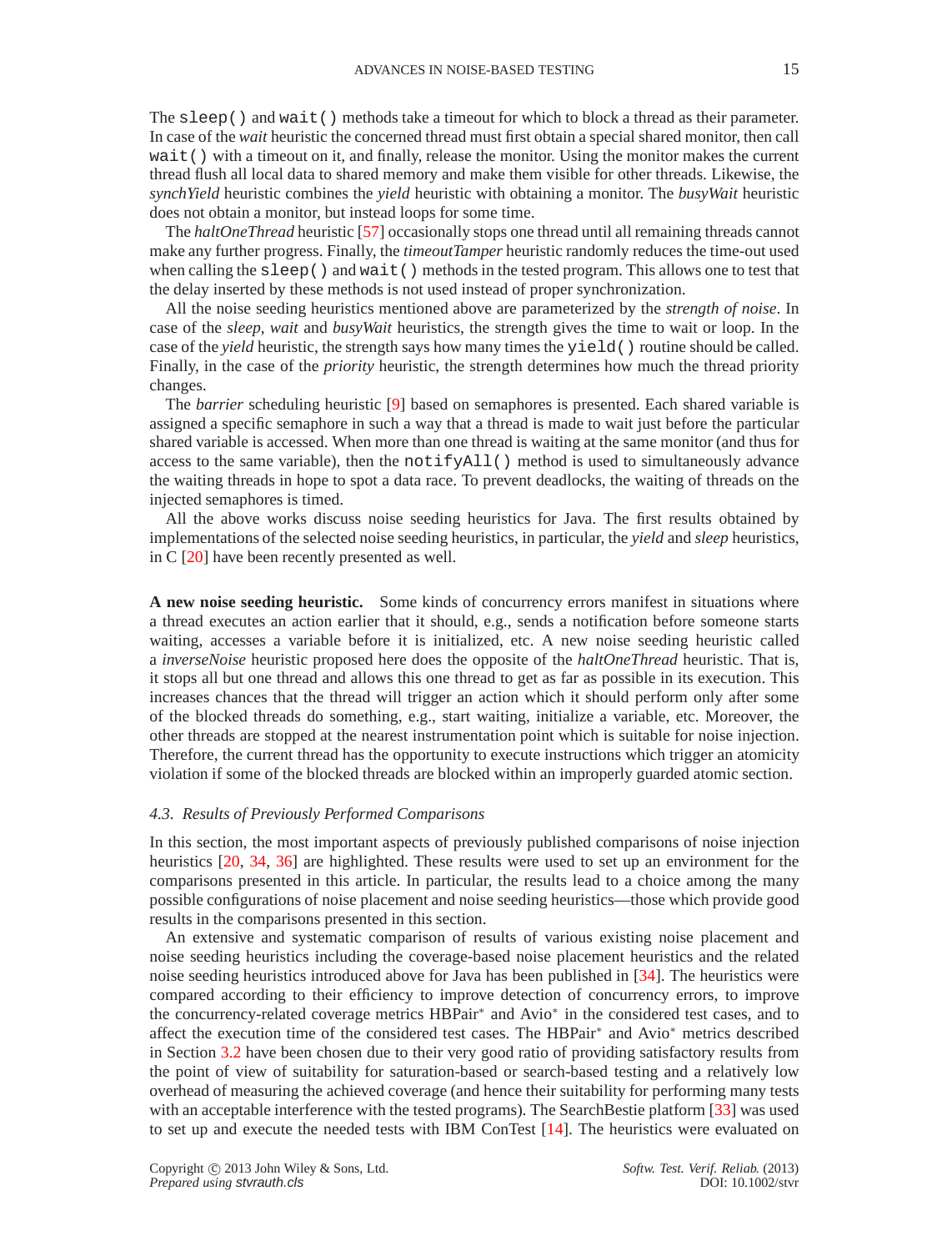a set of 4 test cases (namely, Airlines, Crawler, FTPServer, and TIDOorbJ test cases) which have been already described in Section [3.4.1.](#page-9-0)

First, there was done a comparison of several noise seeding heuristics denoted as basic below (namely, the *yield*, *synchYield*, *wait*, *busyWait*, and *sleep*) and the IBM ConTest *mixed* noise seeding heuristic which randomly chooses one of the basic noise seeding heuristics at each call of the noise injection routine. Then, the improvement which can be achieved by combining basic noise seeding heuristics with the *haltOneThread* and *timeoutTampering* heuristics was studied. All heuristics were used with the *random-all* noise placement heuristic enabled.

The results indicate that there is no optimal configuration, i.e., for each test case and each testing goal (improvement of coverage, error manifestation, or overhead minimization), one needs to choose different noise seeding heuristic [\[34\]](#page-36-16). Moreover, in some cases, the noise injection heuristics improved the obtained results considerably while, in some other cases, the noise seeding configurations used with the *random-all* noise placement heuristic actually provided considerably worse—demonstrating the ability of noise injection techniques to mask concurrency errors [\[31\]](#page-36-27). The *timeoutTamper* heuristic provided a considerable improvement for the *crawler* test case. As already said, this test case is a skeleton of an IBM software product. When developers extracted the skeleton, they modeled its environment using timed routines. The *timeoutTamper* heuristic influences these timeouts in a way leading to a significantly better results.

Next, a comparison of different noise placement heuristics has been published by Letko [\[34\]](#page-36-16) as well. Mainly, the *random-all*, *sharedVar*, and *coverage* heuristics were considered. Additionally, a heuristic which randomly sets up noise settings before each test execution was considered in the comparison too. The noise placement heuristics were again compared according to the ability to detect concurrency errors and to provide a high coverage. Then, a comparison of the heuristics using relative results was provided as well. In this comparison, the total number of covered tasks or detected errors was divided by the execution time (in seconds) the heuristics needed to achieve the results.

Again, none of the heuristics achieved best results in the comparisons for all the considered test cases. Overall good results were obtained by different versions of the *sharedVar* heuristic which focuses noise to shared variables only. There was no winner among the two versions of the heuristic: *sharedVar-all* which targets all accesses to shared variables and *sharedVar-one* which targets accesses to a single randomly chosen shared variable in each test execution. The heuristic using random settings for each test execution achieved on average good results too. This was because accumulated results from multiple runs (namely, 20 and 50 times) were used for the comparison some of the randomly chosen settings therefore provided very good results regardless of the test case which turned in the overall results. The *coverage* heuristic achieved good results in some cases as well.

Finally, the best relative improvement achieved by noise-based testing in the considered test cases was presented by Letko [\[34\]](#page-36-16). Table [I](#page-16-0) shows the results obtained when evaluating the best relative improvement (denoted as *Impr.*) in the experiments for the considered metrics and test cases. The improvement is computed as a relative improvement compared to the configuration without noise injection (note that collection of coverage information and the instrumentation itself already introduce a certain amount of noise). The next three columns (denoted as *nFreq*, *Seeding heur.*, and *Placement heur.*) present the noise frequency, noise seeding heuristic, and noise placement heuristic used. Combinations of the basic noise seeding heuristics with the *timeoutTampering* heuristic (denoted as *tt*) and *haltOneThread* heuristic (denoted as *ht*) were also allowed and evaluated.

The improvement of the error manifestation ratio (denoted as *Error*) in the TIDOorbJ test case is not present because the version of the test case we used contains no error. The ★ symbol in the error manifestation ratio of the Crawler test case means that the improvement cannot be computed because in the experiments, the error does not manifest when the noise was disabled. The best value, which was achieved by the *coverage* heuristic, reached 2 % of error manifestation in this test case (on average 1 error manifestation per 50 executions).

In some cases (e.g., in the Airlines test case), the improvement of the error detection is high, reaching several hundreds percents. The lowest improvement was achieved in the FTPServer test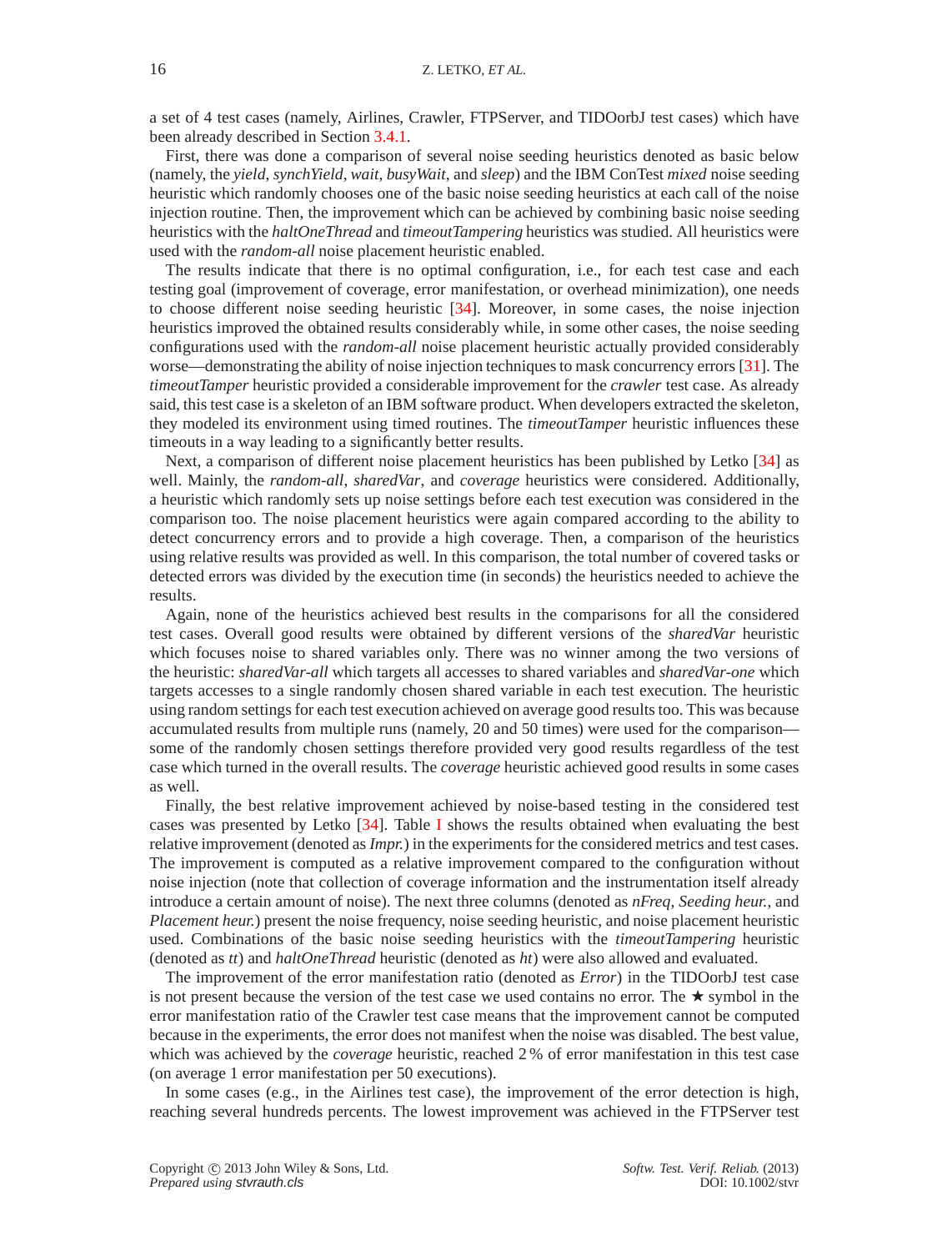| . .<br>× |
|----------|
|          |
|          |

<span id="page-16-0"></span>

| <b>Test</b>      | Metric   | Impr.                    | nFreq. | Seeding heur.        | Placement heur. |
|------------------|----------|--------------------------|--------|----------------------|-----------------|
| Airlines         | Error    | 5.93                     | 150    | $yield + tt$         | shared Var-one  |
|                  | $Avio^*$ | 1.99                     |        |                      | no noise        |
|                  | HBPair*  | 1.90                     |        |                      | no noise        |
| Crawler          | Error    | $\star$                  |        | busyWait             | coverage        |
|                  | $Avio^*$ | 8.20                     | 50     | $mixed + tt + ht$    | sharedVar-all   |
|                  | HBPair*  | 3.55                     | 200    | $mixed + tt + ht$    | sharedVar-all   |
| <b>FTPServer</b> | Error    | 1.09                     | 50     | sleep                | sharedVar-one   |
|                  | $Avio^*$ | 1.26                     | 50     | wait + tt + $ht$     | sharedVar-all   |
|                  | HBPair*  | 1.55                     | 150    | $busyWait + ht$      | shared Var-all  |
| TIDOrbJ          | Error    | $\overline{\phantom{0}}$ |        |                      |                 |
|                  | $Avio^*$ | 1.12                     | 200    | $busyWait + tt + ht$ | shared Var-one  |
|                  | HBPair*  | 1.23                     | 200    | $busyWait + tt + ht$ | shared Var-one  |

Table I. The best relative improvement achieved by noise heuristics

<span id="page-16-1"></span>Table II. Success ratio of the AtomRace detector for various configurations of the noise injection (the values represent the percentage of runs, out of 500, in which a data race was found)

| Noise injection configuration |                 |                                    |     |          |                 | Test case |      |  |  |
|-------------------------------|-----------------|------------------------------------|-----|----------|-----------------|-----------|------|--|--|
| ConfID                        | Placement heur. | Seeding heur.<br>Freq.<br>Strength |     |          | t <sub>05</sub> | t06       | t07  |  |  |
|                               | 0.0             | 1.0                                | 1.6 |          |                 |           |      |  |  |
|                               | random-all      | sleep                              | 500 | 10       |                 | 53.6      | 69.4 |  |  |
|                               | random-all      | sleep                              | 500 | $0 - 10$ | 0.6             | 31.0      | 79.0 |  |  |
| ર                             | read/write      | sleep / sleep / sleep              | 500 | 10/5/20  | 43.0            | 92.6      | 96.2 |  |  |
|                               | read/write      | yield / yield / sleep              | 500 |          | 51.0            | 95.0      | 99.6 |  |  |

case. This is mainly because the error manifestation ratio is quite high even without the noise injection and by the fact that any performance degradation in effect makes the code containing the error execute less often. Overall, the table presents the positive effect of relatively cheap and easy to use noise injection technique in the process of testing concurrent programs. Again, one cannot claim a clear winner among the noise placement and noise seeding heuristics. However, the *sharedVar* noise placement heuristic achieved very good overall results in this evaluation.

Next, a comparison of the *read/write* noise placement heuristic with the *random-all* heuristic on a set of 14 C programs implementing a simple ticket algorithm using the pthreads library is presented [\[20\]](#page-36-11). These programs were created by students of an advanced operating systems course and all contain data races. They are referred as test cases t01 to t14. The ANaConDA framework [\[21\]](#page-36-12) was used to perform the tests. The framework uses the Intel PIN framework [\[39\]](#page-36-28) for dynamic binary instrumentation to insert the code implementing the noise injection heuristics into a C/C++ program binary. As the framework cannot provide concurrent coverage information yet, an evaluation of the successfully detected data races in each test run was performed. For the detection of data races, a C++ implementation of the AtomRace dynamic detector [\[35\]](#page-36-29) was used.

Results obtained for some selected noise injection configurations and test cases are shown in Tables [II](#page-16-1) and [III.](#page-17-1) Each configuration is defined by a noise placement and noise seeding heuristics together with the values of frequency and strength used (denoted as *Placement heur.*, *Seeding heur.*, *Freq.*, and *Strength*, respectively). If the *read/write* noise placement heuristic is used, the *Seeding heur.* and *Strength* columns then contain 3 values. These are the values used for the synchronization operations, read accesses and write accesses, respectively. In case of the *Seeding heur.* column, the values represent the noise seeding heuristic used, and in case of the *Strength* column, the value of strength used. If the value of strength is an interval, the particular value was taken randomly from the interval each time the noise was injected.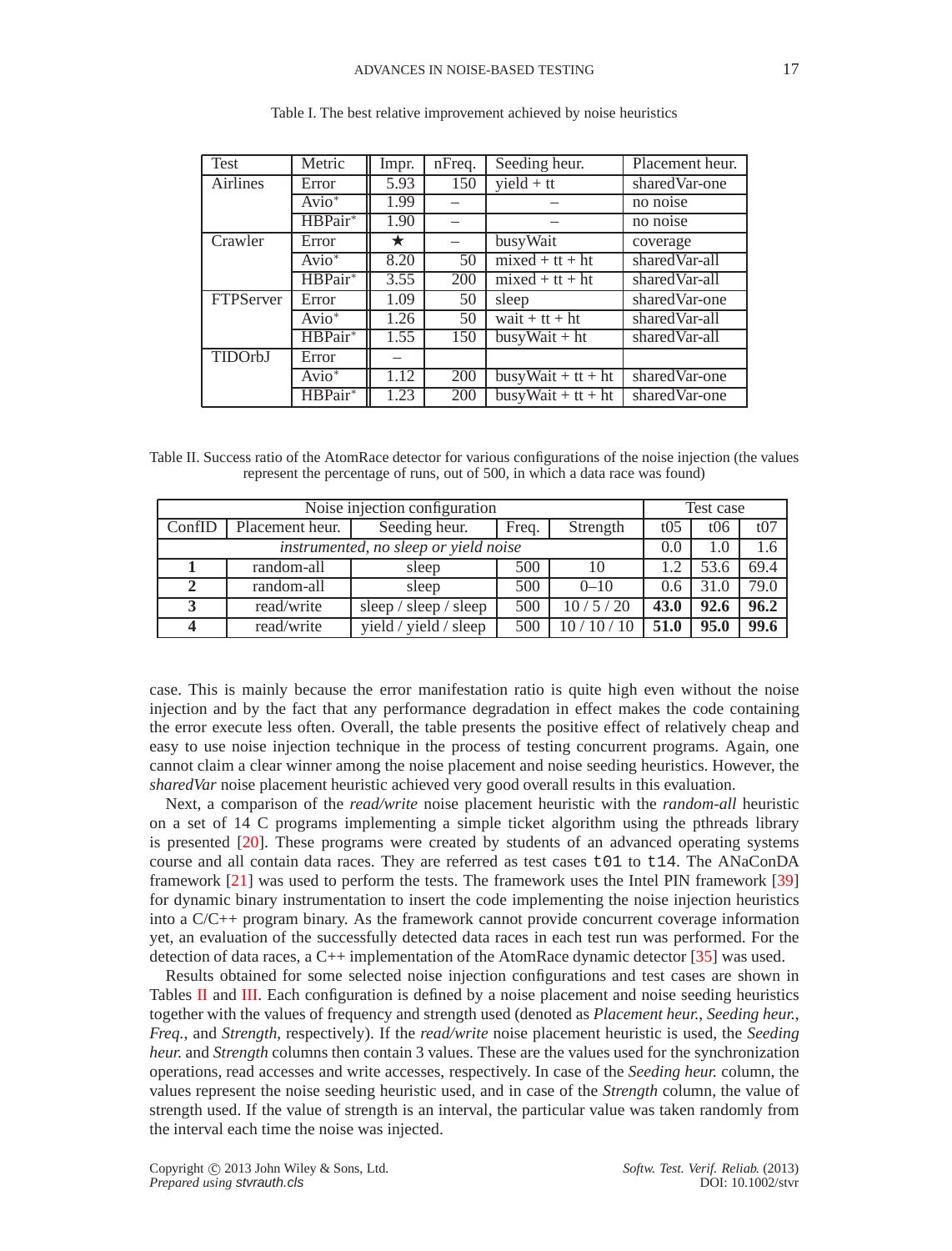<span id="page-17-1"></span>

| I<br>I<br>v.<br>٧ |
|-------------------|
|-------------------|

|        | Test case       |                       |       |          |                   |                 |
|--------|-----------------|-----------------------|-------|----------|-------------------|-----------------|
| ConfID | Placement heur. | Seeding heur.         | Freq. | Strength | $t$ <sup>04</sup> | t <sub>05</sub> |
|        | 1.2             | 0.0                   |       |          |                   |                 |
|        | read/write      | sleep / sleep / yield | 100   | 10/10/10 | 7.4               | 62.4            |
|        | read/write      | sleep / yield / sleep | 100   | 10/10/10 | 96.8              | 9.6             |
|        | read/write      | yield / sleep / yield | 100   | 10/10/10 | 6.2               | 64.4            |
|        | read/write      | yield / yield / sleep | 100   | 10/10/10 | 94.4              | 7.2             |

Table III. Success ratio of the AtomRace detector for various configurations of the noise injection (the values represent the percentage of runs, out of 500, in which a data race was found)

The *read/write* noise placement heuristic allows to use different noise seeding heuristics and their parameters for different types of memory accesses. Of course, there are many possibilities how to combine them, so the two most promising combinations were focused. First, the same noise seeding heuristics have been used, but parametrized them with different values of strength, i.e., a bigger strength for one type of memory accesses and a considerably lower for the second one was applied. The goal was to lower the amount of noise injected to the threads that are intended to be search through when detecting data races. As the results in Table [II](#page-16-1) show, such configurations (Configuration no. 3) achieved better results than the configurations using the *random-all* heuristic (Configurations no. 1 and 2).

Configurations which use different noise seeding heuristics for different memory accesses were also used. More precisely, the *sleep* heuristic for one type of memory accesses and the *yield* heuristic for the second one were studied. Their values of strength were left the same. The goal was not only to lower the amount of noise injected to the threads to be searched through, but also to allow the threads to perform as many memory accesses as possible. While the sleep noise is blocking the thread performing the first access, the yield noise is forcing the program to quickly switch threads so the threads will be running more often and hence perform more memory accesses. As the results in Table [II](#page-16-1) show, such configurations (Configuration no. 4) achieved even better results than the ones combining different values of strength (Configuration no. 3).

The tests also proved that it is important to choose the right type of memory accesses before which the stronger noise is injected. When there are only a few unprotected write accesses which might cause a data race, the stronger noise should be put before these accesses. This is because it is far more probable that one will encounter the more common read accesses in the other threads which are being searched than the rare write accesses. If the situation is opposite, the stronger noise should be put before the read accesses. Table  $III$  shows the difference in results for two programs which mainly differ in how a data race might manifest. As the t04 test case contains only a few unprotected write accesses which might cause a data race and many unprotected read accesses, the configurations injecting a stronger noise before the write accesses (Configurations no. 6 and 8) give far superior results than configurations injecting a stronger noise before the read accesses (Configurations no. 5 and 7). In case of the t05 test case which contains only a few unprotected read accesses and many unprotected write accesses, the results are completely opposite.

# <span id="page-17-0"></span>*4.4. A Comparison of Noise Injection Techniques in C/C++*

New experiments that were performed with C programs and noise injection heuristics selected according to the experience from older experiments described in the previous section are presented here (new experiments with Java programs will be described in the following section). First, a description of the testing environment and experiment settings which are used to compare selected noise injection heuristics, including the newly proposed heuristics, is given. Then, the obtained results of these heuristics on four C programs are provided.

*4.4.1. Testing Environment* The framework ANaConDA [\[21\]](#page-36-12) already mentioned in Section [4.3](#page-14-0) was used to perform the tests. For each execution of a test, the framework collects information about test duration and about the fact whether an error is manifested. In contrast to the previous comparisons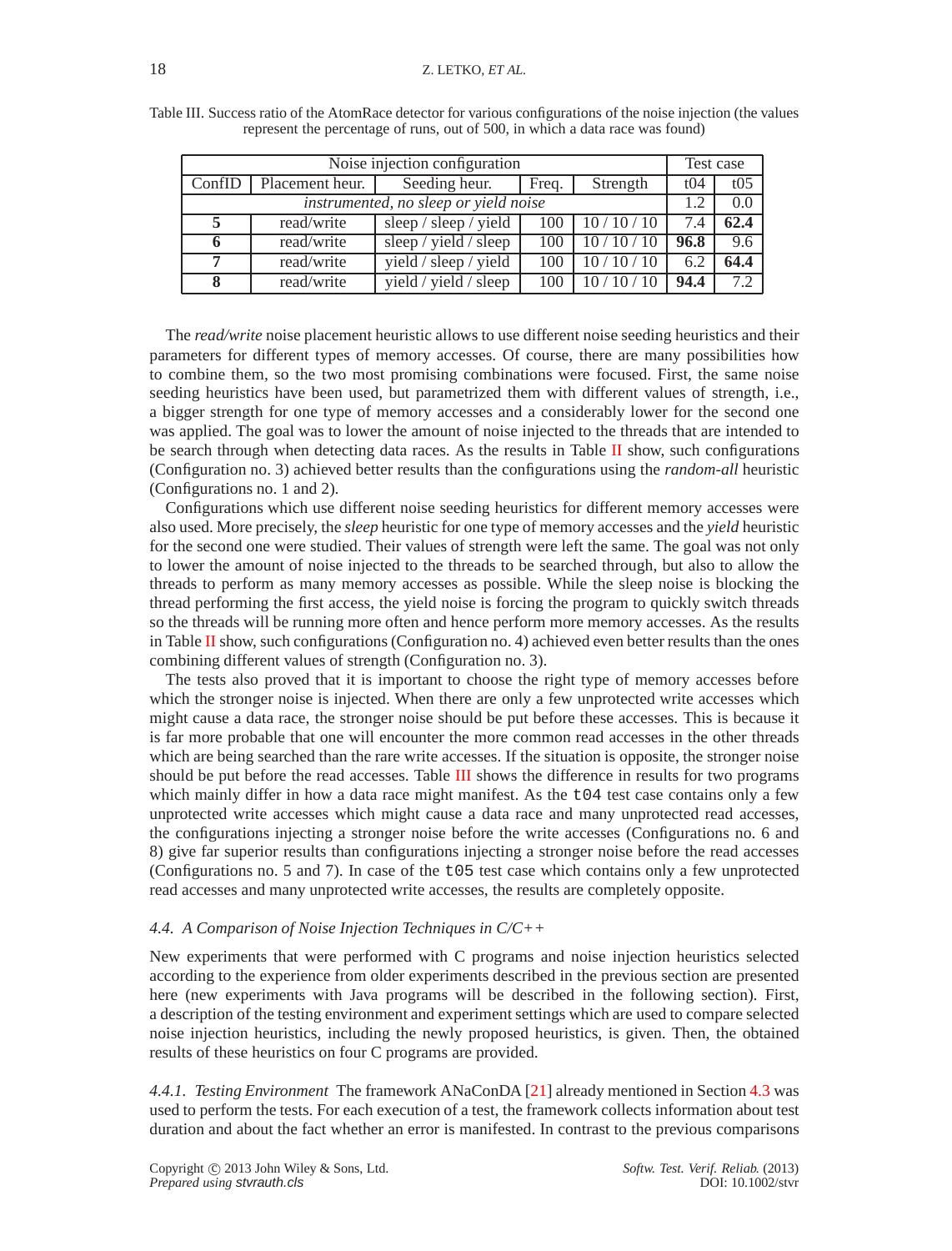where each noise configuration was given an equal number of test executions, in this comparison, each considered configuration of noise heuristics was given 20 minutes of real time to test the program and average results were computed. Therefore, the configurations with higher impact on the performance were provided with lower number of executions of the test. This allows to demonstrate efficiency of the heuristics in practical testing scenarios where the time and other resources for testing are usually limited.

As there are many possible combinations of various noise placement and noise seeding heuristics and as each of these heuristics might be parametrized in many different ways, there exists a large number of configurations that might be used. In order to keep the number of considered configurations on a reasonable level, the focus is devoted to heuristics and their parameters which provided good results in the previous comparisons and also on the new heuristics introduced in the previous sections.

In case of the noise placement heuristics, the following ones are considered: the *randomall* heuristic which is used as a base-line, the *sharedVar-all* and *sharedVar-one* heuristics which provided good results in the evaluation of noise placement heuristics for testing Java programs, the *read/write* heuristic which turned out to be efficient in the previous experiments with noise injection in C/C++, and the newly proposed *pattern* heuristic. All these heuristics decide whether to inject a noise based on the *frequency* parameter which controls how often the noise is injected at the selected place. The frequency parameter was set such that the noise was generated either in 15 % or 30 % of situations. These values were also inspired by the results of the previous comparisons.

As for the noise seeding heuristics, the *sleep*, *yield*, and *busyWait* heuristics were considered because they provided good results in some cases in the previous comparisons. Moreover, the newly proposed *inverseNoise* heuristic was added. The noise seeding heuristics are parametrized by the *strength* parameter. This parameter was set to 2 and 20 milliseconds in the case of *sleep* and *busyWait* heuristics and to 10 and 100 executions of the yield() function in the case of the *yield* heuristic. In the case of the *read/write* heuristic, the strength parameter for writes and reads was set in the mutually complementary way. That is, if a higher value for writes (e.g., 20 ms) was used, the lower value for reads (i.e., 2 ms) was applied, and vice versa. As for the newly proposed *inverseNoise*, the parameter was set to 2 and 20 operations executed by the current thread while other threads are blocked. The higher values were chosen based on the results of the previous comparisons where a stronger noise often helped more than a weaker one. The lower values were used primarily because of the *read/write* heuristic, where combining strong and a much weaker noise led to the best results. Also, as the *yield* heuristic disturbs the usual scheduling of threads far less than the other noise seeding heuristics, higher values of strength were used for it. In case of the *read/write* noise placement heuristic, configurations combining the *sleep* and *yield* noise seeding heuristics with fixed values of strength were also used (10 for the *sleep* heuristic and 50 for the *yield* heuristic).

The combinations of heuristics described above give 81 noise configurations ( $5 \times 2$  noise placement heuristics,  $4 \times 2$  noise seeding heuristics, and 1 configuration without noise—referred to as *nonoise* below). Note that the previous comparisons did not contain the *sharedVar-all*, *sharedVarone* and the newly proposed *pattern* noise placement heuristics. Also, the *busyWait* and the newly proposed *inverseNoise* noise seeding heuristics were not considered. They are thus examined for  $C/C++$  programs for the first time.

For the experiments, 4 simple C programs (about 200 to 500 lines of code) implementing a simple ticket algorithm using the pthreads library were used. These programs were chosen from a set of programs [\[20\]](#page-36-11) which were already mentioned in Section [4.3.](#page-14-0) The chosen programs are referred to as test cases t01, t03, t05 and t06. The main reason to use only a subset of programs was that some of the newly tested noise placement heuristics need information about the variables which are accessed. In case of  $C/C++$  programs, these information need to be extracted from the debugging information of the program. However, the ANaConDA framework has only a partial support for extracting this kind of information, and for many of these programs the compiler generated debugging information which the framework was not able to process. So in order to test these new heuristics, availability of this information is required. As the framework imposes a huge slowdown on the execution of the tested program, bigger programs were not considered for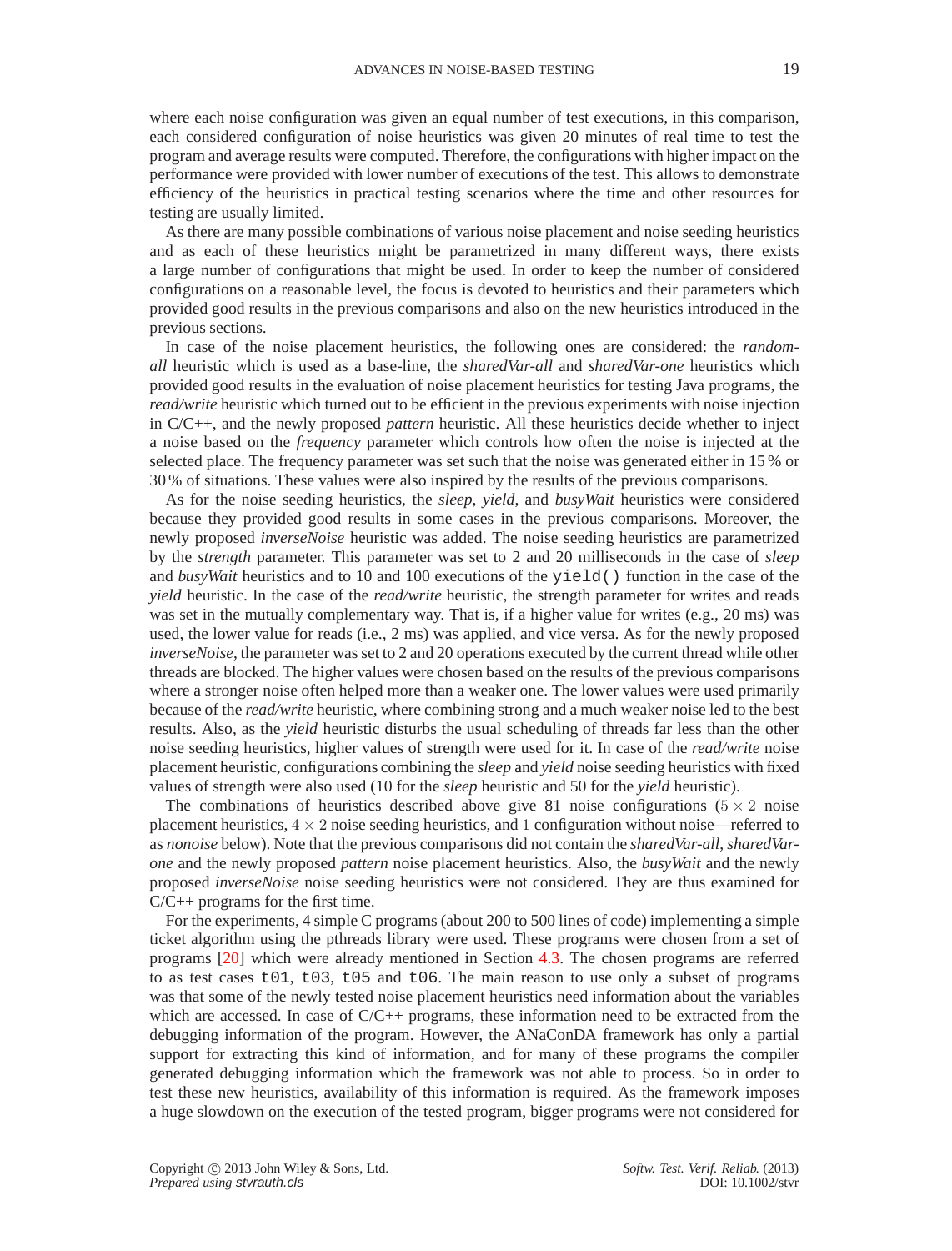the tests because one would be able to perform only a few testing runs in the given 20 minute time slot. All the programs were executed on an 4-core Intel Xeon X5355 2.66GHz machine with the Hyper-threading support (up to 8 threads might run simultaneously) and 64GB memory running Linux with the 2.6.32 kernel.

The selected programs contain various kinds of errors that all lead to data races in the end. In t01, the data race is on a shared variable holding the number of a ticket allowed to enter a critical section. The variable is updated in a critical section, but then read outside of it. The next program (t03) contains a data race on a shared variable used to assign IDs to each of the threads. This variable is updated and read without any synchronization, however, all of these accesses happen when the threads are started one immediately after another, so the data race may only occur during this short time. Program t05 has a rarely occurring data race on individual items of a shared array where each item may be accessed by the main thread and one of the other threads simultaneously just before the main thread starts to wait for the second thread to end (join). Program t06 contains a data race on a timespec structure, shared among all threads, used to randomly generate the number of milliseconds a thread should sleep before and after entering the monitor.

<span id="page-19-0"></span>

Figure 2. A comparison of configurations across all of the considered C test cases

*4.4.2. Experimental Results* In this section, a comparison of the efficiency of detecting concurrency-related errors using various noise injection configurations is described first. Then, focus is devoted to the results obtained by the newly proposed heuristics.

Since all of the test cases contain a data race and the consequences of these data races are not always externally visible, a dynamic analysis using the AtomRace dynamic detector [\[35\]](#page-36-29) was performed in order to find these errors. Like the noise injection, the dynamic analysis requires the program to be instrumented, so it is problematic to compare the results obtained with and without dynamic analysis. However, note that the tests that were originally used to evaluate the considered student projects from which the test cases are derived did not found any errors. The instrumentation of a program usually increases the probability of finding an error, even when no noise is injected, as the execution of the instrumented code itself causes a sort of a very weak noise which might help a little with the error detection. So, even with the *nonoise* configuration, it was possible to detect some errors in the 20 minute time slot in most of the test cases (namely,  $\text{\textsterling}01$ ,  $\text{\textsterling}03$ , and  $\text{\textsterling}06$ ).

To compare the efficiency of each configuration, their general success across all of the test cases executed was measured. The results are summarized in Figure [2.](#page-19-0) The x-axis shows the noise configurations grouped by the noise placement and noise seeding heuristics with the values of noise frequency and strength represented by the different hatch of the bars. The y-axis then shows the number of test cases (out of 4) for which the respective configuration was among the best 30 % of the configurations (i.e., among the best 24 configurations in the case). Here, the best configurations were chosen according to the percentage of runs in which a data race was detected. The other noise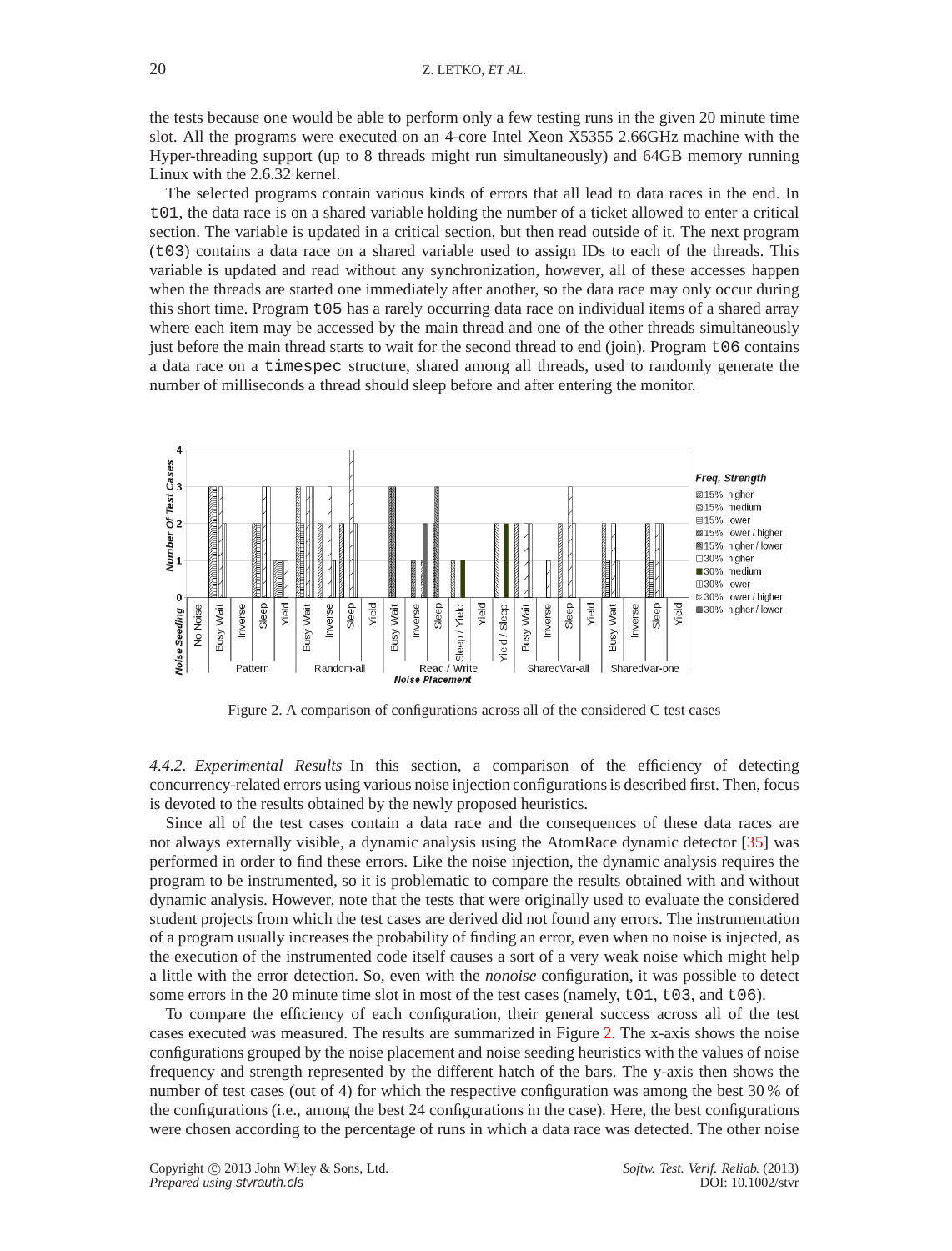configurations were, in fact, capable of detecting an error in most of the test cases too, but in less test runs.

The graph shows that even when the test cases are very similar and contain the same type of concurrency errors, most of the configurations work only for some of the test cases. Of course, one can see that some of the configurations were more successful than the others. In general, configurations using the *sleep* and *busyWait* heuristics were the most successful ones. The most successful approach was to combine these heuristics with the *random-all*, *read/write*, or *pattern* heuristics.

A further analysis of the results has also shown that choosing the right combination of noise placement and noise seeding is important, but tweaking the values of noise frequency and strength may also significantly influence the results. Many configurations provided very different results when the values of frequency or strength were changed.

As for the newly proposed heuristics, configurations using the *pattern* heuristic proved to be very useful in most of the test cases (namely, the t01, t03, and t06 test cases). On the other hand, the *inverseNoise* heuristic helped only a little and only when combined with the *random-all* heuristic. As for the heuristics tested for the first time in C programs, namely the *sharedVar-all* and *sharedVarone* heuristics, these heuristics achieved good results for some test cases, but they were not so good overall compared to the other noise placement heuristics.

#### <span id="page-20-0"></span>*4.5. A Comparison of Noise Injection Techniques in Java*

In this section, new experiments with noise injection techniques in Java are presented. Similarly to the the results for C presented above, description of the testing environment and test cases is given first. Subsequently, a summary of the obtained results is presented.

<span id="page-20-1"></span>*4.5.1. Testing Environment* The code instrumentation and noise injection was done using the IBM ConTest framework [\[14\]](#page-36-4) executed with plug-ins implementing the noise heuristics and collecting selected coverage information. Automatic test instrumentation, execution, and evaluation was orchestrated by the SearchBestie framework [\[33\]](#page-36-15). In contrast to the experiments with noise injection to C programs, the infrastructure collected not only information related to execution time and error manifestation but also coverage under two selected coverage metrics, namely, HBPair\* and Avio\*, which were already used in the previous comparisons mentioned above and which were chosen due to their very good ratio of providing satisfactory results in the experiments with saturation-based testing described in Section [3.4](#page-9-1) and a relatively low overhead of measuring the achieved coverage.

In the comparison below, all the configurations previously described in the comparison of noise heuristics for testing C/C++ programs were used, together with several more configurations based on the coverage-based heuristic [\[36\]](#page-36-9) introduced in Section [4.1.](#page-12-0) Hence, the following noise placement heuristics are considered: *random-all*, *sharedVar-all*, *sharedVar-one*, *pattern*, *read/write*, and the coverage-based *coverage* heuristic which is exclusive to the comparision of Java programs. The reason why the *coverage* heuristic is studied only for the Java programs is the fact that the ANaConDA framework, used in the experiments with C programs, is not currently able to provide any coverage information and thus cannot support any coverage-based heuristics. All the heuristics were parametrized by the frequency parameter set to 15 % or 30 %. Note that this is the first time the *read/write* and the newly proposed *pattern* heuristic are evaluated on Java test cases.

As for the noise seeding heuristics, the same heuristics as in the C comparison above are considered, namely, *yield*, *sleep*, *busyWait*, and the newly proposed *inverNoise* heuristics. Again, two levels of noise strength for each of the heuristics were used: 2 and 20 nanoseconds for the *sleep* and *busyWait* heuristics, 2 and 20 instructions for the *inverNoise* heuristic, and 10 and 100 executions of yield() for the *yield* heuristic. Finally, experiments with the configuration which injects no noise into the execution but which instruments the code and collects coverage information were evaluated as well (referred to as *nonoise* below). Recall, that execution of any injected code in fact influences performance and scheduling of threads.

The above described combinations of heuristics give 97 noise configurations ( $6 \times 2$  noise placement heuristics,  $4 \times 2$  noise seeding heuristics, and 1 *nonoise* configuration). Similarly to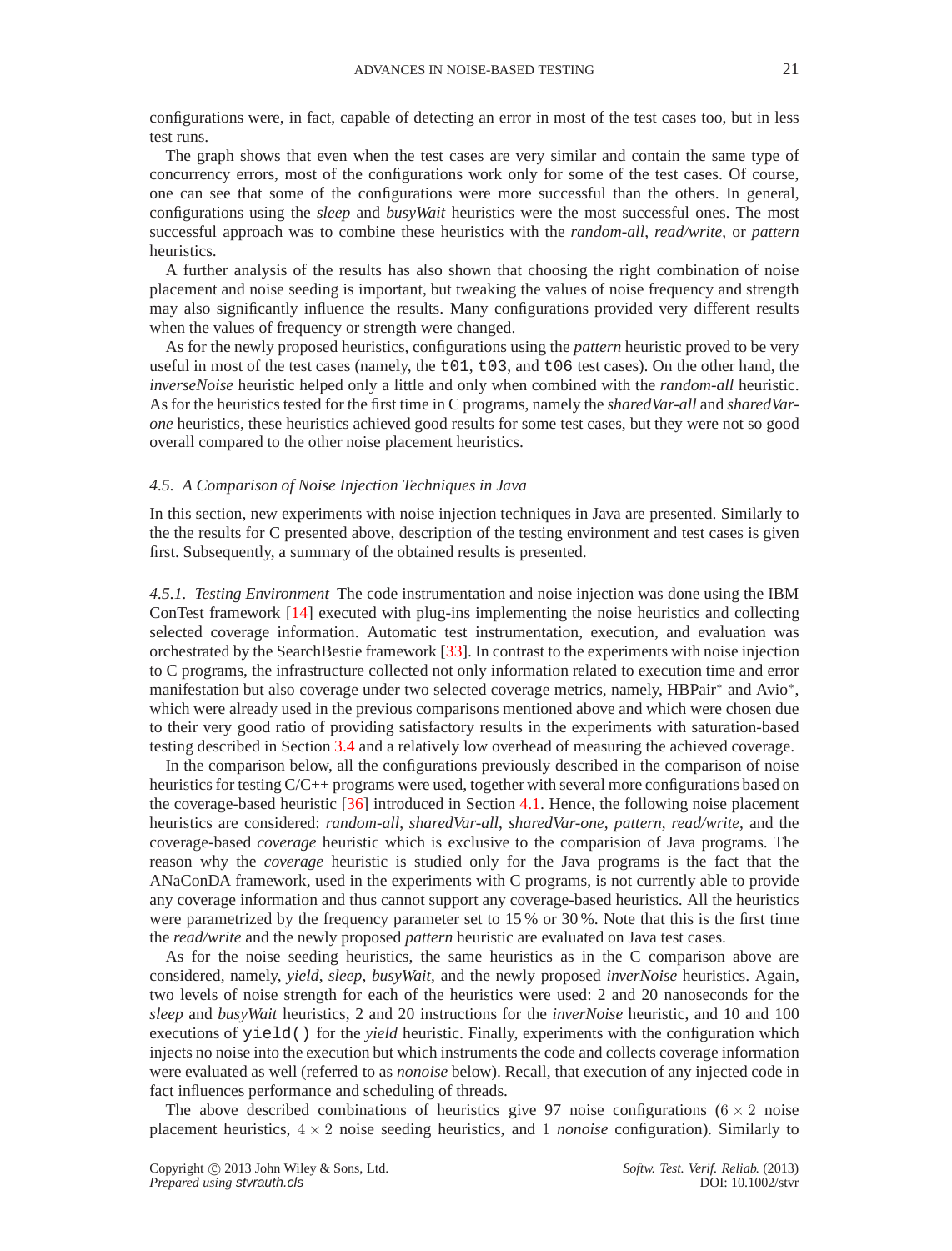the comparison for C programs, each configuration was given a 20 minutes time slot to test the considered program.

The above described configurations of noise injection techniques were evaluated on 8 Java test cases based on 6 Java programs of various size. The *Airlines*, *Crawler*, and *FtpServer* test cases have already been introduced in Section [3.4.1.](#page-9-0) The *Animator* test case is based on a simple graphic application for algorithm animation called *XtangoAnimator*. The test case creates a window and draws a picture according to a given batch file. The test case consists of 31 classes and contains a data race that leads to NullPointerException.

The *Rover* test case is a Java version of the NASA Ames K9 Rover Executive [\[22\]](#page-36-30). The test case, consisting of 83 classes, executes a selected high-level plan or plans—programs written in a language that specifies actions and constraints on the movement, experimental apparatus, and other resources of the rover. The test case contains a deadlock and a data race in the testing environment during exchanging of two consecutive high-level plans. Both errors make the test hang. Similarly to the *Crawler* test case, the probability of spotting the errors is extremely low without the use of a noise injection.

The *Elevator* test case is a simple real-time discrete event simulator [\[60\]](#page-37-11) which contains atomicity violation leading to NullPointerException. Elevators are modeled as individual threads that poll directives from a central control board. The communication is synchronized using locks. The used configuration simulates 4 elevators.

Moreover, to demonstrate that the testing environment also plays an important role in the testing process, two prominent test cases in which the probability of spotting the error is extremely low (namely, Rover and Crawler) were executed on two different hardware configurations (the results are then referred to as *Crawler2* and *Rover2*). The Airlines, Animator, Crawler, and Rover test cases were executed on Intel i5-2500 machines with 2GB memory running Linux with the 2.6.32 kernel and 64bit Sun (Oracle) JVM version 1.6. The Crawler2, Elevator, FtpServer, and Rover2 test cases were executed on Intel i7-3770K machines with 4GB memory running Linux with the 3.2.0 kernel and 64bit OpenJDK JVM version 1.6.

*4.5.2. Experimental Results* In this section, results comparing efficiency of the considered noise configurations from the most important point of view, namely their efficiency in error detection, are presented. Then, a short discussion of the results these heuristics achieved in terms of coverage is provided. Next, results achieved by the newly proposed heuristics are highlighted. And finally, the influence of the testing environment is discussed.

In a vast majority of the test cases, the error does not manifest during the 20 minutes long testing of non-instrumented code. Instrumentation of the test cases usually increases the probability to spot an error a bit because the instrumented code is executed in locations suitable for noise injection. In particular, the *nonoise* configuration was able to detect an error within the given time slot in two test cases, namely, the Airlines (the error manifested in 8 % of runs) and FTPServer (the error manifested in 66 % of runs).

The success of noise-based testing in detection of concurrency errors is summarized in Figure [3.](#page-22-0) The figure shows configurations grouped by the noise placement and noise seeding heuristics on the x-axis (the noise frequency and strength are represented by the different hatch of the bars). The y-axis shows the number of test cases (out of 8) in which the particular configuration was able to detect concurrency errors within the given time. In most cases, there were only a few configurations which were able to detect errors in the given time (ranging from 2 in the Elevator test case to 9 in the Crawler test case). In the Airlines and FTPServer test cases where the probability of spotting an error is much higher than in the other test cases, all of the noise configurations were able to detect the errors.

The figure shows that there is no silver bullet among the considered heuristics. Indeed, none of the columns reached value 8 which would mean that the heuristics worked for all the considered test cases. Moreover, one can clearly see that some of the configurations were mostly successful (mainly the configurations combining the *coverage* heuristic with the *sleep* and *busyWait* heuristics)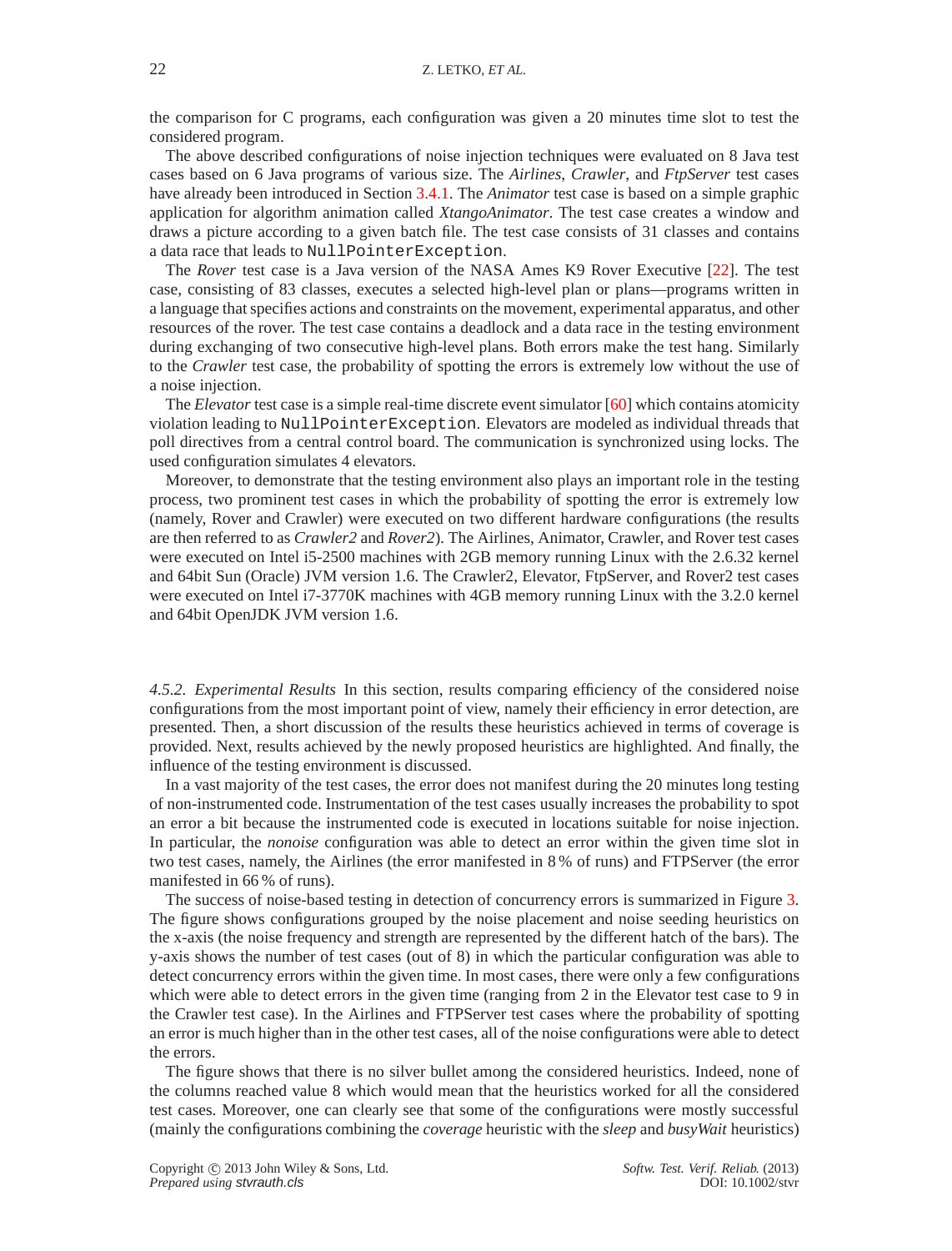<span id="page-22-0"></span>

Figure 3. A comparison of noise configurations across all of the Java test cases

and some were successful only in the easy Airlines and FTPServer test cases (for instance, the *pattern* noise placement heuristic combined with most of the noise placement heuristics).

A further analysis of the results also shows that in most of the cases choosing the right combination of noise placement and noise seeding heuristics was far more important then tweaking the noise frequency and noise strength parameters. Many configurations provided similar results when any value of strength and frequency was used.

Overall, the results focused on the detection of concurrency errors show that noise-based testing is able to dramatically increase the probability of finding concurrency errors. It is enough to use any combination of noise injection heuristics in order to detect errors that do manifest during normal test executions even through only rarely (as can be seen from the Airlines and FTPServer test cases). Moreover, in the case of truly rarely manifesting concurrency errors which are hard to spot even during the noise-based testing, a careful choice of the combination of noise placement and noise seeding heuristics and their parameters is necessary.

As for the coverage obtained under considered coverage metrics, the results clearly show a positive impact of noise-based testing in comparison with the *nonoise* configuration. In some cases, a high achieved coverage correlated with a success in error detection (for instance, in the Elevator test case), sometimes this correlation could be identified only between the error detection ability and one of the coverage metrics (e.g., Avio<sup>∗</sup> metric in the Airlines test case and HBPair<sup>∗</sup> in the Rover2 test case), and sometimes there was no correlation between the error detection ability and any of the considered metrics (for instance, in the Animator and FTPServer test cases). Therefore, one cannot claim that there is in general a correlation between the ability to detect errors and to achieve a high Avio<sup>∗</sup> or HBPair<sup>∗</sup> coverage. However, a further analysis of the results indicates that it might be the case that if the error depends on a behavior reflected by the coverage metrics, the configurations which achieve a high concurrency coverage are able to detect the error (for instance, Avio<sup>∗</sup> and the atomicity violation in the Airlines test case and HBPair<sup>∗</sup> and the deadlock error in the Rover test case).

Next, we discuss efficiency of the newly proposed heuristics (namely, the *pattern* and *inverseNoise*) and the *read/write* heuristic. The newly proposed heuristics did not help much in detection of concurrency errors which was a bit surprising because the preliminary results obtained on the Rover test case (when the noise with frequency of 5 % only was injected and coverage data were not collected) the combination of the newly proposed heuristics achieved the highest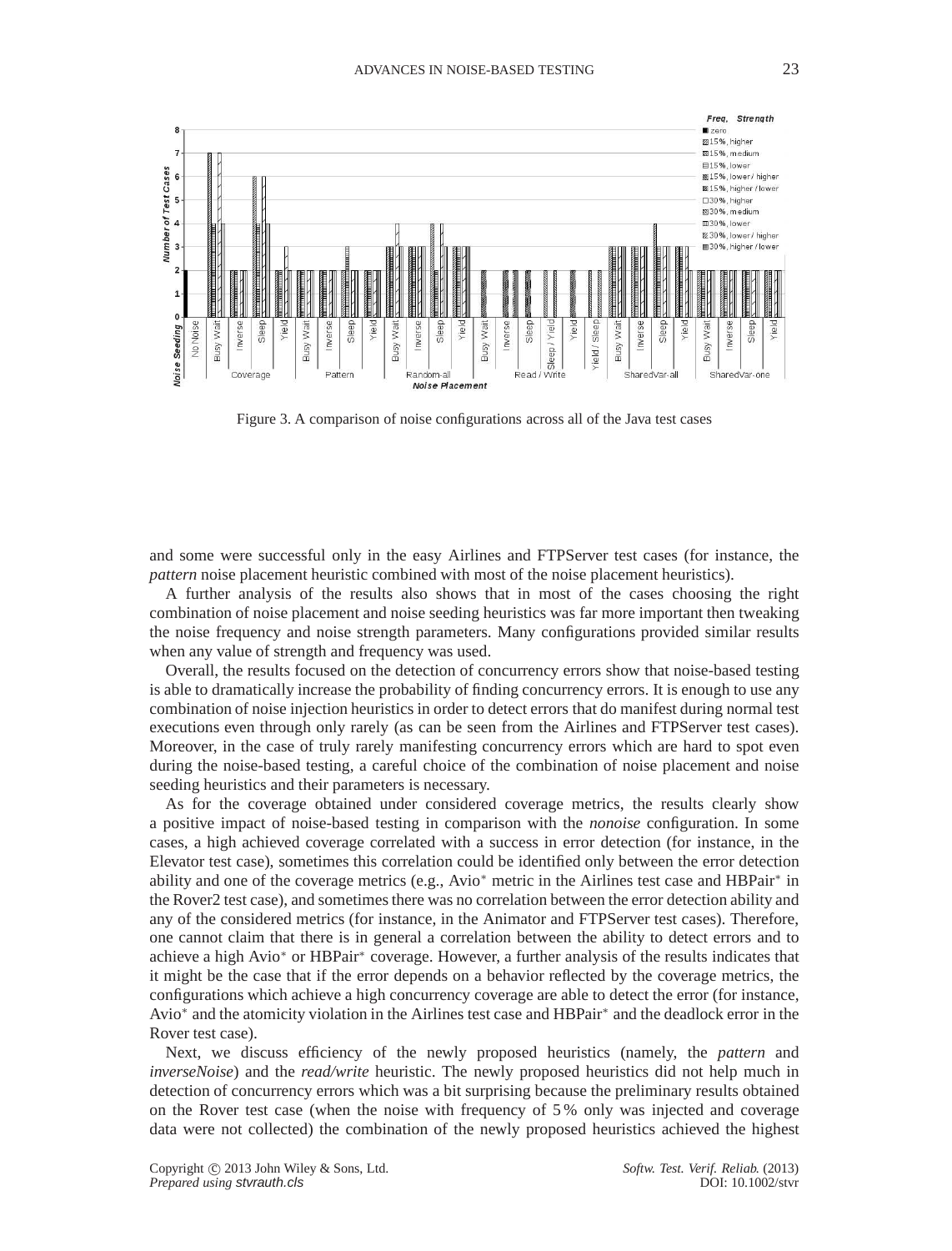error detection improvement<sup>[†](#page-23-1)</sup>. Nevertheless, the heuristics achieved good results in obtaining a high coverage in some cases (e.g., in the Airlines test case). On the contrary, the *read/write* heuristic achieved very good results in improving the ability to detect concurrency errors in the Airlines and FTPServer test cases. Errors in these test cases were found by all the considered noise configurations, but noise configurations with the *read/write* heuristic increased the percentage of the detected erroneous runs the most.

Finally, the influence of the testing environment described in Section [4.5.1](#page-20-1) (in particular, the different hardware used) on programs under test was analyzed on the Crawler/Crawler2 and Rover/Rover2 test cases. In the Crawler/Crawler2 test cases, the results clearly show the influence of the environment. The error was detected by 9 noise configurations in the Crawler test case. In the Crawler2 test case, the number of successful configurations increased to 39 including all the 9 configurations which worked for the Crawler test case. Additionally, in the Crawler2 test case which was executed on a machine with more available cores as described above, the obtained results show higher numbers of achieved coverage and a higher error detection ratio (i.e. the number of executions in which a suitable configuration was able to detect the error). Conversely, in the Rover/Rover2 test cases, the influence of the environment was minimal. The same configurations were able to detect the error and the achieved coverage reached almost the same levels.

#### <span id="page-23-0"></span>*4.6. Specifics of Noise Implementation*

Before the comparison of the results obtained for C and Java test cases is provided, differences in implementing the noise injection techniques for  $C/C++$  and Java programs are discussed here. There are various ways to insert noise injection code into a program. The code might be inserted directly to the source code of the program, to its intermediate code (e.g., Java bytecode), or to the binary code. In general, inserting the code to the source code of the program have several disadvantages. It requires to have the source code of the program (and all of the libraries it uses), which might not always be available. It is also less precise as the compiler might, e.g., move the code elsewhere because of some optimizations. Therefore, the ANaConDA framework [\[21\]](#page-36-12) used for the C/C++ programs and the IBM ConTest framework [\[14\]](#page-36-4) used for the Java programs insert the noise injection code on the binary and bytecode levels, respectively. In this section, a short summary of the experiences with implementing the noise injection techniques on the binary level of  $C/C++$ code and the Java bytecode level is presented.

Inserting some code to the bytecode of a program is not a big problem as the bytecode instructions are quite simple and JVM uses minimum optimizations complicating this task. However, inserting code to binaries of a  $C/C++$  program is not such easy task. On the binary level there are used highly optimized instructions such as conditional and repeat instructions [\[20\]](#page-36-11). While the conditional instructions might not be executed when the control reaches them, the repeat instructions may be executed more than once as though they were placed in a loop. Moreover, the rep-prefixed instructions, designed for manipulating continuous sequences of memory locations (e.g., within string operations), are both conditional and repeat instructions since they may be executed a fixed number of times, until some condition is met, or sometimes not executed at all. When the binary code contains such instruction, one has to be sure that the noise is injected only when the instruction was really executed or every time the instruction was executed in a loop.

Distinguishing local and shared variables represents another problem. In Java, local data are stored on the current thread stack and possibly shared data are stored on the heap. Since there exist different instructions for accessing stack and heap, it is easy to distinguish accesses to the heap and apply noise only to them. On the binary level, local variables are on the stack too but the stack is just a reserved part of memory which might be accessed in the same way as the memory containing globally accessible variables. If noise injection before accesses to local variables is not desirable, one has to determine before each access whether the accessed variable is stored in memory containing the stack or not.

<span id="page-23-1"></span><sup>†</sup>A hypothesis to be tested in the future is that the positive impact of the new heuristics on error detection is reduced by the further noise associated with collecting coverage data.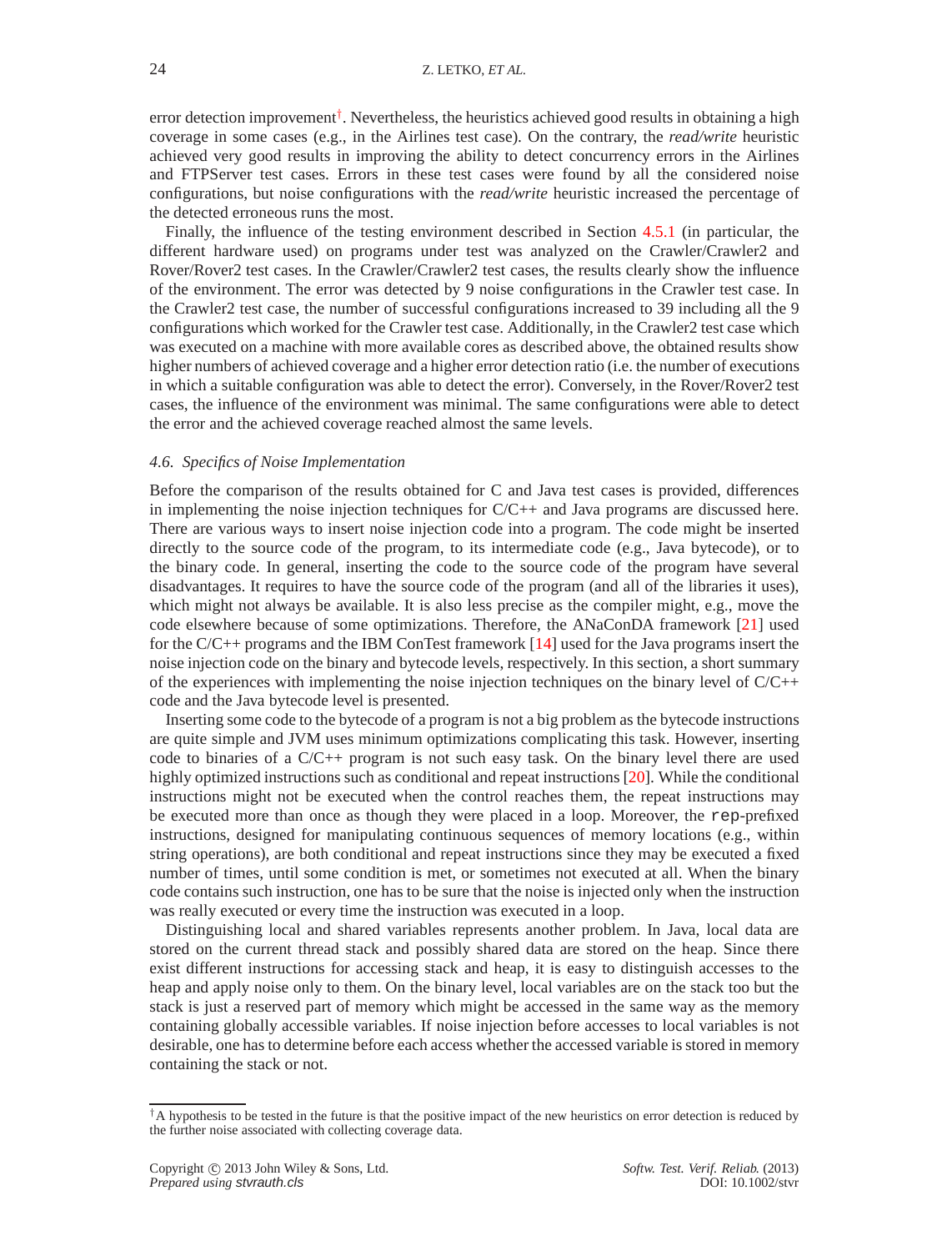Finally, in some cases (e.g., in the implementation of the access pattern detector for the *pattern* noise placement heuristic), tracking of method or function entry and exit events is necessary. Again, such events were fairly easily identified in Java bytecode but fairly difficult to detect on the binary level of C/C++ programs where returning from functions is often heavily optimized by the compiler, e.g., using jumps between functions with the effect of the control effectively returning from another function than the one that was called [\[20\]](#page-36-11), etc.

To sum up, the implementation of the actual noise generators is of equal difficulty in C and Java. On the other hand, instrumentation and execution monitoring is much harder on the binary level as described above. Overcoming the obstacles of the binary level optimizations has a negative impact on the overhead of the ANaConDA framework for noise-based testing and dynamic analysis.

# <span id="page-24-0"></span>*4.7. Comparison of Results Obtained for C and Java Test Cases*

In this section, discovered commonalities and dissimilarities when analyzing the obtained results of experiments with C and Java programs are briefly described. Note that this comparison may be partially influenced by the used infrastructures for noise injection in C and Java which differ as highlighted in the previous section and the test cases which are also not directly comparable (the comparison studies simple C programs created by students which implement a solution for the same problem and Java programs of various size implementing different problems). Nevertheless, the findings presented here might still be of interest for the users of noise-based testing.

The Java experiments indicate that the success of noise-based testing depends mainly on carefully choosing the noise placement and noise seeding heuristics (tweaking the frequency and strength parameters did not improve the results much). On the contrary, the results for the C programs show that strength and frequency of noise are also very important in the considered test cases. Further analysis of the results achieved for the Java Airlines test case indicate that they share a few characteristics with the C programs. In particular, the same heuristics (including the new ones) provided good results, tweaking of frequency and strength did considerably affect the results, and stronger noise provided often good results. The Airlines test case is of similar size, contains a similar data-depending error, and the error manifestation ratio without any noise heuristics is also comparable.

In the considered C test cases, the results clearly show that a majority of noise configurations provided similar results across the four considered test cases. A configuration which provided good results in one test case was successful also in the other test cases and vice versa the configurations which provided poor improvement achieved poor results in all considered test cases. This is most probably caused by the similarity of the test cases. Indeed, the very similar results were also achieved for the Crawler/Crawler2 and Rover/Rover2 test cases in Java. The configurations which provided good results for the Crawler (Rover) test case were among the good ones even under the slightly different conditions represented by the Crawler2 (Rover2) test cases.

# <span id="page-24-1"></span>*4.8. Hints for Noise-based Testing*

The results presented above indicate that there is no single optimal noise configuration.The same noise setting may provide significantly different results for different test cases, testing goals, as well as testing environment. Moreover, using a wrong noise injection technique can in some cases even degrade the quality of the testing process. Therefore, if no information concerning the tested program is available, a good option is to start with the random setting which selects noise heuristics and their parameters at random before each execution of the tested program. This setting often does not achieve the overall best results as mentioned above but it provides reasonably good results with a minimal effort. Further, if one has at least a suspicion that the program under test may contain a data-dependent error (such as a data race or an atomicity violation), based on the experience, using some of the heuristics focused on shared variables (or restricting the random choice of noise heuristics to those focusing on shared variables) might be a good idea.

If one has to set up the noise seeding and placement heuristics manually (i.e., there is no support for the random choice of noise heuristics in repeated test), based on the results, one can recommend using the *yield*, *synchYield*, *wait*, and *busyWait* heuristics, which often provided good results in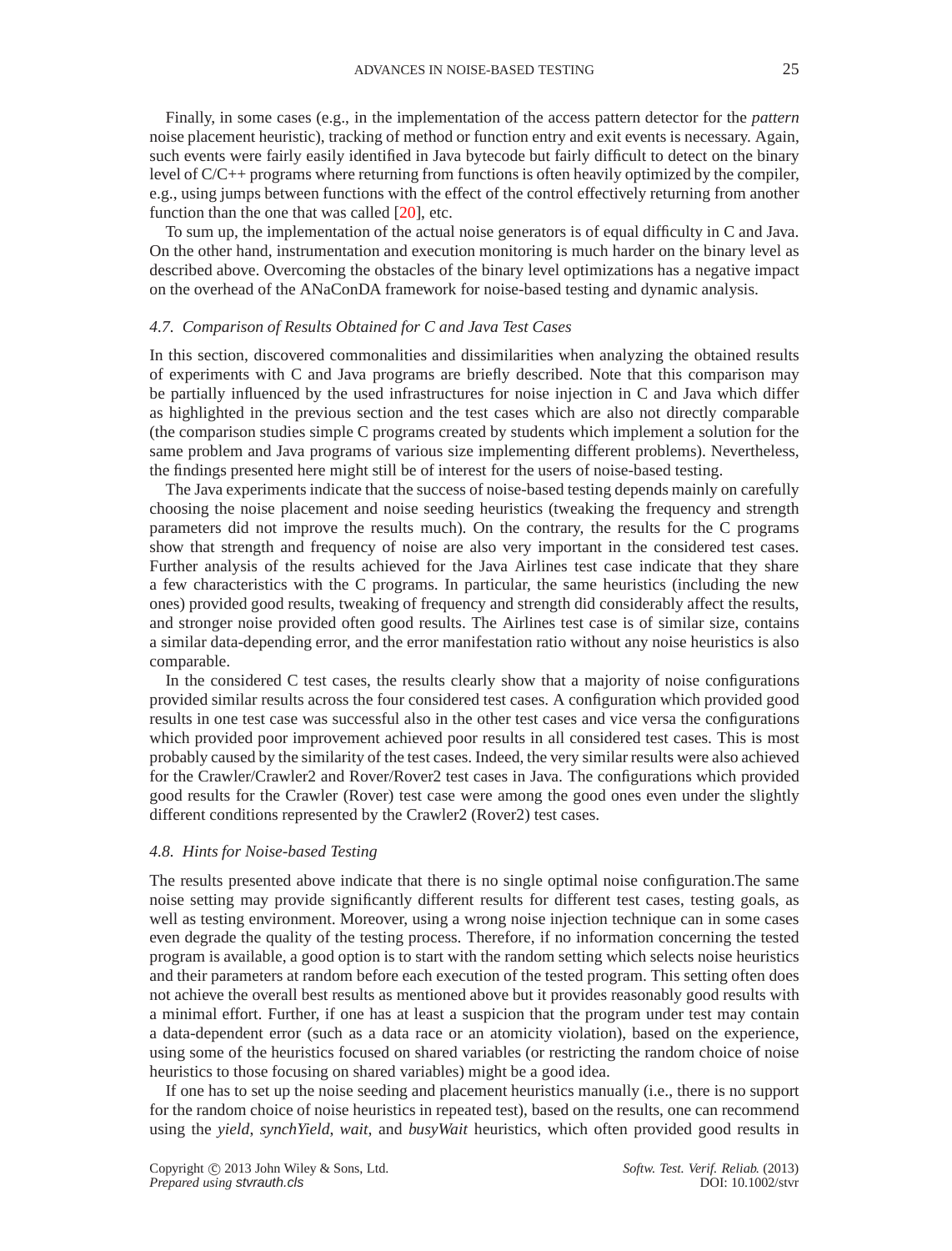the experiments described above. The *yield* and *synchYield* heuristics have a smaller impact on the performance while still providing good improvement in some cases. The *wait* and *busyWait* heuristics cause a considerable performance degradation, but they can help to test even rarely executed synchronization scenarios. Further, the results indicate that using a low noise frequency (in particular, below 5 %) or using a high noise frequency (in particular, over 50 %) does not bring a higher probability of spotting an error or obtaining a higher coverage. On the contrary, a high noise frequency used with a demanding heuristic (e.g., *busyWait*) has a negative impact on the efficiency of the test.

All the considered advanced noise seeding heuristics (i.e., *timeoutTampering*, *haltOneThread*) including the newly proposed heuristics (i.e., *coverage*, *read/write*, and *pattern-based*) provide in some cases a considerable improvement of the testing process. Therefore, it is worth to enable them and test whether they positively affect results of the considered test case. If they do, the results indicate that the same heuristics might be providing good results even if the test is executed in a different environment. This is because the efficiency of these heuristics depends on appearance of certain code patterns in the program under test. Therefore, a simple static analysis of the program might help with the decision making (e.g., an analysis which detects appearance of wait() and sleep() could indicate that the *timeoutTampering* heuristic might provide good results). Next, the results also indicate that heuristics which put noise at carefully selected locations only provide better results than heuristics which simply put noise randomly or at too many locations.

To sum up, above a number of hints that may be useful when applying noise-based testing is provided. But, it is important to repeat that choosing a suitable noise configuration is a difficult task, and the hints need not work in all cases. Hence, the final advice is to—if possible—experiment with more different noise settings. Moreover, in the next section, an automated approach to this problem based on using search techniques for finding suitable noise settings is presented.

# 5. META-HEURISTIC SETTING OF TEST AND NOISE PARAMETERS

<span id="page-25-0"></span>As discussed above, there is no silver bullet among the many existing noise injection heuristics. Different noise heuristics provide different results when used with different programs, compiled by different compilers, and executed in different run-time environments (especially the processor type and system load influence the efficiency of the technique quite significantly). Moreover, some configurations can actually decrease the probability of an error manifestation. This is helpful for run-time healing of errors [\[31\]](#page-36-27) but highly undesirable when trying to detect the errors.

The number of possible noise settings is usually very large, and it is not easy to find a suitable setting for the given program, its environment, and the goal of detecting, reproducing, or suppressing a certain error. Moreover, the number of possible settings of the noise injection (and also of the test itself) together with the considerable time needed to run a test in order to evaluate the efficiency of a certain noise configuration makes exhaustive searching for suitable noise configurations impractical. This is exactly the case where *meta-heuristic search techniques* [\[55\]](#page-37-15) can help.

A *genetic algorithm* [\[55\]](#page-37-15) is one of popular metaheuristic algorithms. GA starts by creating an initial set (called a *generation*) of possible solutions (also called *individuals*). Each individual is evaluated and assigned a value called a *fitness* representing the suitability of the solution represented by the individual. The next generation of individuals is obtained by a stochastic recombination (called a *crossover*) and *mutation* of selected individuals. Individuals are selected from the previous generation according to the value of their fitness.

Here, discussion on how a GA can be used to search for suitable types of noise heuristics and their parameters is provided as originally proposed by Hrubá et al. [\[26\]](#page-36-13) (with some more details [\[27\]](#page-36-31)). First, the task is formalized as the *test and noise configuration search problem* (the TNCS problem). Then, it is shown how to represent instances of this problem for a GA, and discussed which objective functions may be useful as building blocks of fitness functions suitable in the given context. Then, discussion of the GA parameters influencing solving the TNCS problem is provided. Next, an instantiation of the framework by providing a concrete fitness function suitable especially (but, as these experiments show, not only) in the context of data race detection is discussed. Finally,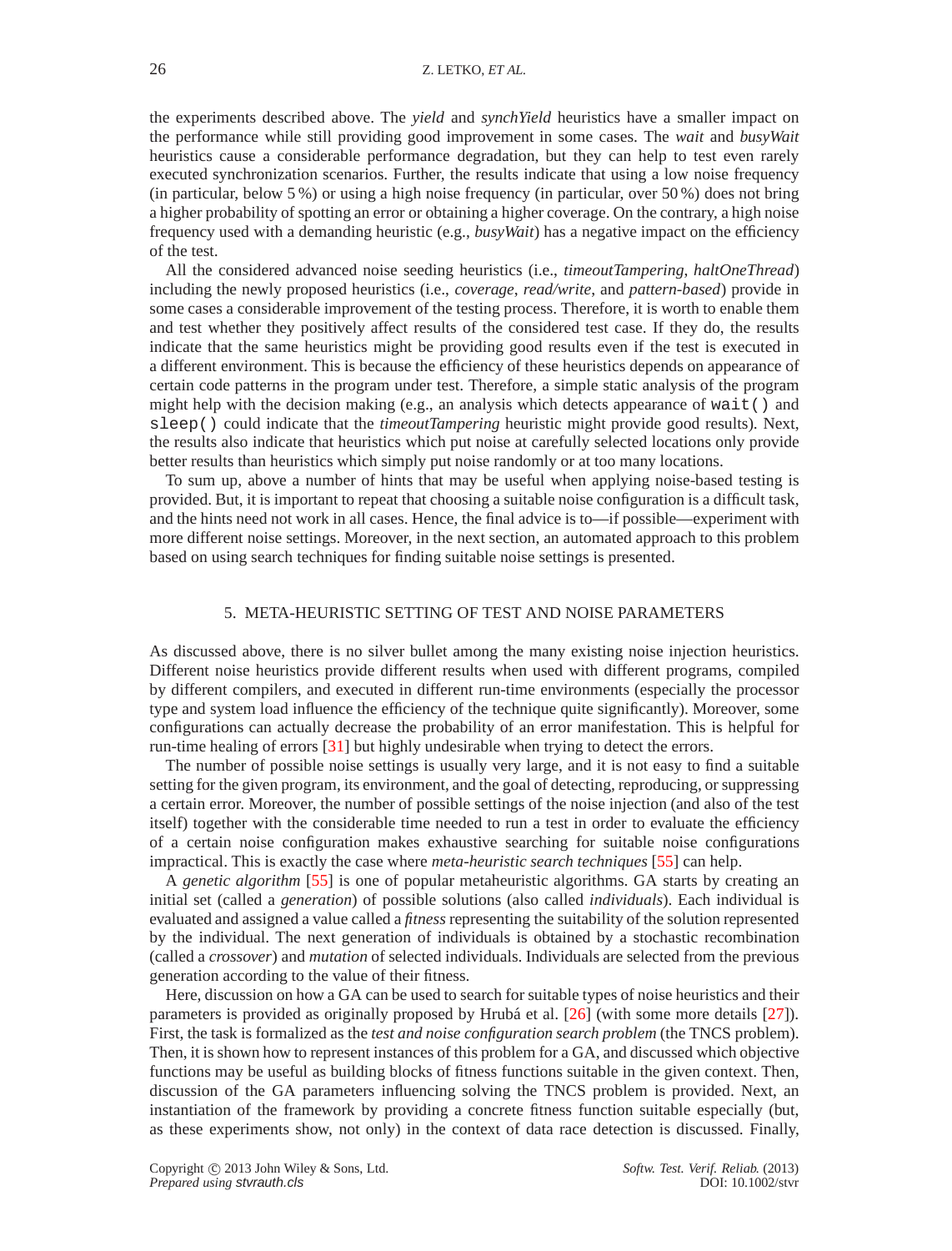experimental evidence that using a GA can indeed provide significantly better results than random noise injection is provided.

# *5.1. Related Work*

Most existing works in the area of search-based testing of concurrent programs focus on applying various metaheuristics to control the state space exploration within *guided model checking* (GMC) [\[23\]](#page-36-32). The intention is to explore areas of the state space that are more likely to contain concurrency errors even when the entire state space will not be explored. Hence, these works concentrate on *searching for a walk in a directed graph* representing the state space generated by a model checker where the walk starts in an initial state and ends in an error state. Various metaheuristics, including simulated annealing [\[12\]](#page-36-33), the genetic algorithm [\[4,](#page-35-5) [23\]](#page-36-32), the partial swarm optimization (PSO)  $[12]$ , and the ant colony optimization (ACO)  $[2, 3]$  $[2, 3]$ , have successfully been used within GMC to find deadlocks and/or assertion violations in simple concurrent programs and protocols. An advantage of GMC is that the underlying model checking offers a well-defined state space and a high degree of systematic. The approach, however, inherits limitations of model checking in terms of scalability and cost of the environment modeling. Noise injection instead focus on testing which is able to handle much larger real programs but does not provide such precision as GMC.

Debugging concurrent programs using noise injection and GA [\[17\]](#page-36-34) focuses on making a known error show up during repeated test executions. Within the approach, the debugging problem is translated into the *test data generation* problem [\[41\]](#page-36-24) where the goal is to automatically select inputs of the test such that a chosen testing goal is achieved. In particular, the approach uses a GA to search in the set of possible noise configurations  $C$  defined as the powerset of the disjoint union of sets  $S_V$ ,  $S_A$ , and  $S_L$  where  $S_V$  defines the noise applied to selected program variables,  $S_A$  defines the noise applied to selected accesses to shared memory, and  $S_L$  defines the noise applied to selected concurrency related events (lock operations, etc.). The noise is determined by the type of noise together with the strength of the noise. The paper presents two objective functions ( $size$  representing the produced amount of noise and *entropy* encoding the probability of an error manifestation under the given noise setting) and a fitness function computed as a weighted combination of the objective functions. The fitness function therefore prefers configurations which make the error manifest with a high probability using a minimal amount of noise. The technique is evaluated on a set of small (hundreds of lines) Java programs that contain known concurrency errors which manifest quite often when noise injection is used. The authors claim that their approach is able to minimize the number of locations where to put noise and to increase the probability of an error manifestation. However, statistical data supporting this claim are missing in the paper.

Compared to the described approach [\[17\]](#page-36-34), the below presented approach [\[26\]](#page-36-13) does not search for concrete locations which should be noised with particular noise. Instead, the approach searches for noise seeding and noise placement heuristics (or combinations of these heuristics) and their parameters which can provide good results for a particular test and environment. This allows to use a simpler representation of individuals and to support much larger test cases with plenty of possible locations to be noised. Moreover, the approach presented below consider fitness functions which allow to focus not only on debugging but also on testing. The approach also considers and reflects the non-deterministic behavior of concurrent software. In particular, each individual is evaluated by a set of experiments and reevaluation of already evaluated individuals is performed.

Another popular approach to find suitable test inputs (including inputs for the noise generator) is the Combinatorial Test Design (CTD) technique [\[45\]](#page-36-35). CTD is a systematic approach that generates a set of test inputs such that the set contains all intended combinations of inputs. However, such a set is usually huge, and therefore the technique often focuses on covering all combinations of pairs of inputs only—such an approach is called *pair-wise testing*. As said, the technique covers the input space uniformly which means that the technique does not recognize promising areas to which the search-based approach invests more effort.

The debugging problem is targeted in other papers using probabilistic [\[8\]](#page-35-8) and machine learning[\[58\]](#page-37-16) algorithms instead of metaheuristics. In the probabilistic approach [\[8\]](#page-35-8), program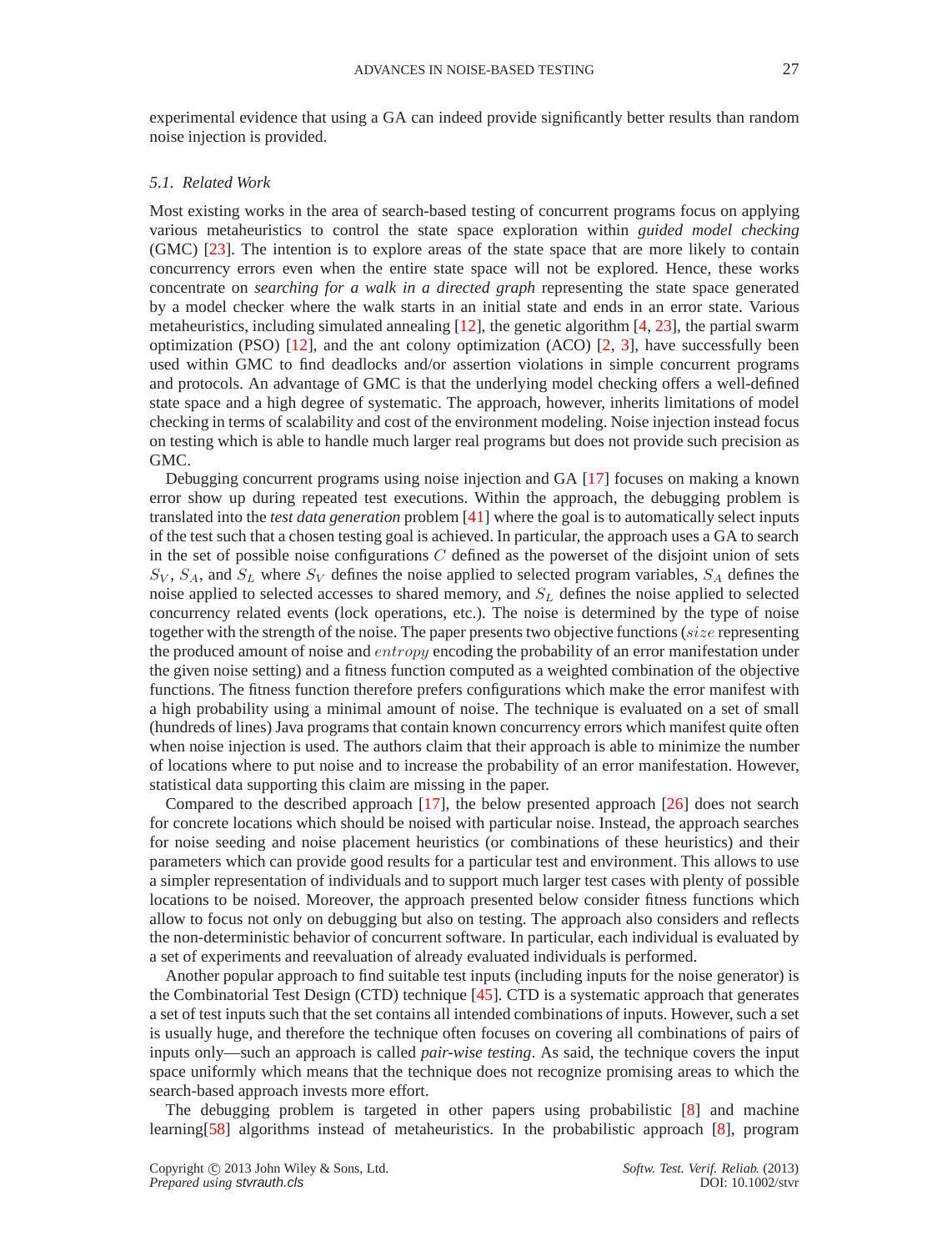locations are first statically classified according to their suitability for noise injection. Then, a probabilistic algorithm is used to find a subset of program locations that increase the error manifestation ratio. In the machine learning approach [\[58\]](#page-37-16), a machine learning feature selection algorithm is used to identify a subset of program locations where to inject noise by correlating the selection of noised program locations with error manifestation.

Finally, an application of a steepest ascending search algorithm in the context of noise-based testing of concurrent programs has been studied [\[33\]](#page-36-15) as well. The experiments showed that the local search technique tends to get trapped in a local optimum and is not suitable for the given setting in most of the cases.

Recently, an application of metaheuristics—in particular, the genetic algorithm—to the problem of unit test generation has been presented [\[53\]](#page-37-17). The technique produces a test suite (i.e., a set of unit tests) for a chosen Java class. Each unit test consists of a prefix  $p$  initializing the class (usually, a constructor call), a set of method sequences  $m$  that are to be called (each sequence therefore represents a computational thread), and a schedule s that is enforced during an execution of the test using a deterministic scheduler. Typically, there are a lot of possible unit tests (i.e., triplets  $(p, m, s)$ ). Most of them are pruned away using various constraints on the number of considered schedules, which is done mainly by concentrating on the synchronization points (concurrency-relevant actions) present in the code and by considering only a limited number of schedules consisting of a small number of synchronization points. The GA is used to produce method sequences  $m$  (i.e., sequential executions) that are able to reach and execute selected synchronization points. Finally, the sequences are combined into multi-threaded unit tests examining the chosen schedules.

The above idea of a fully automatic generation of new unit tests based on a suitable combination of selected sequential programs seems to be promising. The deterministic approach of building schedules [\[53\]](#page-37-17) can be replaced by heuristic noise injection as well. However, as already mentioned in Section [2,](#page-2-0) deterministic testing brings important benefits over noise injection when scalability is not an issue, which is usually the case for unit testing.

# *5.2. The Test and Noise Configuration Search Problem*

As already discussed, there are two main issues to be solved when using noise injection: in particular, determining which program locations should be noised and which noise should be used. To solve these issues, one can use some *noise placement* and *noise seeding* heuristics, but there are many of them, and so some choice must still be done. Moreover, most of the heuristics are adjustable by one or more parameters influencing their behavior and efficiency (e.g., noise seeding heuristics are often parameterized by their strength). Further, one can combine several noise placement and noise seeding techniques within one execution. Indeed, as discussed above, such a combination provides in many cases better results than using a single heuristic. Finally, it is usually the case that there exist multiple test cases for a given program that can also be parametric.

To reflect the above, the *test and noise configuration search problem* (the TNCS problem) [\[26\]](#page-36-13) has been formulated as the problem of selecting test cases and their parameters together with types and parameters of noise placement and noise seeding heuristics suitable for a certain test objective.

Formally, let  $Type<sub>P</sub>$  be a set of available types of noise placement heuristics each of which is assumed to be parameterized by a vector of parameters. Let  $Param_P$  be a set of all possible vectors of parameters. Further, let  $P \subseteq Type_P \times Param_P$  be a set of all allowed combinations of types of noise placement heuristics and their parameters. Analogically, one can introduce sets Type<sub>S</sub>, Param<sub>S</sub>, and S for noise seeding heuristics. Next, let  $C \subseteq 2^{P \times S}$  contain all the sets of noise placement and noise seeding heuristics that have the property that they can be used together within a single test run. Such elements are denoted C or *noise configurations*. Further, like for the noise placement and noise seeding heuristics, let  $Type_T$  be a set of test cases,  $Param_T$  a set of vectors of their parameters, and  $T \subseteq Type_T \times Param_T$  a set of all allowed combinations of test cases and their parameters. And finally, let  $TC = T \times C$  be the set of *test configurations*.

Now, the TNCS problem can be defined as searching for a test configuration from  $TC$  minimizing or maximizing some chosen objective functions. One can also consider the natural generalization of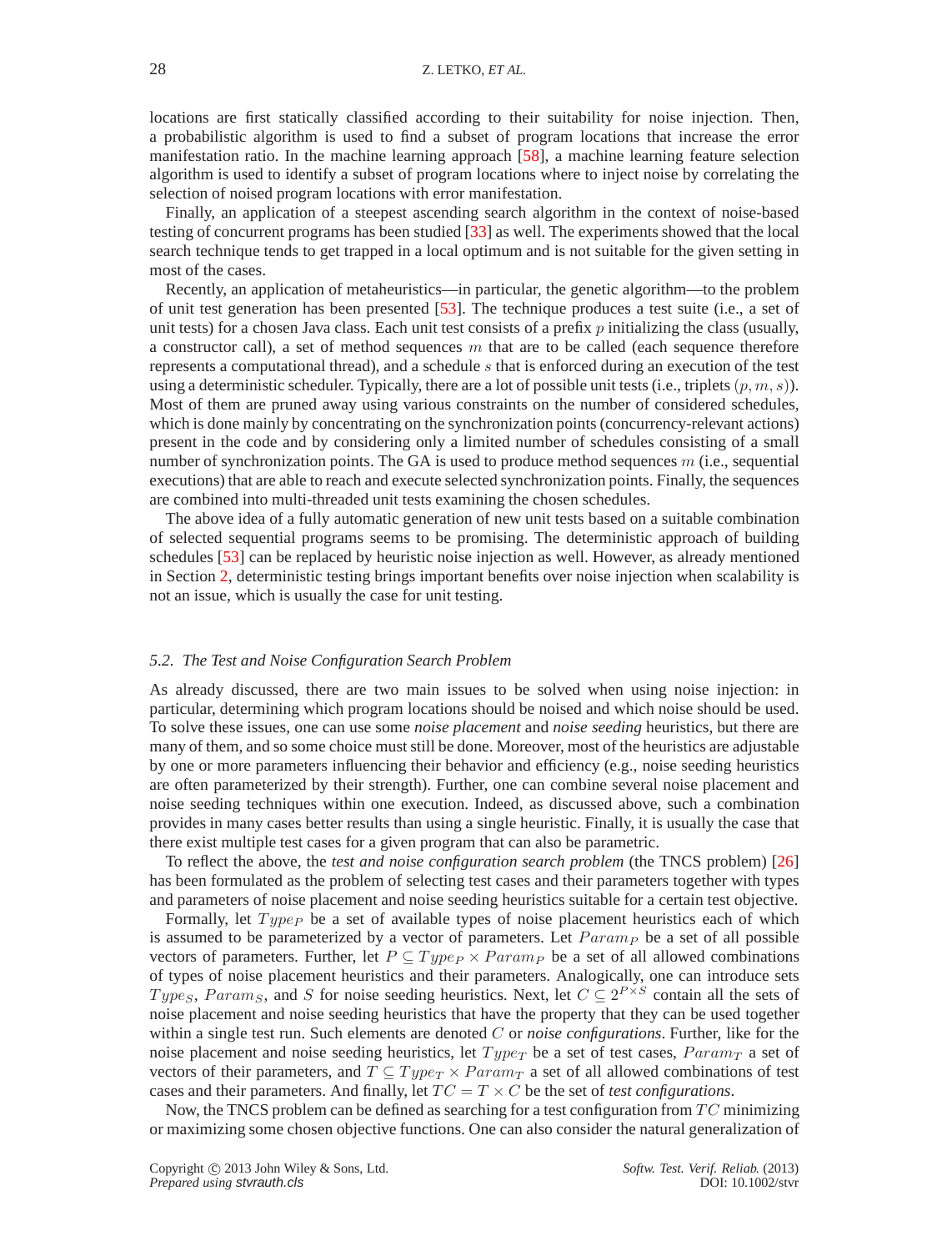the problem to searching for a *set* of test configurations from TC minimizing or maximizing some chosen objective functions.

# <span id="page-28-0"></span>*5.3. Objective Functions for the Context of the TNCS Problem*

Several objective functions that can be useful in various instances of the TNCS problem are discussed here. Typically, the functions are combined into a single fitness function as illustrated in Section [5.5.](#page-31-0)

First, an objective function that can often be found useful is to minimize the impact of noise injection on the *time of execution* of a test case. The more noise is injected into the execution the slower the execution typically is. The slowdown can be unwelcome especially when the time for testing is limited. Then, due to the slowdown, less executions of a test case and/or less test cases will be considered which may in turn negate the aim of using noise injection to improve the quality of testing. The time aspect is also important when a program under test needs to meet certain throughput or response time requirements that could be broken by an excessive use of noise.

Next, since the primary goal of testing is to find errors, a natural objective function is to maximize the *number of errors* that occur (and are detected by the test harness) when executing tests with a certain configuration. Once some test configuration is found suitable wrt. the number of errors it allows one to observe, one could think that this configuration is not useful any more since the errors were already detected. However, this test configuration can be used for further testing in hope that it will allow one to discover even more errors (recall that due to the non-determinism of scheduling, not all errors will show up in a single run or a set of runs). Moreover, one can also think of using this test configuration in regression testing or when testing similar applications.

Another sensible objective function, tightly related to the above, is to monitor test executions under particular test configurations by some *dynamic analyzer* and to maximize the number of warnings about dangerous behavior of the program under test that get reported. Test configurations delivering good results in this case can subsequently be used for more extensive testing in hope of finding a real error even though an actual error was not seen during evaluation of the test configuration. The reliability of this approach of course depends on precision of the chosen analyzer. A high ratio of false positives and/or negatives makes this objective function unreliable.

A further possibility is to use some suitable *coverage metric* allowing one to judge how much of the possible behavior of the program under test has been covered (and hence how likely it is that some undesired behavior was omitted) and to look for test configurations maximizing the obtained coverage. One can, for example, use the concurrency-related metrics based on dynamic analyses that are discussed in Section [3.2](#page-6-0) and that measure how many internal states a certain dynamic analyzer has reached. Of course, one can also consider various other existing coverage metrics, such as the synchronization coverage [\[11\]](#page-36-10) that are also mentioned in Section [3.2](#page-6-0) and that measures how well the various synchronization mechanisms used in the program under test are tested (by measuring how many different scenarios of the use of the synchronization mechanisms were witnessed). A drawback of many concurrency coverage metrics is that it is often impossible to compute what the full coverage is. This is, however, not a problem here since the focus is on relative comparisons of the coverage achieved through different test configurations.

Fitness of a test configuration  $tc \in TC$  wrt. the above objective functions has typically to be evaluated by a *repeated execution* of the test case encoded in tc with the test parameters and noise configuration that are also a part of  $tc$ . Recall that the noise configuration can contain multiple types of noise heuristics. It is assumed that all of them are used in each testing run, which is consistent with the definition of noise configurations that allows for only those combinations of noise heuristics that can indeed be used together. Further note that the repeated execution makes sense due to the non-determinism of thread scheduling. The evaluation of individual test runs must of course be combined, which can be done, e.g., by computing the *average evaluation* or by computing a *cumulative evaluation* across all the performed executions.

In addition, it is also possible to define some simple objective functions directly on the test configurations. For instance, one can minimize/maximize the number of enabled heuristics, volume or frequency of noise to be injected, etc. Such objective functions are typically not sensible alone, but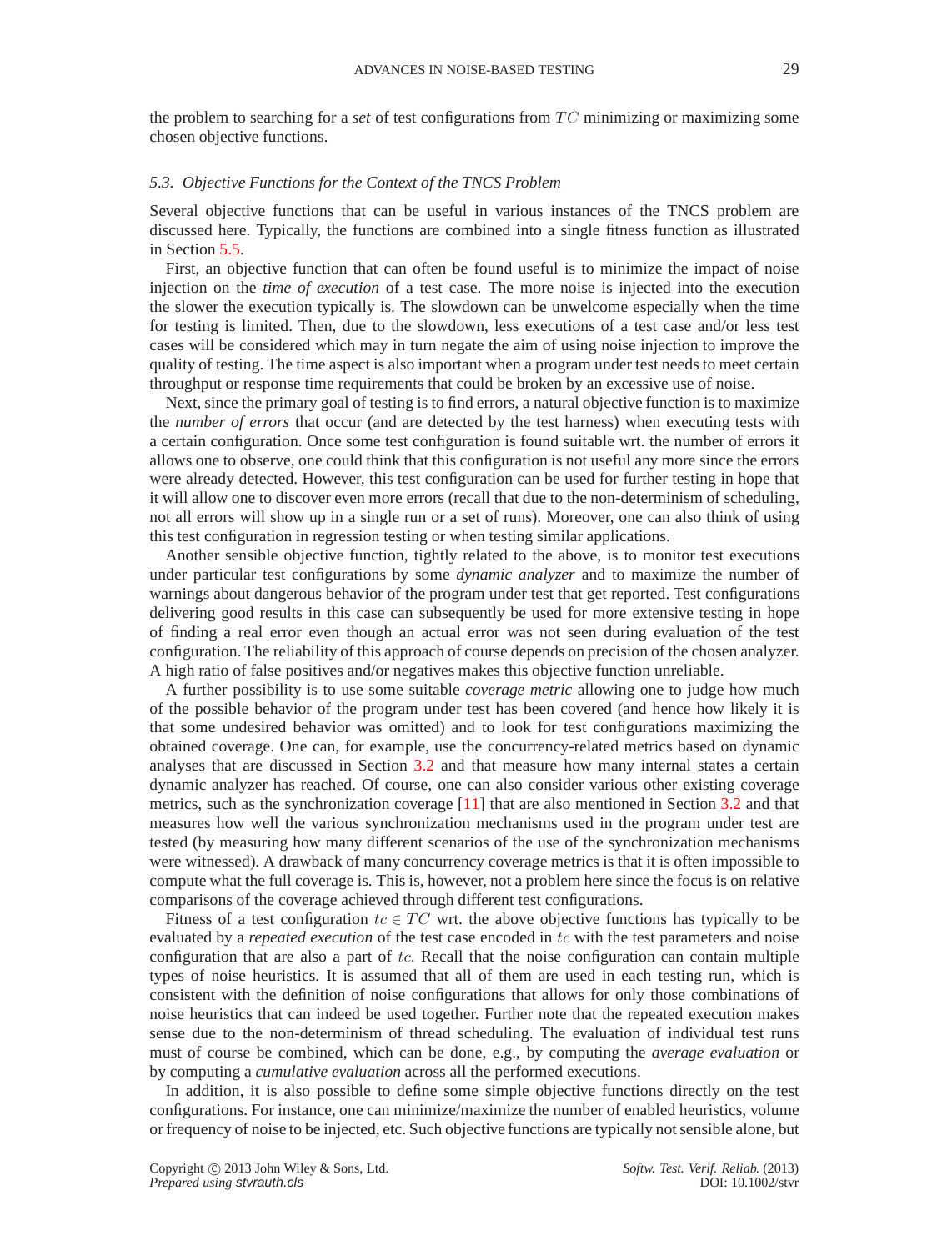can make sense when combined with other objective functions. Fitness of a given test configuration wrt. such objective functions can be evaluated *statically*, i.e., without any test execution.

# *5.4. A Genetic Approach to the TNCS Problem*

Now, a way how a GA can be used to solve the TNCS problem is described. The approach is presented on a concretization of the TNCS problem for the context of using the ConTest tool [\[14\]](#page-36-4) (with some extensions) for noise-based testing. The concrete set of considered noise configurations is described first. Subsequently, it is presented how one can apply the GA in this concrete setting.

*5.4.1. ConTest-based Noise Configurations* Below, the original noise injection heuristics of ConTest (cf. Section [4\)](#page-11-0) together with the coverage-based noise placement heuristics from Section [3.2](#page-6-0) are considered. Hence, three noise placement heuristics are available: the *random* heuristic which picks program locations randomly, the *sharedVar* heuristic which focuses on accesses to shared variables, and the *coverage-based* heuristic which focuses on accesses near a previously detected thread context switch. The *sharedVar* heuristic has two parameters modifying its behavior with 5 valid combinations of its values. The *coverage-based* heuristic is controlled by 2 parameters with 3 valid combinations of values. All these noise placement heuristics inject noise at selected places with a given probability. The probability is set globally for all enabled noise placement heuristics by a *noiseFreq* setting from the range 0 (never) to 1000 (always). The *random* heuristic is enabled by default when *noiseFreq* > 0. The *random* heuristic can be suppressed by one parameter of the *sharedVar* heuristic which explicitly disables the combination of these two heuristics.

The considered infrastructure offers 6 basic and 2 advanced noise seeding techniques. The basic techniques cannot be combined, but any basic technique can be combined with one or both advanced techniques. The basic heuristics are: *yield*, *sleep*, *wait*, *busyWait*, *synchYield*, and *mixed*. The *yield* and *sleep* techniques inject calls of the yield() and sleep() functions. The *wait* and *synchYield* techniques lock a special monitor and then either wait for some time or call yield(). The *busyWait* technique inserts code that just loops for some time. The *mixed* technique randomly chooses one of the five other techniques at each noise injection location. The *haltOneThread* technique occasionally stops one thread until any other thread cannot run. Finally, the *timeoutTamper* heuristic randomly reduces the time-outs used in the program under test in calls of sleep() (to ensure that they are not used for synchronization).

<span id="page-29-0"></span>*5.4.2. Individuals, Their Encoding, and Genetic Operations on Them* In order to utilize a GA to solve the TNCS problem with the considered set of noise configurations, the particular test configurations can play the role of *individuals*. The test configurations are encoded as *vectors of integers*. The test configuration is either reduced to solely a noise configuration (when a single test case without parameters is considered), or it consists of the noise configuration extended by one or more specific entries controlling the test case settings. Here, however, the noise configurations are targeted only, which form vectors of numbers in the range  $(0, 0, 0, 0, 0, 0)$ – $(1000, 5, 3, 6, 2, 2)$ . The first entry controls the *noiseFreq* setting, the next two control the *sharedVar* and *coveragebased* noise placement heuristics. The last three entries control the setting of the basic and advanced noise seeding heuristics. Each entry in the vector is annotated by a flag saying whether there exists an ordering on the values of the entry. Entries whose values are ordered are called *ordinal entries* below.

The standard one-point, two-point, and uniform element-wise (any-point) *crossover operators* [\[55\]](#page-37-15) are considered in the form they are implemented in the ECJ library [\[61\]](#page-37-18). *Mutation* is also done on an element-wise basis, and it handles ordinal and non-ordinal entries differently. Nonordinal entries are set to a randomly chosen value from the particular range (including the current value). Ordinal entries (e.g., entries encoding the strength of noise or the parameter controlling the number of threads the test should use) are handled using the standard Gaussian mutation [\[55\]](#page-37-15) (with the standard deviation set to 10 % of the possible range or minimal value 2). Finally,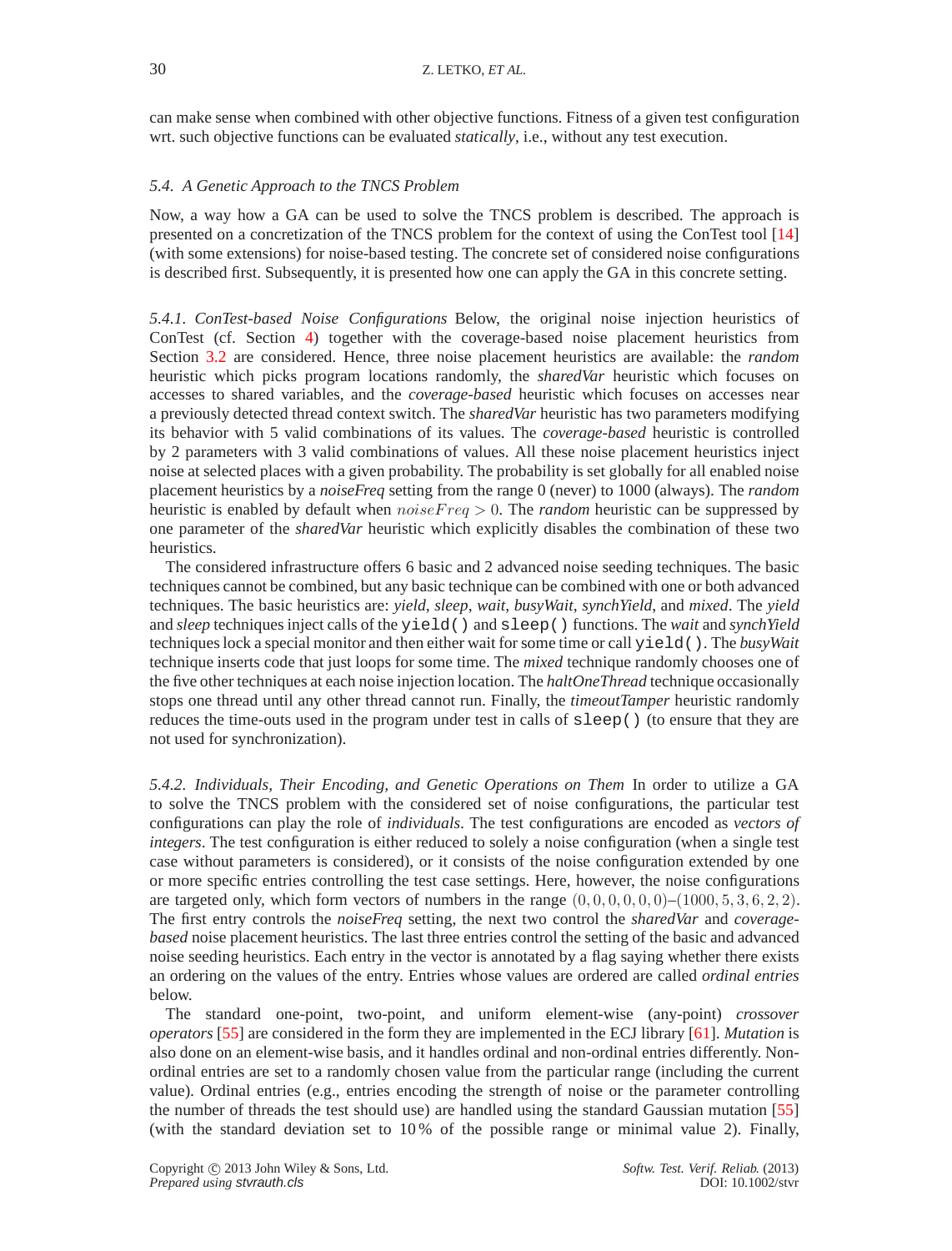standard proportional and tournament-based fitness selection operators [\[55\]](#page-37-15) implemented in ECJ are considered.

<span id="page-30-0"></span>*5.4.3. Parameters of Genetic Algorithms and the TNCS Problem* GAs are adjustable through a number of parameters influencing the efficiency of the search process. The way these parameters should be set to make the search process as efficient as possible depends on the considered problem. Therefore, setting of these GA parameters is described now. In particular, one has to consider the following questions: How to set up the breeding infrastructure, i.e., which standard selection and crossover operators should be used, how to set up their parameters, which value of mutation probability provides good results, and whether elitism or random generation of individuals can help. Another rising question is whether it is better to run a few big populations or instead more small populations in case the time for testing is limited.

Due to a high cost of evaluating each test configuration through multiple executions, all the experiments were conducted on one selected case study only. In particular, the *Crawler* test case introduced in Section [3.4.1](#page-9-0) was considered. With the aim of observing as many behaviors differing in their various important concurrency-related aspects as possible, a fitness function was instantiated to maximize the obtained coverage under three different concurrency coverage metrics, namely *Synchro*, *Avio*<sup>∗</sup>, and *HBPair*<sup>∗</sup> discussed in Section [3.2.](#page-6-0) This way, three different aspects of concurrency behavior is covered: interleaving of accesses from different threads to shared memory locations via *Avio*<sup>\*</sup>, successful synchronization of program threads inducing a happensbefore relation via *HBPair*<sup>∗</sup> , and information about whether the implemented synchronization does something helpful via *Synchro*. The value of the fitness function was computed as accumulated coverage obtained from five executions of *Crawler* with the same test and noise setting. All experiments were evaluated using three statistics: (1) the average fitness value in each population, (2) the best individual fitness in each population, and (3) the cumulative value of fitness from all already evaluated individuals. For brevity, below, the conclusions that were derived from the obtained results are presented only—more details about the actual experiments and their detailed analysis are available in the original technical report [\[27\]](#page-36-31).

The experiments were divided into three series. In the first one, the focus was devoted to the *population size*, *crossover*, and *mutation* operators. The results indicate that a small or middle size of populations (20 or 40 individuals) are more suitable in this context since they could achieve better results in a shorter time than bigger populations (100 or 200 individuals). Further, it was concluded that uniform crossover achieves a better coverage than one-point or two-point crossover, and that higher values of mutation probability (0.5 and more) have a counter-productive impact on finding the best solution (they become essentially comparable with random searching). In order to obtain the best solution in the shortest time, the size of population 20, uniform crossover with probability 0.25 and mutation 0.01 were chosen for the rest of the experiments presented next.

In the second series of experiments, the influence of *elite* and *random individuals*in the population was studied. Results show that without elite and random individuals, the GA did not manage to find the best possible solution. Adding a small number of elite individuals (10 % of the population), improved the quality of the discovered solutions although the best solution was still not found. Adding a relatively high number of elite individuals (20 % of the population) allowed the GA to find the best solution, but on the other hand, the time needed to get it was quite significant, and the cumulative coverage in the population was getting worse. Adding random individuals to the population caused the results to be less stable, but overall, it had a positive effect on finding better solutions and on increasing the cumulative coverage (even in the case when there were no elite individuals). Hence, the best configuration for getting the best solution and the biggest cumulative coverage is to use a high number of elite and random individuals. However, this solution is time consuming. Therefore, as a compromise, it was decided to use a relatively small number of elite individuals (10 % of the population) and no random individuals in the population.

In the last set of experiments, the *selection operator* to be used was selected. In particular, the fitness proportional selection operator as well as the tournament of two and four individuals were considered. Moreover, all their possible combinations were considered as well. The different settings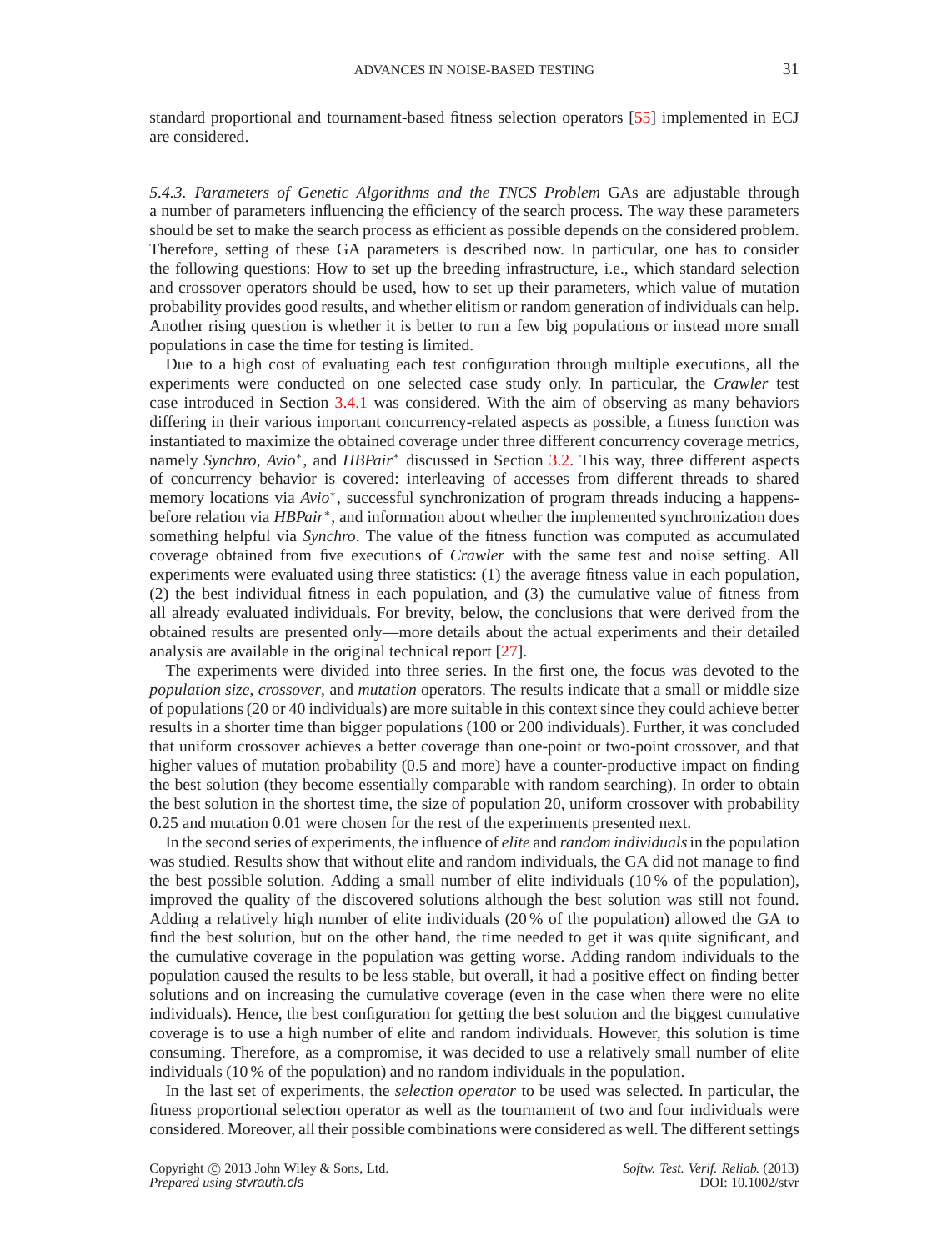did not lead to big differences in the obtained results, yet the combination of the tournament of four individuals with the fitness proportional selection operator seemed to be slightly winning.

To sum up, the final values of the parameters of the GA that are considered when evaluating the below discussed application of the TNCS problem for improving data race detection are the following: Size of population 20, a combination of the fitness proportional selection operators with the tournament of four individuals, the uniform crossover with a higher probability (0.25), a low mutation probability (0.01), and two elites (that is 10 % of the population).

# <span id="page-31-0"></span>*5.5. A Concrete Application of the Proposed Approach*

In this subsection, a concrete application of a GA in the process of noise-based testing of concurrent programs [\[26\]](#page-36-13) is described. In particular, the TNCS problem was instantiated by providing a fitness function combining some of the discussed objective functions with the aim to be useful for improving data race detection. The focus is devoted to finding the best test configuration which is motivated by its possible use in subsequent repeated testing of the given application (e.g., within regression testing). The experimental results show that the described solution can indeed significantly help. Moreover, the experiments show that the approach helps not only in finding data races but also other kinds of concurrency-related errors. In addition, it turns out that when the entire random testing process with the testing process used for finding the best test configuration are compared, the latter achieves better results despite the used GA was not primarily designed for controlling the entire testing process—this is indeed an interesting challenge for the future.

*5.5.1. A GoldiLocks-based Objective Function* Based on the experience with different concurrency coverage metrics and dynamic error detectors, fitness function was build such that it maximizes the coverage obtained under the concurrency coverage metric *GoldiLock* [\[32\]](#page-36-14) (cf. Section [3.2\)](#page-6-0) based on the GoldiLocks algorithm [\[16\]](#page-36-8), together with maximizing the number of actual warnings produced by this algorithm. The *GoldiLock* has been chosen as the basis of the fitness function because it has a low ratio of false positives, and it is able to continue in the analysis even after an error is detected. Moreover, as discussed earlier, the concurrency coverage metric *GoldiLock* has multiple further positive properties. In particular, the coverage under this metric usually grows smoothly (i.e., with a minimum of shoulders) and does not stabilize too early (i.e., before most behaviors relevant from the point of view of data race detection are examined). Further, based on the discussion presented in Section [5.3,](#page-28-0) an intention to minimize the execution time and to maximize the number of detected errors were considered as well.

In summary, the presented approach aims at (1) maximizing coverage under the concurrency coverage metric *GoldiLock*, (2) maximizing the number of warnings produced by GoldiLocks, (3) maximizing the number of detected real errors due to data races, and (4) minimizing the execution time. The different basic objectives are combined using a system of weights assigned to them.

As discussed in Section [3.2,](#page-6-0) the *GoldiLock* metric counts the encountered internal states of the GoldiLocks algorithm, here optimized by using the short circuit (SC) evaluation [\[16\]](#page-36-8). In particular, the coverage tasks of the *GoldiLockSC* metric are tuples (pl, var, state, goldiLockSet) where  $pl$  identifies the program location at which some shared memory location  $var$  is accessed, state  $\in \{SCT, SCL, LS, E\}$  denotes the internal state of the GoldiLocks algorithm with respect to the use of SC checks and goldiLockSet represents the lockset computed by the GoldiLocks algorithm when in the  $LS$  state. The approach weights the coverage tasks of this metric according to their severity. Namely, the SCT state represents a situation where the first short circuit check of GoldiLocks (checking whether a variable is accessed by a single thread only) proves correctness of the given access. This situation is common for sequentially executed code, and so weight 1 was assigned. The SCL and LS states mean that the first check does not succeed, but it is possible to use further heuristic short circuit checks ( $SCL$ ) or use the full algorithm ( $LS$ ) to infer an object (or objects) that proves correctness of the access. Such tasks were assigned with weight 5. Finally, the E state means that the algorithm detected a data race and produced a warning. Such tasks were weighted with 10. The weighted coverage is denoted as  $WGoldilockSC$ .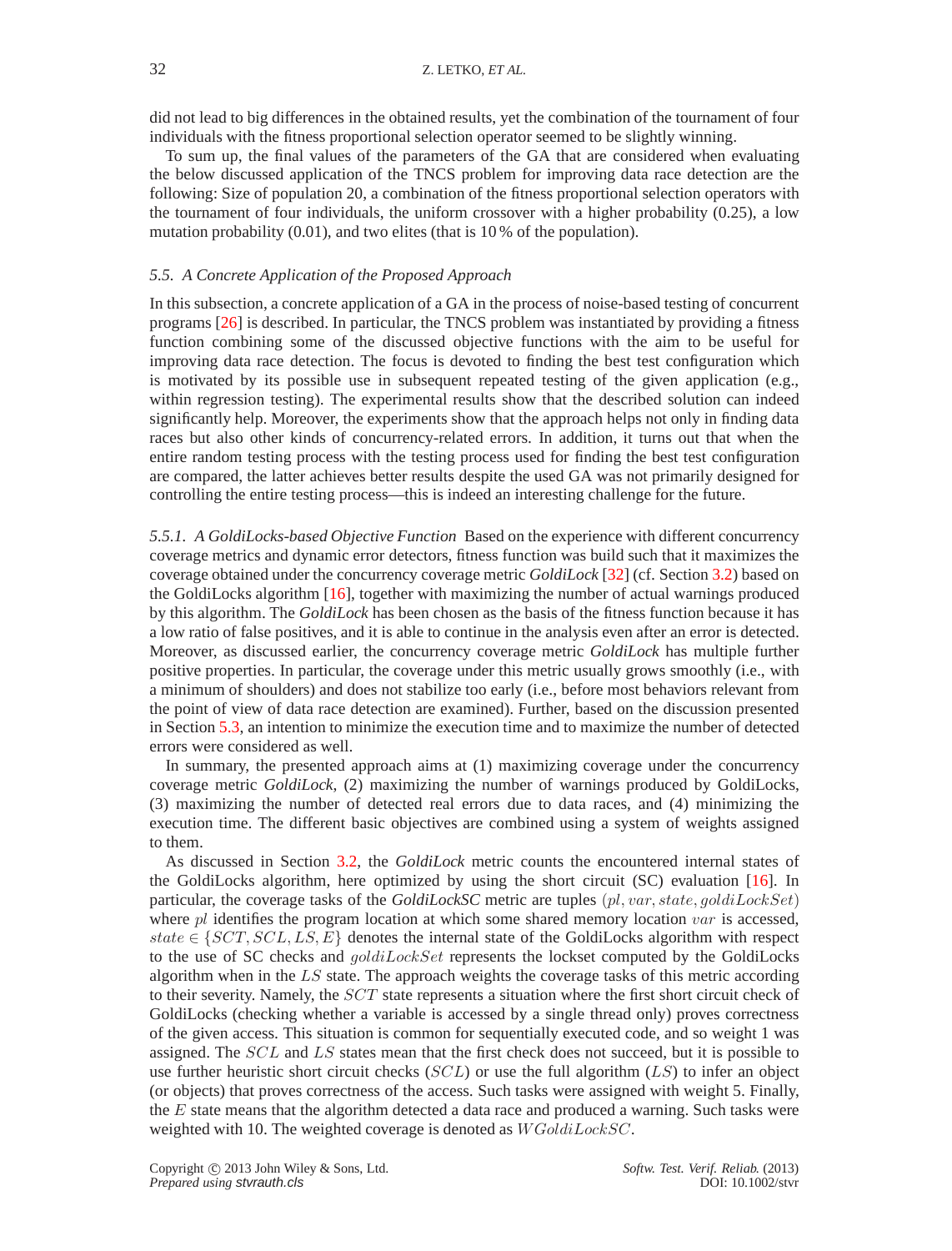A GoldiLocks warning has the form of a tuple  $(var, ploc_1, ploc_2)$  where var identifies a shared variable, and  $ploc_1$  and  $ploc_2$  represent two program locations between which a data race was detected. Sometimes, a single coverage task with  $state = E$  produced at  $ploc_1$  leads to several warnings differing in  $ploc_2$  or var. The number of different warnings issued during the test execution is denoted by GLwarn, and it was given the weight of 1000.

Finally, as already mentioned, aim was also devoted to maximizing the number of detected error manifestations ( $error$ ) and minimizing the execution time ( $time$ ). Error manifestations are detected by looking for unhandled exceptions. They are given a very high weight of 10000. With respect to all the described objectives, the fitness function is then defined as follows (expecting the time to be measured in milliseconds):  $(WGoldiLockSC + 1000 * GLwarn + 10000 * error)/time$ .

*5.5.2. Case Studies* The above described approach was evaluated on five test cases containing concurrency-related errors (in particular, data races, atomicity violations, and/or deadlocks as described below). The test cases are listed in Table [IV.](#page-33-0) In the table, the *kLOC* column shows the size of the considered test case, and the *Param* column indicates the number of its parameters and the number of possible values of each parameter. The considered case studies are not very large, which is *not* due to a bad scalability of the approach, but rather due to the large number of experiments needed to evaluate it, which in summary take a lot of time even on small benchmarks.

The *Airlines*, *Crawler*, and *FTPServer* test cases have already been mentioned in Section [3.4.1.](#page-9-0) The *Airlines* test case contains a high-level atomicity violation and has 3 parameters: the number of resellers  $(1-5)$ , the number of customer sets  $(1-5)$ , and the number of customers in each set  $(1-$ 10). The *Crawler* test case has no parameters and contains a data race which leads to unhandled exceptions. The *FTPServer* test case has one parameter setting the number of clients connecting to the server. It contains several data races that can cause exceptions. The *Animator* test case is based on a simple graphic application for algorithm animation called *XtangoAnimator*, and the *Rover* test case is a Java version of the NASA Ames K9 Rover Executive. Both these test cases have been already introduced in Section [4.5.1.](#page-20-1)

The *Airlines* and *Animator* experiments were run on Intel Core2 6600 machines. The *FTPServer* test case was run on a machine with two Intel X5355 processors. The *Rover* test case was run on a machine with the Intel i5-2500 processor. Finally, the *Crawler* test case was run on two different machines to demonstrate that concurrency error detection is environment dependent. The genetic approach is, however, able to automatically find the best configuration for each environment. In particular, the *Crawler* test case was run on the Intel i5 661 processor and the *Crawler*<sup>∗</sup> test case on the machine with four AMD Opteron 8389 processors.

*5.5.3. Experimental Results* For the actual experiments, the infrastructure described in Section [5.4.2](#page-29-0) and the setting of parameters of the GA inferred in Section [5.4.3](#page-30-0) were used. Although this setting was inferred for a different fitness function while using sampled values of the *noiseFreq* parameter only, it represents a good option even for other experiments with the GA. Indeed, the fitness function used in Section [5.4.3](#page-30-0) was designed to be rather general to cover a lot of different concurrent behaviors. Moreover, analysis of the correlation between the values of the fitness function of Section [5.4.3](#page-30-0) and the  $GoldLocSCk$  metric used in the GoldiLocks-based fitness function on the performed experiments shows that the correlation is high. After all, the combination of *HBPair*<sup>∗</sup> and *Avio*<sup>∗</sup> focuses on the same events as the GoldiLocks algorithm.

In the experiments, the elite individuals were allowed to be re-evaluated in the following generations. This is motivated by the fact that a few executions of an individual (5 in this case) are often not sufficient to prove whether the configuration can make a concurrency error manifest. Indeed, tricky concurrency-related errors manifest very rarely even if a suitable noise heuristic is used [\[36\]](#page-36-9). The reevaluation of elites therefore gives the most promising individuals another chance to spot an error. This setting is a compromise between a high number of executions needed to evaluate every individual more times and the available time.

The genetic approach was compared with the random approach to the choice of noise heuristics and their parameters. In the random approach, 2000 test and noise configurations were randomly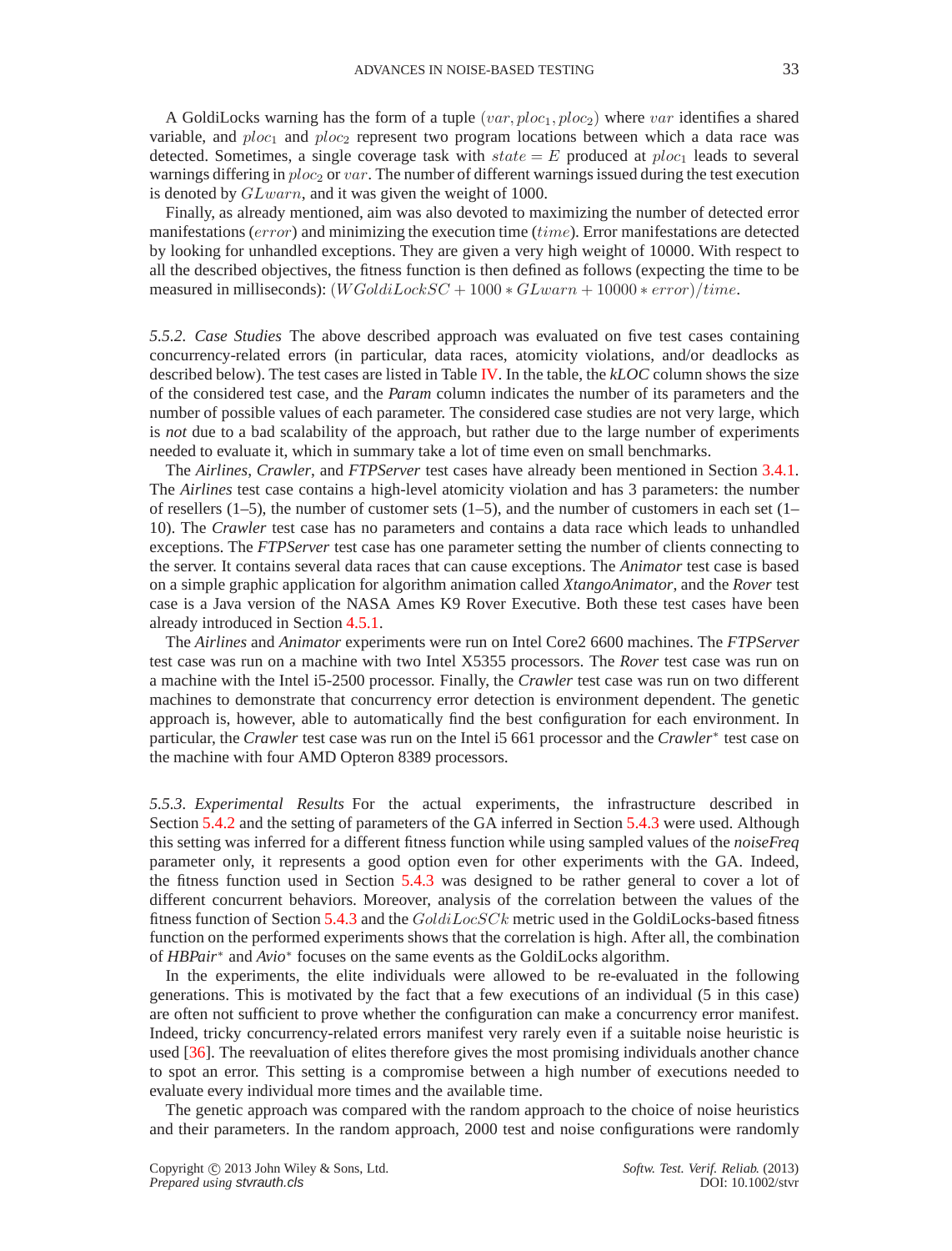| Test case        |      |                    | Best individual |            |       |     |      | Search process |           |      |
|------------------|------|--------------------|-----------------|------------|-------|-----|------|----------------|-----------|------|
| Name             | kLOC | Params             | Gen.            |            | Error |     | Time |                | Error     | Time |
| Airlines         | 0.3  | $5\times5\times10$ | 15              | 3.0        |       | 3.8 | 2.5  | 3.2            | 8.8       | 3.0  |
| Animator         | 1.5  |                    | 25              | .8<br>21   | 10.9  |     | 1.3  | 4.3            | 5.4       | 1.3  |
| Crawler          | 1.2  |                    | 22              | -          |       |     |      | 0.3            |           | 3.3  |
| Crawler*         | 1.2  |                    | 25              | -          |       |     |      | 0.4            | 1.0       | 2.8  |
| <b>FTPServer</b> | 12.2 | 10                 | 14              | $\cdot$ .2 | 1.O   | 3.8 | 4.7  | 0.9            | $\cdot$ 7 | 1.9  |
| Rover            | 5.4  |                    | 3               | ★          |       | 33. | 19.4 | 3.2            | 8.8       | 3.0  |

<span id="page-33-0"></span>Table IV. All columns denoted Error and Time provide relative improvements obtained using the GA against the random approach (for the concrete meaning see the text)

selected and evaluated by the infrastructure in the same way the individuals in the genetic approach were evaluated. Table [IV](#page-33-0) summarizes obtained results. The table is based on average results gathered from 10 executions of the genetic and random approach. It is divided into three parts. In the left part (*Test case*), the test cases are identified, and their size and information about their parameters are provided.

**Evaluation of the best individuals.** The middle part of Table [IV](#page-33-0) (*Best individual*) contains five columns which compare the best individual obtained by the GA and found by the random approach. The *Gen.* column contains the average number of generations (denoted as *gen* below) within the best individual according to the considered fitness function was discovered. The numbers indicate that the GA was able to find the best individual according to the considered fitness function within the first quarter of the considered generations. This motivates a possible future work on designing a suitable termination condition for the GA-based testing process.

The *Error* column of the *Best individual* section of Table [IV](#page-33-0) compares the ability of the best individual to detect an error. The column contains two sub-columns. The values in the first subcolumn are computed as the fraction of the average number of errors found by the best individual computed by the GA and the average number of errors discovered by the best individual found by the random generation provided that an equivalent number of executions is provided to the random approach (this number is computed as  $gen$  times the size of the population which is 20). The values in the second sub-column are computed as the fraction of the average number of errors found by the best individual computed by the GA and the average number of errors discovered by the best individual found randomly in 2000 evaluations. The "–" value represents a situation where none of the best individuals was able to detect the error within the allowed 5 executions. The  $\star$  symbol means that the genetically obtained best individual did not spot any error while the best individual found by the random generation did (this situation is discussed in more detail below).

Similarly, the *Time* column of the *Best individual* section of Table [IV](#page-33-0) compares average times needed to evaluate the best individual obtained by the GA and the best individual found by the random approach. Again, there are two sub-columns. The value in the first sub-column is computed as the average time needed by the best individual found by the random approach if only  $gen * 20$ evaluations are considered, divided by the average time the genetically found best individual needed. The value in the second sub-column shows the average time needed by the best individual found by the random generation when it was provided with 2000 evaluations, divided by the average time needed by the genetically found best individual.

The values that are higher than 1 in the *Error* and *Time* columns of the *Best individual* section of Table [IV](#page-33-0) represent how many times the GA outperforms the random approach. In general, one can see that the best individual found by the GA has a higher probability to spot a concurrency error, and it also needs less time to do so. Even if one let the random approach to perform 2000 evaluations, the best individual found by the GA is still better. Exceptions to this are the *Rover* and *Crawler* test cases. In the *Crawler* test case, the error manifests with a very low probability. The best individuals in both cases were not successful in spotting the error (note, however, that the error was discovered during the search process as discussed below). In the *Rover* test case, the best individual found by the GA was not able to detect an error and some of the best individuals found by the random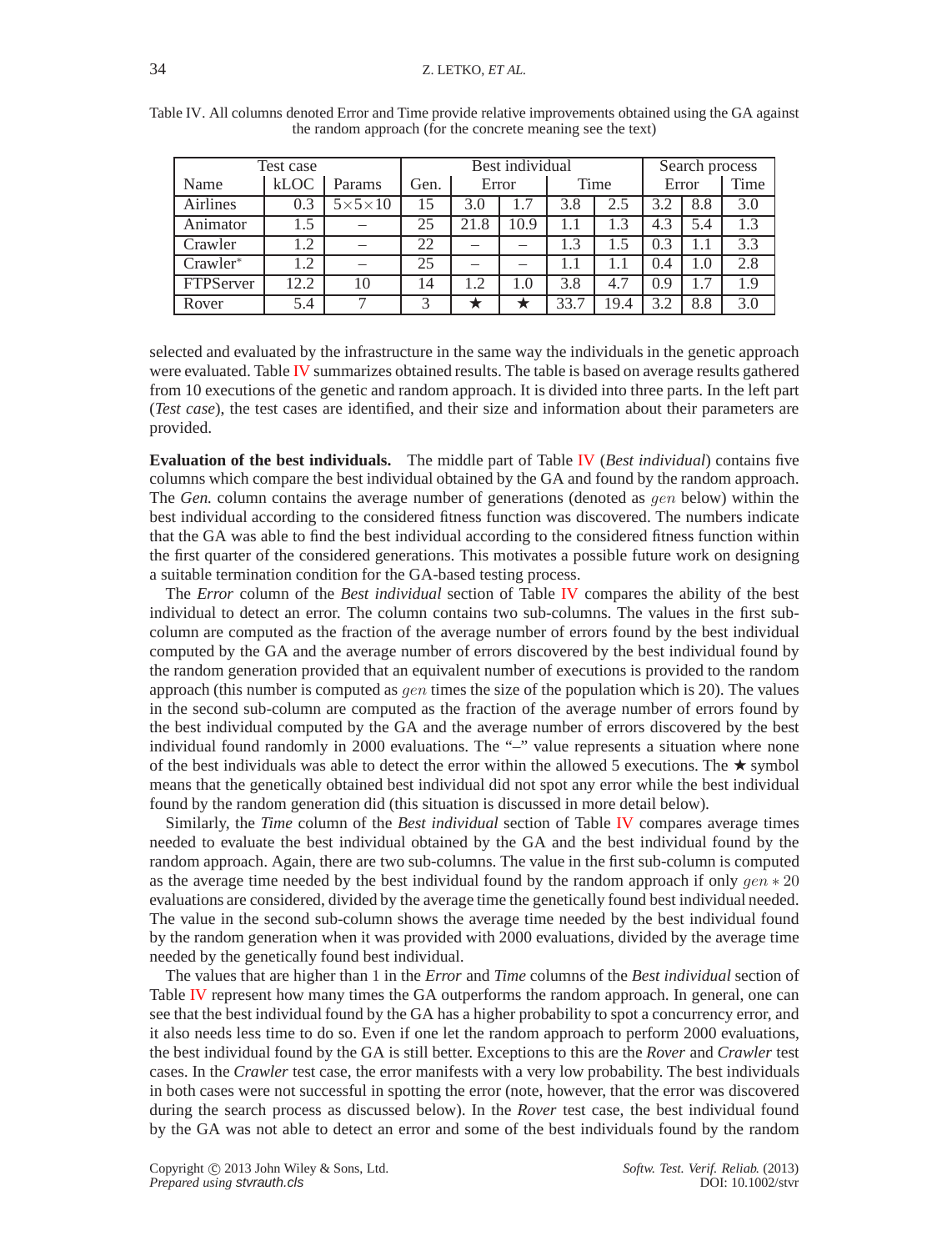approach did detect the error (as again discussed below, the error was discovered during the search process too). This results from the fact that the GA converged to an individual that allows a very fast evaluation (over 30 times faster than the best configuration found by the random generation). This, however, lowered the quality of the found configuration from the point of view of error detection, indicating that as a part of future research, one may think of further adjusting the fitness function such that this phenomenon is suppressed.

**An evaluation of the search process.** The right part of Table [IV](#page-33-0) (*Search process*) provides a different point of view on the presented results. In this case, the goal is not in finding just one best individual learned genetically or by random generation that is assumed to be subsequently used in debugging or regression testing. Instead, the focus is devoted to the results obtained during the search process itself. The GA is hence considered here to play a role of a heuristic that directly controls which test and noise configurations should be used during a testing process with a limited number of evaluations that can be done (2000 in this case). Note, however, that despite this comparison is provided and the GA turns out to work well even in this comparison, the used GA was not primarily designed for controlling the entire testing process but for finding the best individual test only (a design of a GA designed with a stress on controlling the testing process remains an interesting challenge for the future).

This part of the table contains three columns comparing the genetic and random approaches wrt. their successes in finding errors and wrt. the time needed to perform the 2000 evaluations. The first sub-column of (*Error*) compares the average number of errors spot during the search process and the average number of errors spot during the evaluation of 2000 randomly chosen configurations of the test and noise heuristics. The second sub-column of *Error* column compares the average number of errors detected by the GA and the random approach when the latter is provided with the same amount of time as the GA. Finally, the *Time* column compares the average total time needed by the random approach in 2000 evaluations and the average time needed by the GA. Again, values higher than 1 in all the columns represents how many times the GA outperforms the random approach.

The cumulative results presented in the *Error* column show that the GA mostly outperforms the random approach. The exceptions in the first sub-column of *Error* column reflect the already above mentioned preference of the execution time in the fitness function, which is further highlighted by the *Time* column. For instance, in the worst case (the *Crawler* test case), the GA is more than 3 times faster but in total discovers three times less errors. Conversely, in the best cases (the *Airlines* and *Rover*), the GA found three times more errors in three times shorter time. To give some idea about the needed time in total numbers, the average time needed to evaluate 2000 random individuals took on average 32 hours (whereas the GA needed just 10.5 hours), and the average time needed to evaluate 2000 random individuals of the biggest test case *FTPServer* took 101 hours (whereas the GA needed on average just 53 hours).

Overall, the results show that the GA outperforms the random approach. They also indicate that one should probably partially reconsider the fitness function that puts sometimes too much stress on the execution time, which can in some cases (demonstrated in the *Crawler* test case) be counterproductive. Another positive fact is that the described fitness function helps to improve the testing process even for test cases that do not contain a data race. This can be attributed to that it favors configurations within which the synchronization occurs more often and therefore is tested more. The results obtained from the experiments with the *Crawler* test case evaluated using two different hardware configurations indicate that the GA is able to reflect the environment and focus on the noise heuristics and their parameters which provide better results for the considered environment.

# 6. CONCLUSION AND FUTURE WORK

<span id="page-34-0"></span>In this paper, noise-based testing that helps to examine different thread interleavings during testing and dynamic analysis of concurrent programs and hence increases chances of finding concurrency-related errors was presented. An overview of multiple results in the area of noise-based testing recently published by the authors was given, including novel coverage metrics suitable for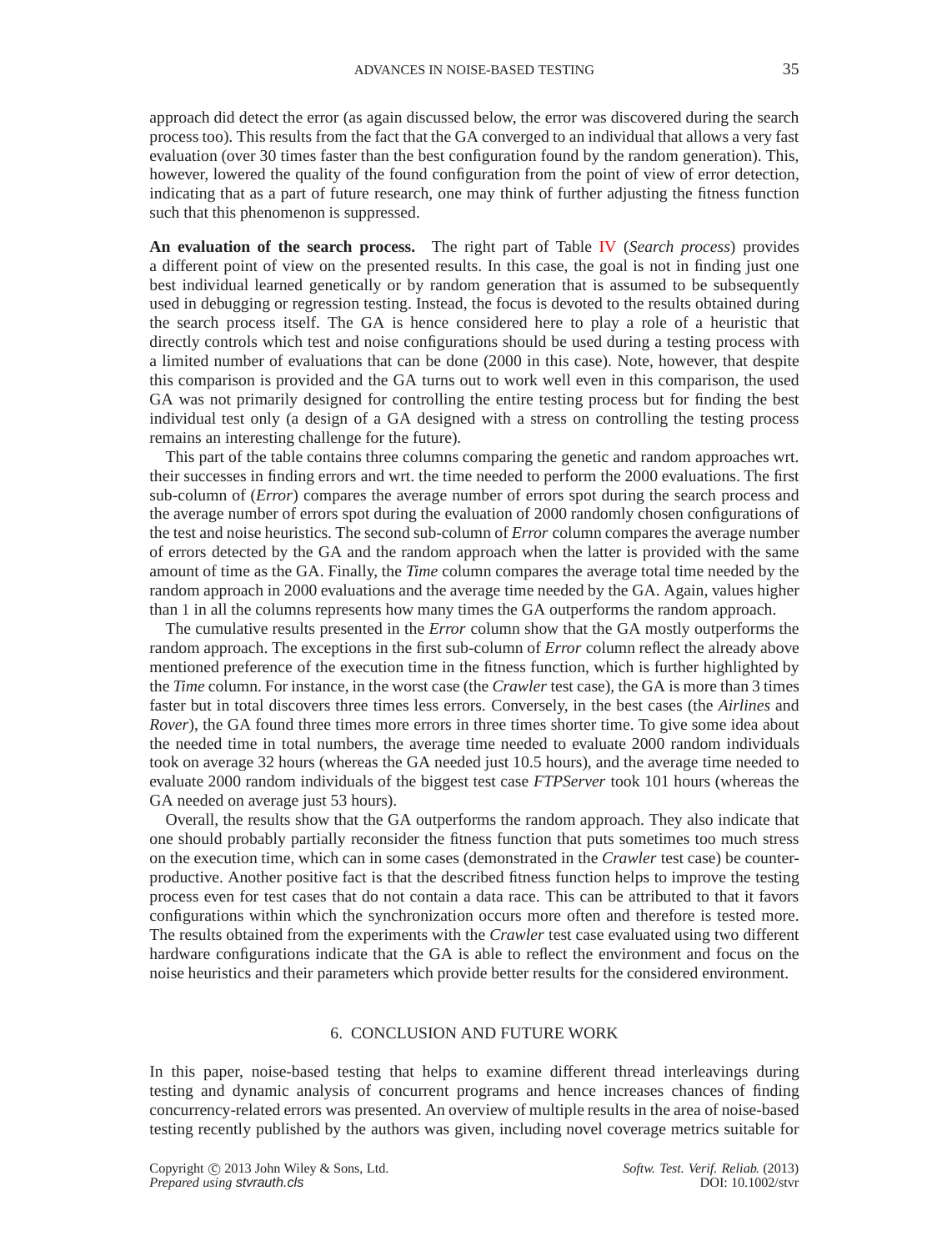saturation-based testing and search-based testing of concurrent programs. Then, various existing and two new heuristics for the noise placement and noise seeding problems that play a crucial role in noise-based testing were presented. Results of some previously performed comparisons of noise injection techniques were summarized and used as a basis for performing a new, more thorough comparison of the most promising noise injection heuristics as well as the new noise heuristics proposed in this article. The heuristics were compared according to their ability to find concurrency errors, to increase concurrency coverage (namely, under the Avio<sup>∗</sup> and HBPair<sup>∗</sup> coverage metrics), and to cause an acceptable performance degradation.

The presented experimental results show that noise injection can indeed very significantly improve the testing process, but there is no silver bullet among the many noise injection techniques. Their performance depends on the test case, test goal, as well as test environment. Hence, for a new test case, experimenting with the various noise injection heuristics may be needed—or, as often done in industrial practice (e.g., within the industrial use of ConTest in IBM mentioned in Section [2\)](#page-2-0), one can apply a randomly selected mix of the heuristics. In order to improve on this aspect of noiseinjection based testing, an application of the genetic algorithm for choosing a suitable combination of noise placement and noise seeding heuristics (and of the values of their parameters) was presented as well. Experiments obtained with this approach showed that it can indeed significantly improve the noise-based testing process despite there is still a lot of space for further improvements (as mentioned below too).

Several promising directions for future work were envisaged: (1) One could think of new heuristics and approaches combining the simplicity of noise injection with the recent developments in the field of deterministic testing. For instance, one could use noise-based testing to roughly explore the behavior of the tested program and use deterministic testing to test only particular areas of the program behavior. (2) There is a significant space for developing better fitness functions and better algorithms for search-based testing with noise injection. The results presented in Section [5](#page-25-0) demonstrated that putting too much stress on minimizing the overhead caused by noise injection may be counterproductive in some cases. In fact, the problem of choosing a suitable noise injection technique is of a rather multi-objective nature, and so employing multi-objective optimization algorithms might help here. (3) Collecting concurrency-related coverage from many executions produces a huge amount of data. Data-mining techniques could therefore be used to mine new helpful knowledge about the program under test from these data. (4) Noise injection is a lightweight testing approach that has a moderate impact on the performance of the test. Nevertheless, there is a simple possibility to further improve its performance by using partial instrumentation of the code. In this case, only selected parts of the code would be instrumented, and therefore affected by the noise. All parts of the code which would be known to be safe or to contain no concurrency related behavior could be omitted during the instrumentation. (5) Finally, there is still a lot of space for new combinations of static and dynamic analyses, further improving efficiency of the testing processes.

#### **REFERENCES**

- <span id="page-35-3"></span>1. Power Framework Delay Fuzzing. Online at: http://msdn.microsoft.com/en-us/library/hh454184(v=vs.85).aspx, April 2013.
- <span id="page-35-7"></span><span id="page-35-6"></span>2. Enrique Alba and Francisco Chicano. Finding Safety Errors with ACO. In *Proc. of GECCO'07*. ACM, 2007.
- 3. Enrique Alba and Francisco Chicano. Searching for Liveness Property Violations in Concurrent Systems with ACO. In *Proc. of GECCO'08*. ACM, 2008.
- <span id="page-35-5"></span>4. Enrique Alba, Francisco Chicano, Marco Ferreira, and Juan Gomez-Pulido. Finding Deadlocks in Large Concurrent Java Programs Using Genetic Algorithms. In *Proc. of GECCO'08*. ACM, 2008.
- <span id="page-35-1"></span>5. Cyrille Artho and Armin Biere. Applying Static Analysis to Large-Scale, Multi-Threaded Java Programs. In *Proc. of ASWEC'01*. IEEE Computer Society, 2001.
- <span id="page-35-2"></span>6. Cyrille Artho and Armin Biere. Applying Static Analysis to Large-Scale, Multi-Threaded Java Programs. In *Proc. of ASWEC '01*. IEEE Computer Society, 2001.
- <span id="page-35-8"></span><span id="page-35-0"></span>7. Christel Baier and Joost-Pieter Katoen. *Principles of Model Checking*. The MIT Press, 2008.
- 8. Yosi Ben-Asher, Yaniv Eytani, Eitan Farchi, and Shmuel Ur. Noise Makers Need to Know Where to be Silent Producing Schedules That Find Bugs. In *Proc. of ISOLA'06*. IEEE Computer Society, 2006.
- <span id="page-35-4"></span>9. Yosi Ben-Asher, Eitan Farchi, and Yaniv Eytani. Heuristics for Finding Concurrent Bugs. In *Proc. of IPDPS'03*. IEEE Computer Society, 2003.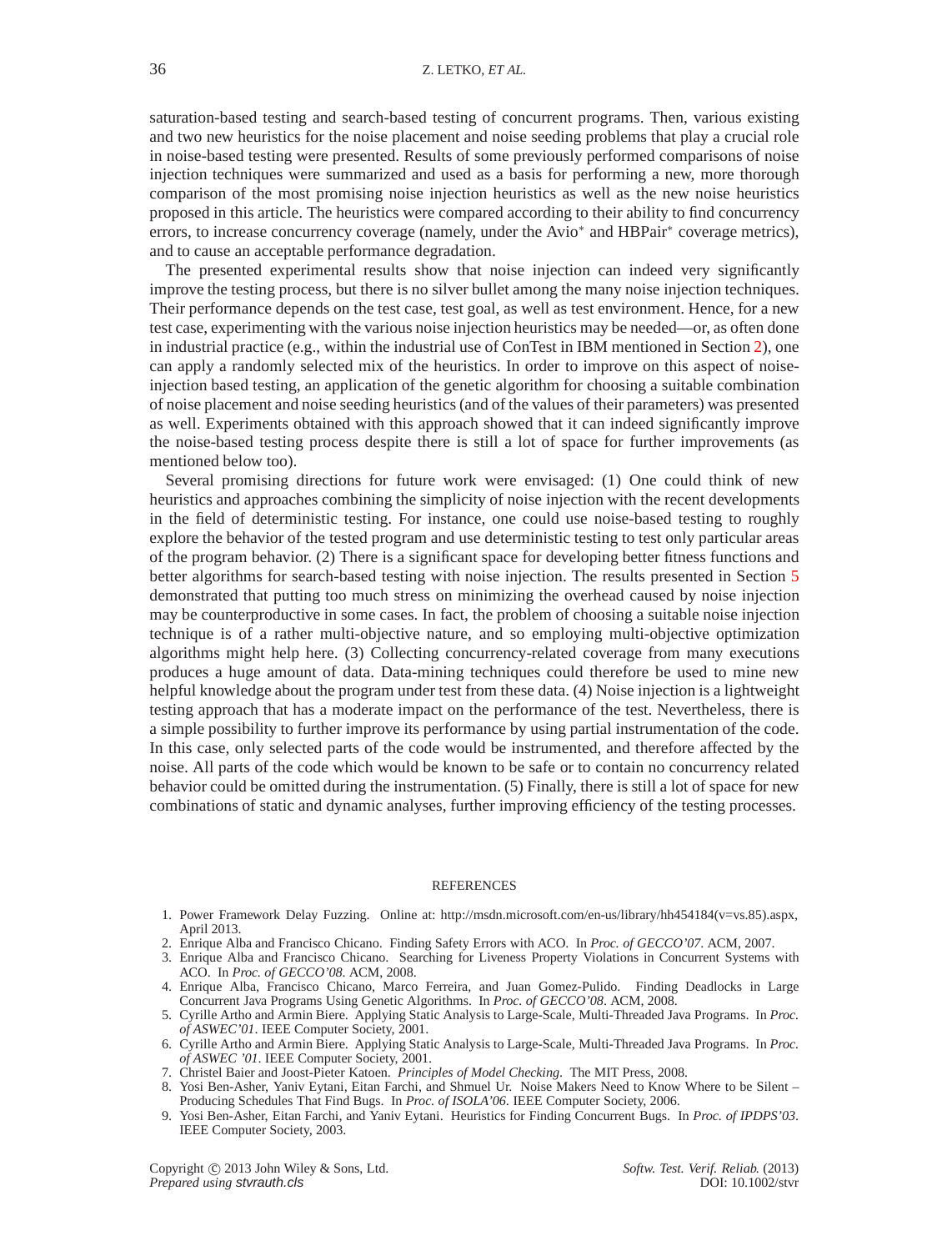- <span id="page-36-7"></span>10. Saddek Bensalem and Klaus Havelund. Dynamic Deadlock Analysis of Multi-threaded Programs. In *Proc. of HVC'05*. Springer-Verlag, 2006.
- <span id="page-36-10"></span>11. Arkady Bron, Eitan Farchi, Yonit Magid, Yarden Nir, and Shmuel Ur. Applications of Synchronization Coverage. In *Proc. of PPoPP'05*. ACM, 2005.
- <span id="page-36-33"></span>12. Francisco Chicano, Marco Ferreira, and Enrique Alba. Comparing Metaheuristic Algorithms for Error Detection in Java Programs. In *Proc. of SSBSE'11*. Springer-Verlag, 2011.
- <span id="page-36-4"></span><span id="page-36-0"></span>13. Edmund M. Clarke, Jr., Orna Grumberg, and Doron A. Peled. *Model Checking*. MIT Press, 1999.
- 14. Orit Edelstein, Eitan Farchi, Evgeny Goldin, Yarden Nir, Gil Ratsaby, and Shmuel Ur. Framework for Testing Multi-threaded Java Programs. *Concurrency and Computation: Practice and Experience*, 15(3-5), 2003.
- <span id="page-36-25"></span>15. Orit Edelstein, Eitan Farchi, Yarden Nir, Gil Ratsaby, and Shmuel Ur. Multithreaded Java Program Test Generation. *IBM Systems Journal*, 41, 2002.
- <span id="page-36-8"></span>16. Tayfun Elmas, Shaz Qadeer, and Serdar Tasiran. Goldilocks: A Race and Transaction-aware Java Runtime. In *Proc. of PLDI'07*. ACM, 2007.
- <span id="page-36-34"></span>17. Yaniv Eytani. Concurrent Java Test Generation as a Search Problem. *Electronic Notes in Theoretical Computer Science*, 144, 2006.
- <span id="page-36-26"></span>18. Yaniv Eytani and Timo Latvala. Explaining Intermittent Concurrent Bugs by Minimizing Scheduling Noise. In Proc. of HVC'06. Springer-Verlag, 2007.
- <span id="page-36-19"></span>19. Jan Fiedor, Vendula Hrubá, Bohuslav Křena, and Tomáš Vojnar. DA-BMC: A Tool Chain Combining Dynamic Analysis and Bounded Model Checking. In *Proc. of RV'11*. Springer-Verlag, 2012.
- <span id="page-36-11"></span>20. Jan Fiedor and Tomáš Vojnar. Noise-based Testing and Analysis of Multi-threaded C/C++ Programs on the Binary Level. In *Proc. of PADTAD'12*. ACM, 2012.
- <span id="page-36-12"></span>21. Jan Fiedor and Tomáš Vojnar. ANaConDA: A Framework for Analysing Multi-threaded C/C++ Programs on the Binary Level. In *Proc. of RV'13*. Springer-Verlag, 2013.
- <span id="page-36-30"></span>22. Dimitra Giannakopoulou, Corina S. Pasareanu, Michael Lowry, and Rich Washington. Lifecycle Verification of the NASA Ames K9 Rover Executive. In *Proc. of ICAPS'05*. AAAI Press, 2005.
- <span id="page-36-32"></span>23. Patrice Godefroid and Sarfraz Khurshid. Exploring Very Large State Spaces Using Genetic Algorithms. *International Journal on Software Tools for Technology Transfer*, 6(2), 2004.
- <span id="page-36-5"></span>24. Shin Hong, Jaemin Ahn, Sangmin Park, Moonzoo Kim, and Mary Jean Harrold. Testing Concurrent Programs to Achieve High Synchronization Coverage. In *Proc. of ISSTA'12*. ACM, 2012.
- <span id="page-36-13"></span><span id="page-36-1"></span>25. David Hovemeyer and William Pugh. Finding Concurrency Bugs in Java. In *Proc. of PODC'04*, 2004.
- 26. Vendula Hrubá, Bohuslav Křena, Ždeněk Letko, Shmuel Úr, and Tomáš Vojnar. Testing of Concurrent Programs Using Genetic Algorithms. In *Proc. of SSBSE'12*. Springer-Verlag, 2012.
- <span id="page-36-31"></span>27. Vendula Hrubá, Bohuslav Křena, Zdeněk Letko, and Tomáš Vojnar. Testing of Concurrent Programs Using Genetic Algorithms. Technical Report FIT-TR-2012-01, Faculty of Information Technology BUT, 2012.
- <span id="page-36-18"></span>28. Pallavi Joshi, Chang-Seo Park, Koushik Sen, and Mayur Naik. A Randomized Dynamic Program Analysis Technique for Detecting Real Deadlocks. In *Proc. of PLDI'09*. ACM, 2009.
- <span id="page-36-2"></span>29. Devin Kester, Martin Mwebesa, and Jeremy S. Bradbury. How Good is Static Analysis at Finding Concurrency Bugs? In *Proc. of SCAM '10*. IEEE Computer Society, 2010.
- <span id="page-36-22"></span>30. Bohuslav Křena, Zdeněk Letko, Yarden Nir-Buchbinder, Rachel Tzoref-Brill, Shmuel Ur, and Tomáš Vojnar. A Concurrency Testing Tool and its Plug-ins for Dynamic Analysis and Runtime Healing. In *Proc. of RV '09*. Springer Verlag, 2009.
- <span id="page-36-27"></span>31. Bohuslav Křena, Zdeněk Letko, Rachel Tzoref, Shmuel Ur, and Tomáš Vojnar. Healing Data Races On-the-fly. In *Proc. of PADTAD'07*. ACM, 2007.
- <span id="page-36-14"></span>32. Bohuslav Křena, Zdeněk Letko, and Tomáš Vojnar. Coverage Metrics for Saturation-based and Search-based Testing of Concurrent Software. In *Proc. of RV'11*. Springer-Verlag, 2012.
- <span id="page-36-15"></span>33. Bohuslav Křena, Zdeněk Letko, Tomáš Vojnar, and Shmuel Ur. A Platform for Search-based Testing of Concurrent Software. In *Proc. of PADTAD'10*. ACM, 2010.
- <span id="page-36-16"></span>34. Zdeněk Letko. *Analysis and Testing of Concurrent Programs*. PhD thesis, Faculty of Information Technology BUT, 2012.
- <span id="page-36-29"></span>35. Zdeněk Letko, Tomáš Vojnar, and Bohuslav Křena. AtomRace: Data Race and Atomicity Violation Detector and Healer. In *Proc. of PADTAD'08*. ACM, 2008.
- <span id="page-36-9"></span>36. Zdeněk Letko, Tomáš Vojnar, and Bohuslav Křena. Influence of Noise Injection Heuristics on Concurrency Coverage. In *Proc. of MEMICS'11*. Springer-Verlag, 2012.
- <span id="page-36-21"></span>37. Shan Lu, Weihang Jiang, and Yuanyuan Zhou. A study of interleaving coverage criteria. In *Proc. of ESEC-FSE'07*. ACM, 2007.
- <span id="page-36-17"></span>38. Shan Lu, Joseph Tucek, Feng Qin, and Yuanyuan Zhou. AVIO: Detecting Atomicity Violations via Access Interleaving Invariants. In *Proc. of ASPLOS'06*. ACM, 2006.
- <span id="page-36-28"></span>39. Chi-Keung Luk, Robert Cohn, Robert Muth, Harish Patil, Artur Klauser, Geoff Lowney, Steven Wallace, Vijay Janapa Reddi, and Kim Hazelwood. Pin: Building Customized Program Analysis Tools with Dynamic Instrumentation. In *Proc. of PLDI'05*. ACM, 2005.
- <span id="page-36-24"></span><span id="page-36-23"></span>40. Jeremy Manson, William Pugh, and Sarita V. Adve. The Java Memory Model. In *Proc. of POPL'05*. ACM, 2005.
- 41. Phil McMinn. Search-based Software Test Data Generation: A Survey. *Software Testing, Verification and Reliability*, 14(2), 2004.
- <span id="page-36-20"></span>42. S. Morasca and M. Pezzè. Using High-level Petri Nets for Testing Concurrent and Real-time Systems. In *Proc. of RTSTA'90*. Elsevier, 1990.
- <span id="page-36-6"></span>43. M. Musuvathi, S. Qadeer, and T. Ball. CHESS: A Systematic Testing Tool for Concurrent Software. Technical Report MSR-TR-2007-149, Microsoft Research, 2007.
- <span id="page-36-3"></span>44. Mayur Naik, Chang-Seo Park, Koushik Sen, and David Gay. Effective Static Deadlock Detection. In *Proc. of ICSE '09*. IEEE Computer Society, 2009.
- <span id="page-36-35"></span>45. Changhai Nie and Hareton Leung. A Survey of Combinatorial Testing. *ACM Comput. Surv.*, 43(2), February 2011.